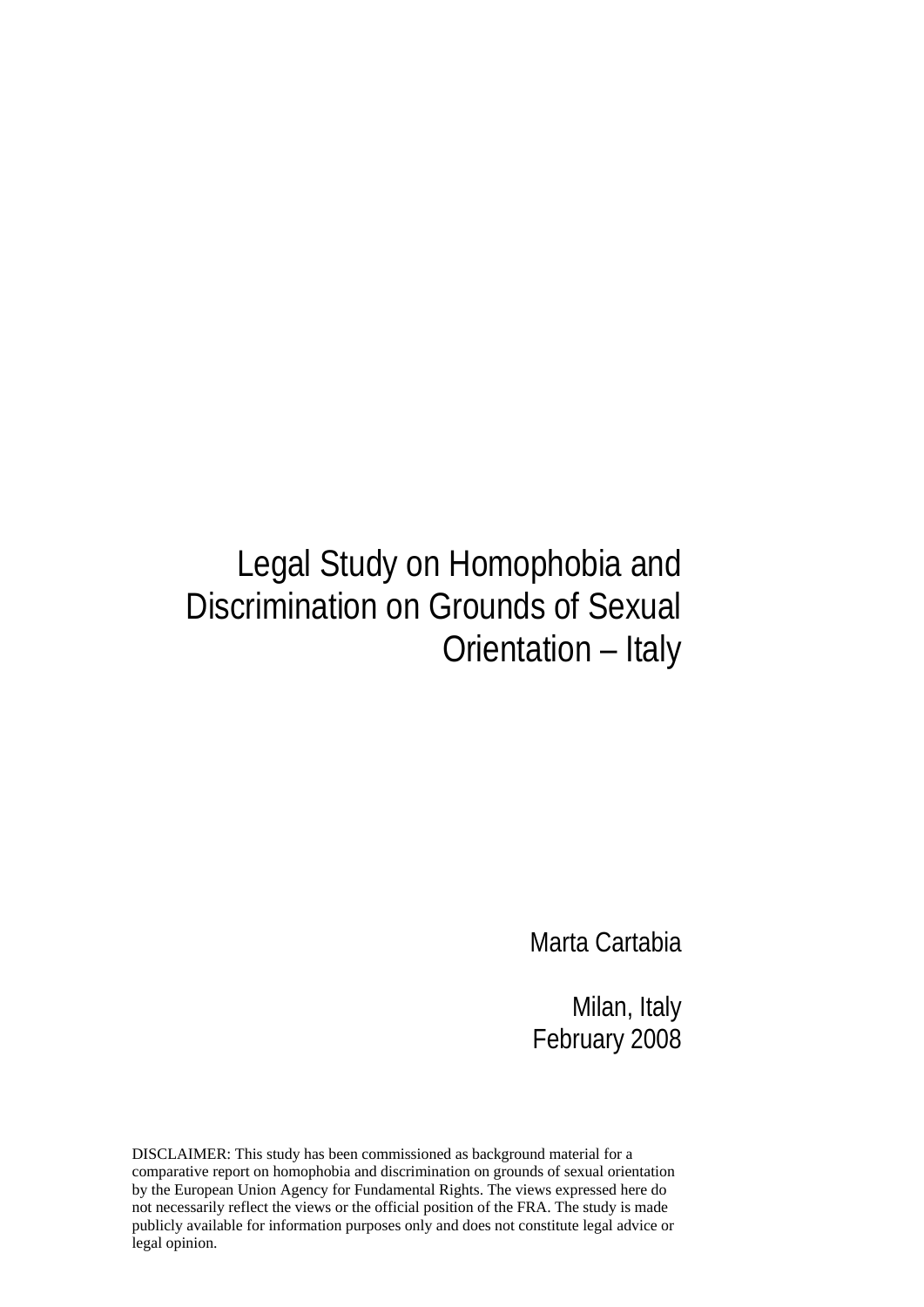# Contents

| A.             |  |
|----------------|--|
| <b>B.</b>      |  |
| $\mathbf{C}$ . |  |
| D.             |  |
| Е.             |  |
| F.             |  |
| G.             |  |
| Н.             |  |
| I.             |  |
|                |  |
|                |  |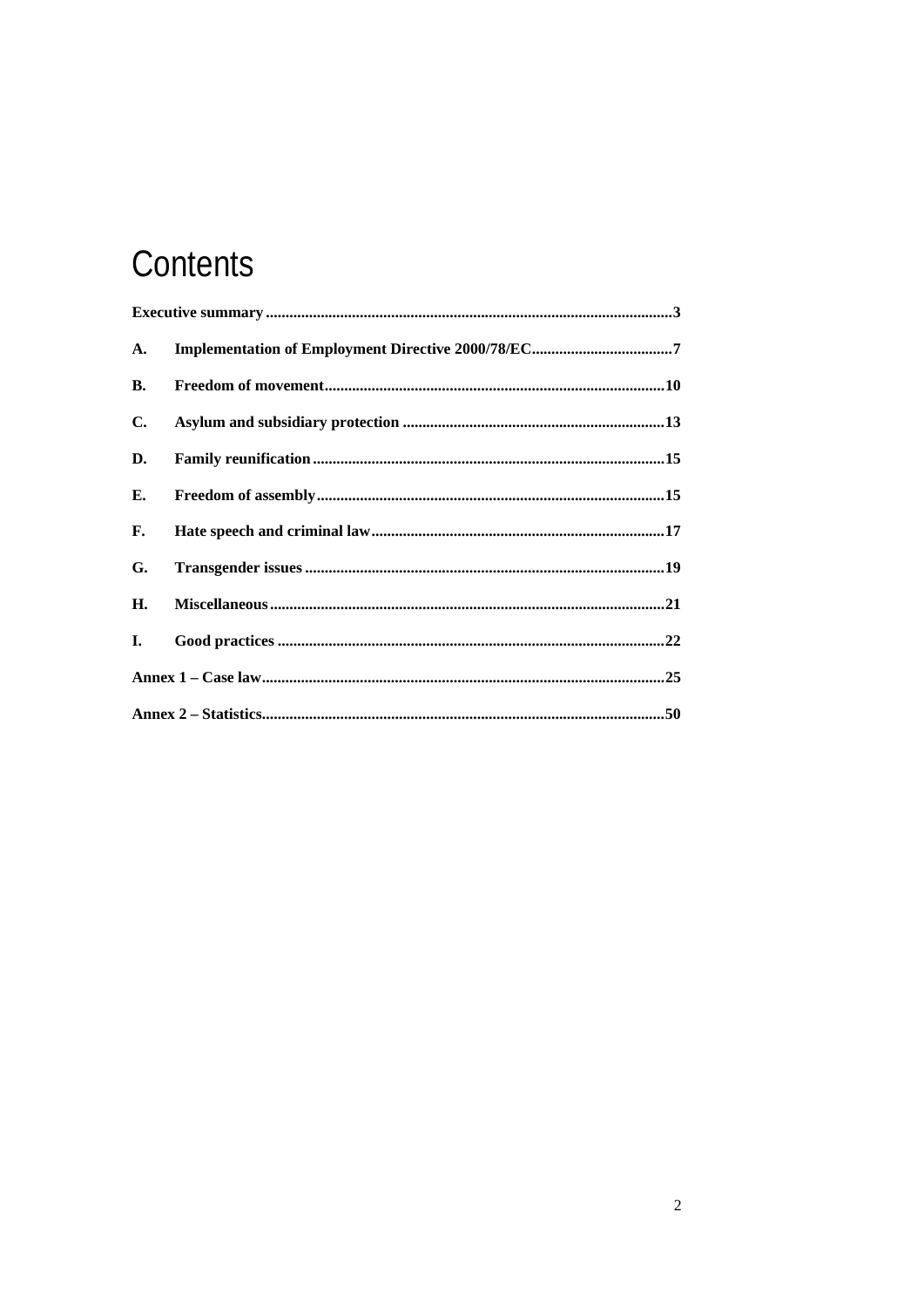### Executive summary

### Implementation of Employment Directive 2000/78/EC

[1]. Employment Directive 2000/78/EC has been implemented in Italy by *Decreto legislativo* [Legislative Decree] n. 216 of 9.07.2003, issued by the government acting upon delegation of the Parliament. There are no gaps in implementation of the Directive. However, according to the letter of 12.12.2006, infringement procedure 2006/2441, issued by the European Commission, some parts of the Directive have not been properly implemented. As to judicial remedies and other instruments of protection against discrimination, Article 4 of the *Decreto legislativo* [Legislative Decree] n. 216 of 9.07.2003 provides that all agreements aimed at discriminating against workers 'on grounds of sexual orientation' are illegitimate. The *Ufficio Nazionale Antidiscriminazioni Razziali* (*UNAR)* – *ufficio per la promozione della parità di trattamento e la rimozione delle discriminazioni fondate sulla razza e sull'origine etnica* [Office against Racial Discrimination], which deals mainly with problems of racism and xenophobia, is expanding its filed of competences to other kinds of discrimination, including discrimination based on sexual orientation, are envisaged. This body has advisory, monitoring and information provision roles. As to proceedings aimed at safeguarding victims of discrimination, Legislative Decree No 216/2003 provides a fast procedure. In accordance with Art. 4(3) of the Legislative Decree, the presumed victim of discrimination may invoke conciliatory procedure before turning to the judges. As to the burden of proof, Art. 4 (4) of Legislative Decree 216/2003 has implemented the Employment Directive 78/2000/EC in the narrowest sense. The Commission is not satisfied with the Italian norms concerning the burden of the proof. No statistics concerning discrimination on the ground of sexual orientation are available. As far as Art. 9/2 of the Employment Directive is concerned, Art. 5 of Legislative Decree No 216/2003 provides that the major trade unions in Italy may engage in judicial procedures in cases of collective discrimination if the victims of discrimination cannot be clearly identified. Associations registered in an official list can issue a petition to the judge on behalf of victims of discrimination. The Commission is not satisfied with the Italian norms implementing Art. 9/2 of the Directive, concerning the role of associations in the fight against discrimination on the ground of sexual orientation.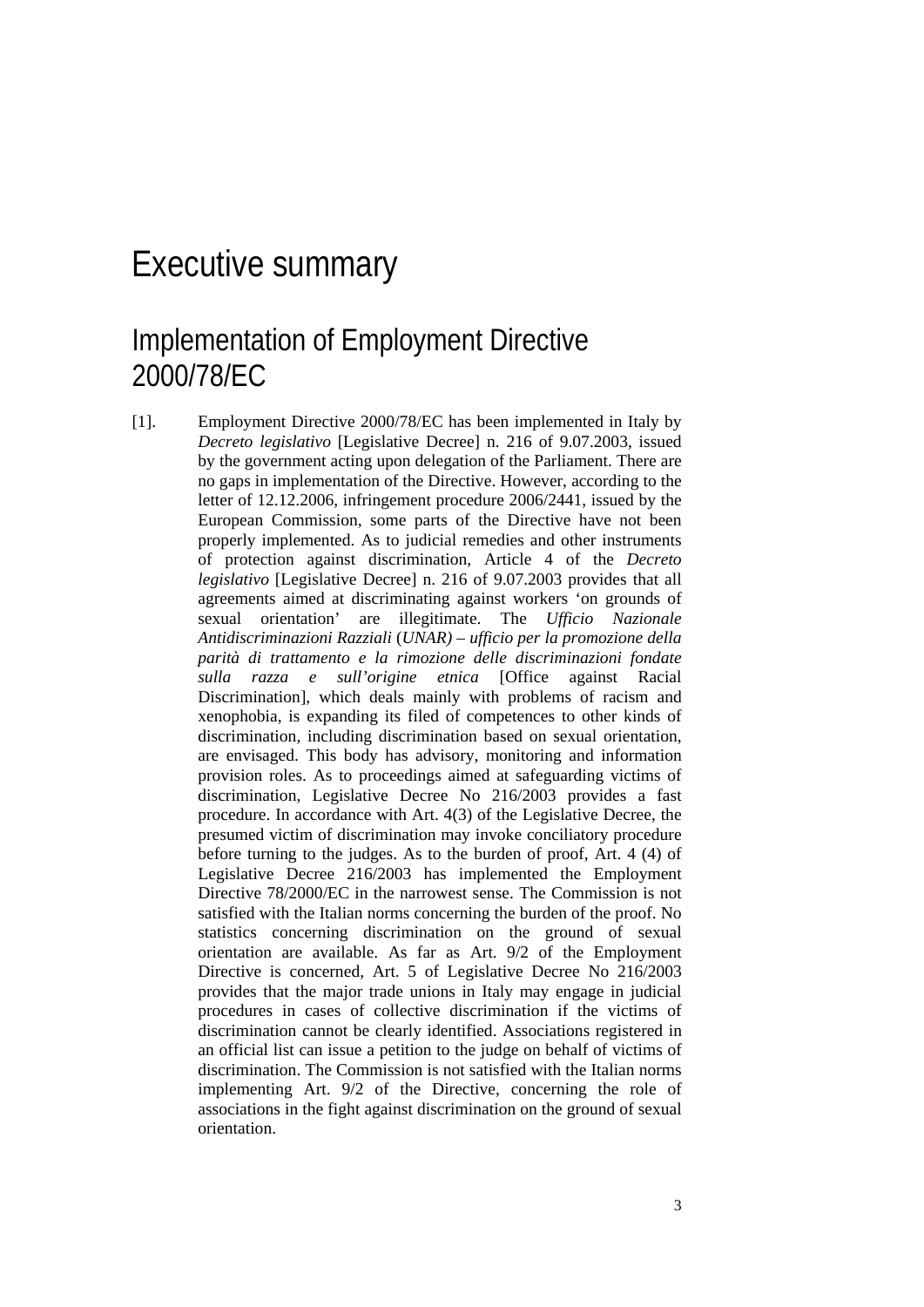### Freedom of movement

[2]. It is important to point out two elements: first, the Italian measures for implementation of Directive 2004/38/EC reproduce Articles 2 and 3 of the Directive, without adding any further specification. Second, the Italian legal system does not recognise same-sex marriage (Italy does not recognise any form of registered partnerships, either heterosexual or LGBT) because of the obligations imposed by Article 29 of the *Costituzione della Repubblica Italiana* [Constitution of the Republic of Italy], as interpreted in the majority of legal doctrine, *Codice Civile* [Civil Code] dispositions, and decisions of the Civil Division of the *Corte Suprema di Cassazione* [Supreme Court of Cassation] and of the *Corte Costituzionale* [Constitutional Court]. A necessary prerequisite for the validation of a marriage is that the partners are of different sexes. Briefly, it can be stated that freedom of movement is fully assured to single persons, regardless of personal conditions and sexual orientation. However, Italian law does not consider same-sex marriage or registered partnership or durable relationship, duly attested, as autonomous entitlement to enjoy freedom of movement.

### Asylum and subsidiary protection

[3]. Italian law provides that persecution on the ground of sexual orientation is a ground for obtaining refugee status or humanitarian/subsidiary protection. Two recent Supreme Court decisions recognising refugee status affirm that the petitioner must prove that in the country of origin homosexuality, as private personal practice and not only as public manifestation of 'sexual indecency', is considered a criminal offence.

## Family reunification

[4]. The provisions of Directive 2003/86/EC in regard to family reunification have been implemented by legislative decree.<sup>1</sup> The notion of the family relevant to the purpose of reunification is a that of a heterosexual couple, as ruled by Art. 29 of the Constitution, as interpreted in the majority of legal doctrine, *Codice Civile* [Civil Code] dispositions, and decisions of the Civil Division of the *Corte Suprema di Cassazione* [Supreme Court of Cassation] and of the *Corte Costituzionale* [Constitutional Court]. The delegated legislation does

<sup>1</sup> Italy/Decreto legislativo 5/2007 (08.01.2007).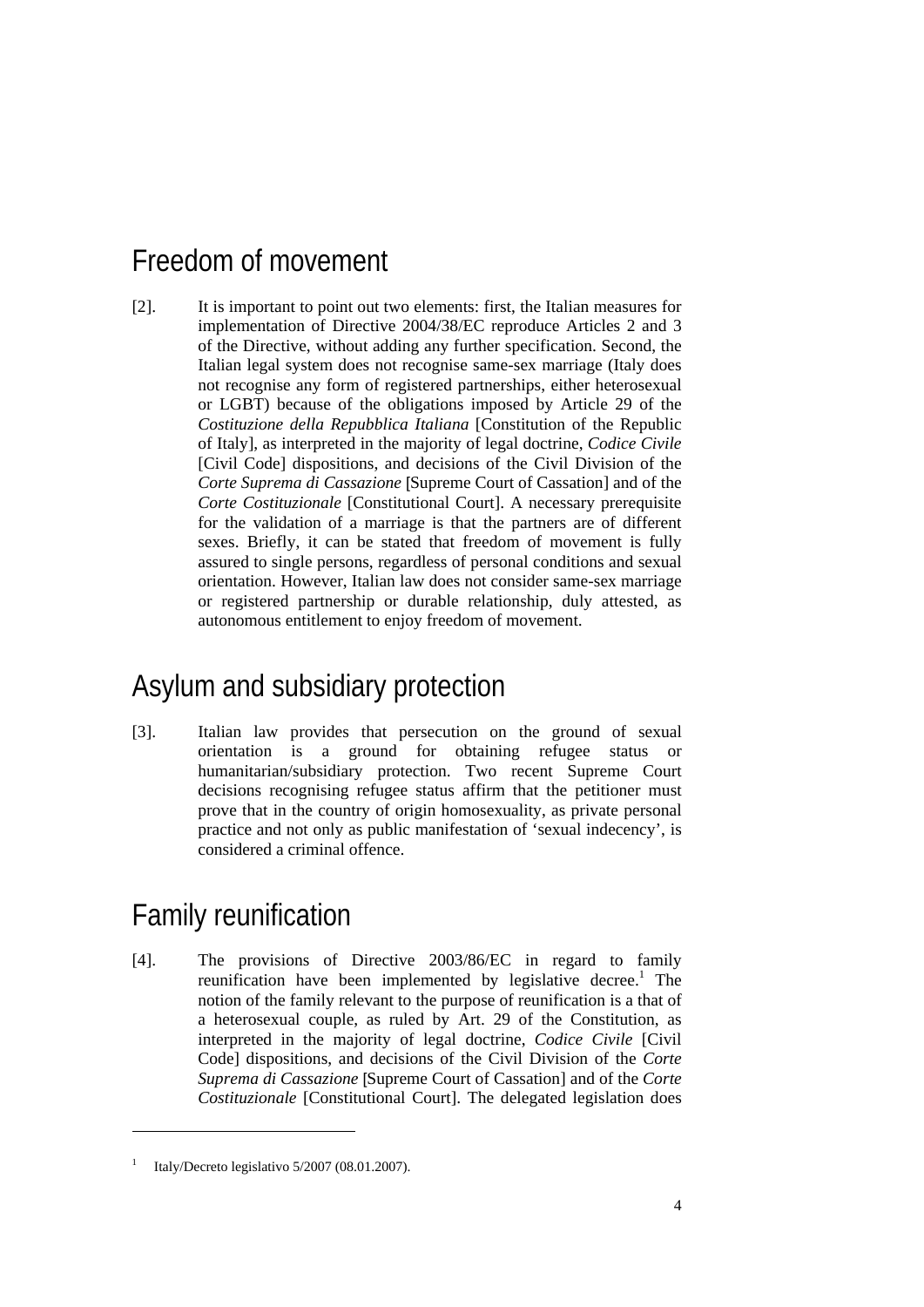not recognise the right of family reunification to persons in same-sex marriages or registered unions (neither heterosexual, nor LGBT) or *de facto* unions.

### Freedom of assembly

[5]. In Italy neither gay pride parades nor homophobic demonstrations can be banned by the public authorities if they are peaceful and unarmed, and subject to those conditions, the right to hold both kinds of meeting is fully protected by the Constitution. There are no official data regarding how measures concerning freedom of assembly in the context of homophobia and/or discrimination on the grounds of sexual orientation are implemented in the Italian legal system.

### Hate speech and criminal law

[6]. There is currently no legal provision in Italy – either in criminal law nor in civil law – in regard to hate speech related to homophobia and/or discrimination on the ground of sexual orientation. Criminal law only penalises hate speech related to discrimination on the grounds of race, ethnicity, nationality or religion. Moreover, the Italian legal system takes no account – either in its legislation or in its case law – of whether a common crime was committed with a homophobic motivation. There are no official data regarding the number of non-criminal court cases initiated in connection with homophobic statements.

## Transgender issues

[7]. As previously stated, transgender people have been able to rely on very favourable treatment on the part of the Italian public health service since the 1980s, under the provisions of the law on *Norme in materia di rettificazione di attribuzione di sesso* [Rules concerning rectification of sexual attribution].<sup>2</sup> According to this law, a transsexual person must make two requests to the judge: first, he/she must be authorised to have the required surgery. This judicial authorisation allows the person to obtain this surgery in public hospitals totally free of charge. Secondly, he/she can ask for a judicial order which gives consent to change the details of their sex and name

<sup>2</sup> Italy/Legge 164/1982 (14.04.1982).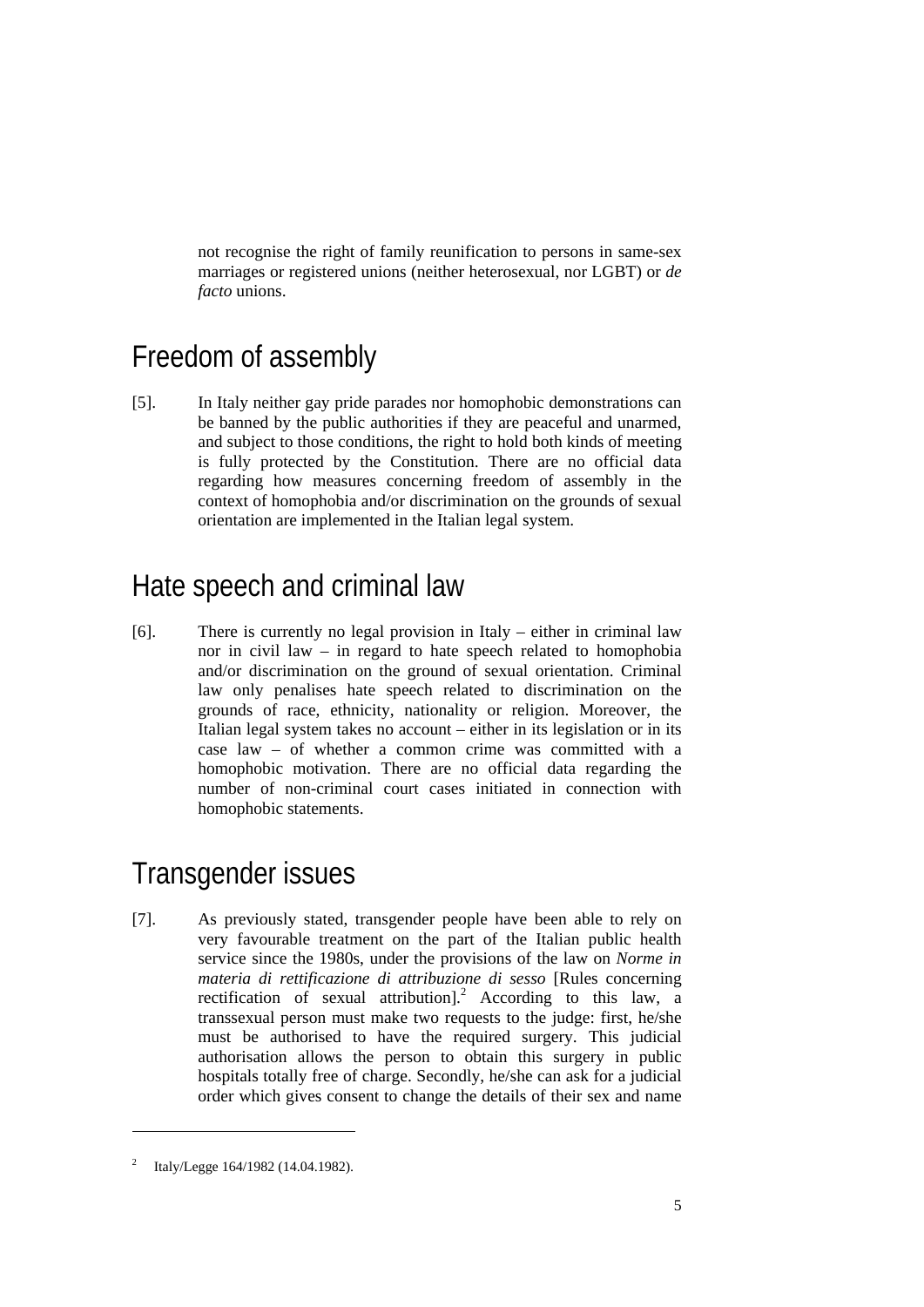in the records of the *Ufficio dello Stato civile* [Registrar of Civil Status].

### **Miscellaneous**

- [8]. In Italy, some positive actions for LGBT people are being pursued at both national and local level. Three legislative bills have been presented before Parliament.
- [9]. Some town councils, though it is not possible to list exactly which councils, or how many, have created public registers of civil unions. However, the value of these registers is only symbolic, and the number of unions thus 'registered' is not significant.

### Good practices

- [10]. The most important initiatives concerning the fight against discrimination on the ground of sexual orientation have been pursued by the region of Tuscany. Rejection of discrimination on the ground of sexual orientation is affirmed by Article 4 of the *Statuto della Regione Toscana* [Statute of the Region of Tuscany].<sup>3</sup>
- [11]. Tuscany and other regions have launched a national public administrations network with the aim of improving and promoting the civil rights of LGBT people.
- [12]. As far as good practices in regard to transsexuals are concerned, sexreassignation surgery is performed completely free of charge in public hospitals if authorised by the judicial authorities.

<sup>3</sup> Italy/Statuto della Regione Toscana (19.07.2004).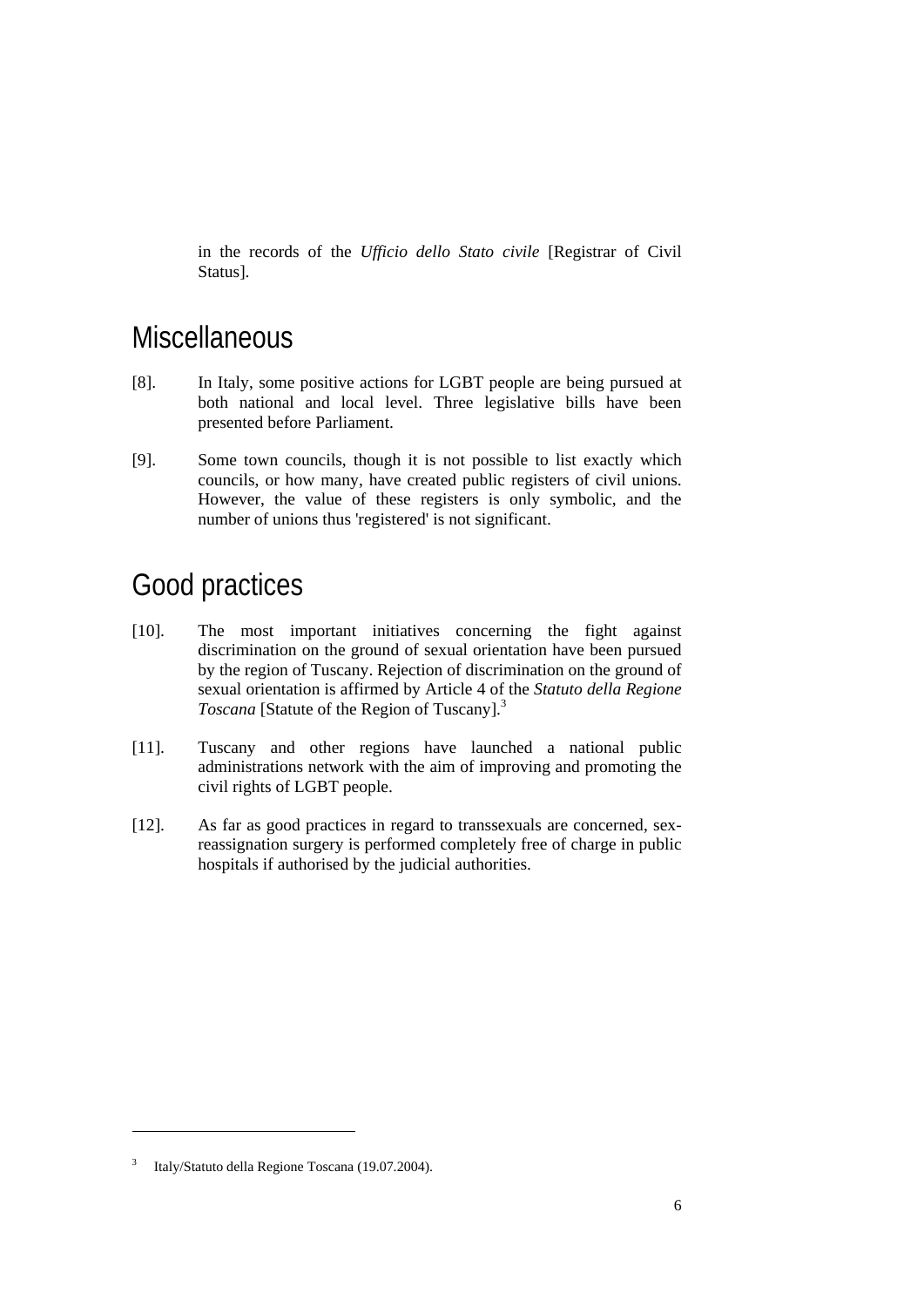# A. Implementation of Employment Directive 2000/78/EC

[13]. Employment Directive 2000/78/EC has been implemented in Italy by *Decreto legislativo* [Legislative Decree] n. 216 of 9.07.2003, issued by the government acting upon delegation of the Parliament. This legislative decree was published in the Official Journal on 13 08.2003, and entered into force on 28.08.2003. This decree concerns discrimination based not only on sexual orientation but also on religion, personal beliefs, disability and age. As the Decree refers to the same grounds as the Directive, there are no gaps in implementation of the Directive. The Directive 2000/78/EC has been implemented only regarding employment; the implementing measures do not cover other fields such as education, public services, etc. However, according to the letter of 12.12.2006, infringement procedure 2006/2441, issued by the European Commission, some parts of the Directive have not been properly implemented. In particular, as far as discrimination on the ground of sexual orientation is concerned, the Commission considers that the following articles of Directive 2000/78/EC have not been adequately implemented: Article 4, para. 1, concerning cases where a differences of legal treatment cannot be qualified as discrimination because they are justified as genuine and determining occupational requirements – Italian law seems to adopt an excessively broad understanding of this exception to the principle of equal treatment; Article 9, para. 2 concerning the role of associations in engaging in judicial or administrative procedures against discrimination (see [30] below); Article 10, para. 1 on the burden of proof (see [28] below) and Article 11 on victimisation, because the Italian law seems to protect only the direct victim of the discrimination, without taking into account other persons, such as witnesses or other workers, who tried to protect the victim.

> As to judicial remedies and other instruments of protection against discrimination, Article 4 of the *Decreto legislativo* [Legislative Decree] n. 216 of 9.07.2003 adds a sentence to Article 15 of Law No  $300/1970$ <sup>4</sup>, the basic Italian law on the protection of workers, the socalled *Statuto dei lavoratori* [Workers' Statute]: all agreements aimed

<sup>4</sup> Italy/Legge n. 300/1970 (20.05.1970).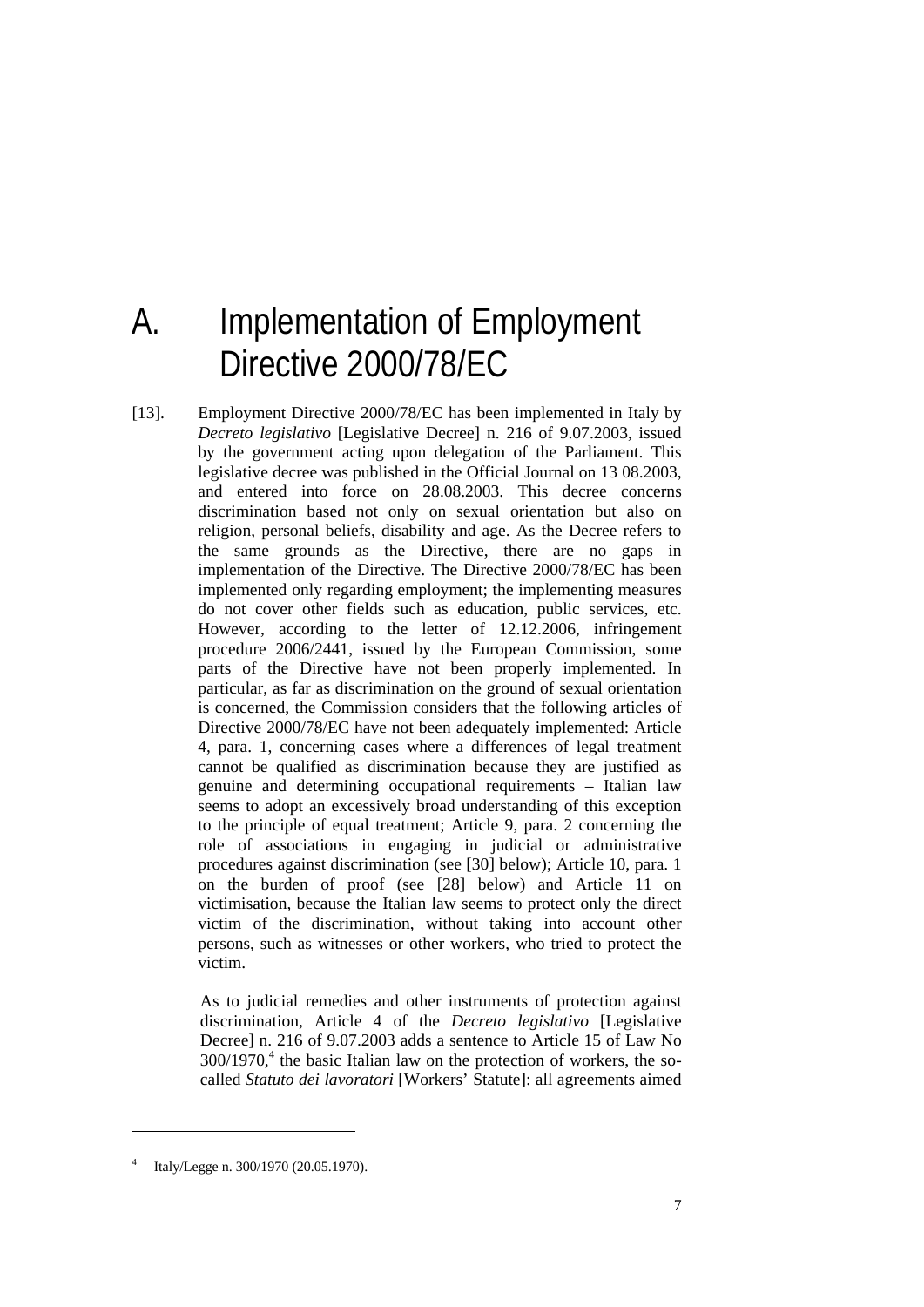at discriminating against workers 'on grounds of sexual orientation' are illegitimate.

[14]. In accordance with Article 7 of Legislative Decree No 215 of 09.07.2003,<sup>5</sup> implementing Directive 2000/43/EC, a Prime Minister's decree issued on 11.12.2003 set up the *Ufficio Nazionale Antidiscriminazioni Razziali* (*UNAR)* – *ufficio per la promozione della parità di trattamento e la rimozione delle discriminazioni fondate sulla razza e sull'origine etnica* [Office against Racial Discrimination] within the *Dipartimento per i Diritti e le Pari Opportunità* [Department for Rights and Equal Opportunities].<sup>6</sup> This Office deals mainly with problems of racism and xenophobia, but initiatives to expand its competences to other kinds of discrimination, including discrimination based on sexual orientation, are envisaged. The UNAR is about developing its competences in the field of discrimination on the ground of sexual orientation. This Office consists of a pool of five judges and several lawyers. This body has advisory, monitoring and information provision roles. UNAR has two main departments: the Service for equal treatment and the Service for study, research and institutional relationships. The powers of the Office are the following:

> Legal assistance: the Office gives legal assistance for civil and administrative proceedings undertaken by victims of discrimination, through a specific Contact Center.

> Monitoring: the Office carries out enquiries to verify the existence of discriminations, in respect of judicial decisions. UNAR submits an annual report based on this research to Parliament and to the Prime Minister.

> • Development: in cooperation with not for profit associations, the Office promotes positive action projects regarding discrimination.

> Information: the Office spreads knowledge by means of awareness actions and advertising campaigns

> • Consulting: the Office gives advice and opinions relating to discrimination.

> Study and research: the Office promotes studies, research, and vocational education courses in cooperation with NGOs and associations, operating in the same field. This also includes the establishment of guidelines and codes of behaviour to be applied in the fight against discrimination.

<sup>5</sup> Italy/Decreto legislativo n. 215/2003 (09.07.2003).

<sup>6</sup> See http://www.pariopportunita.gov.it/defaultdesktop.aspx?page=91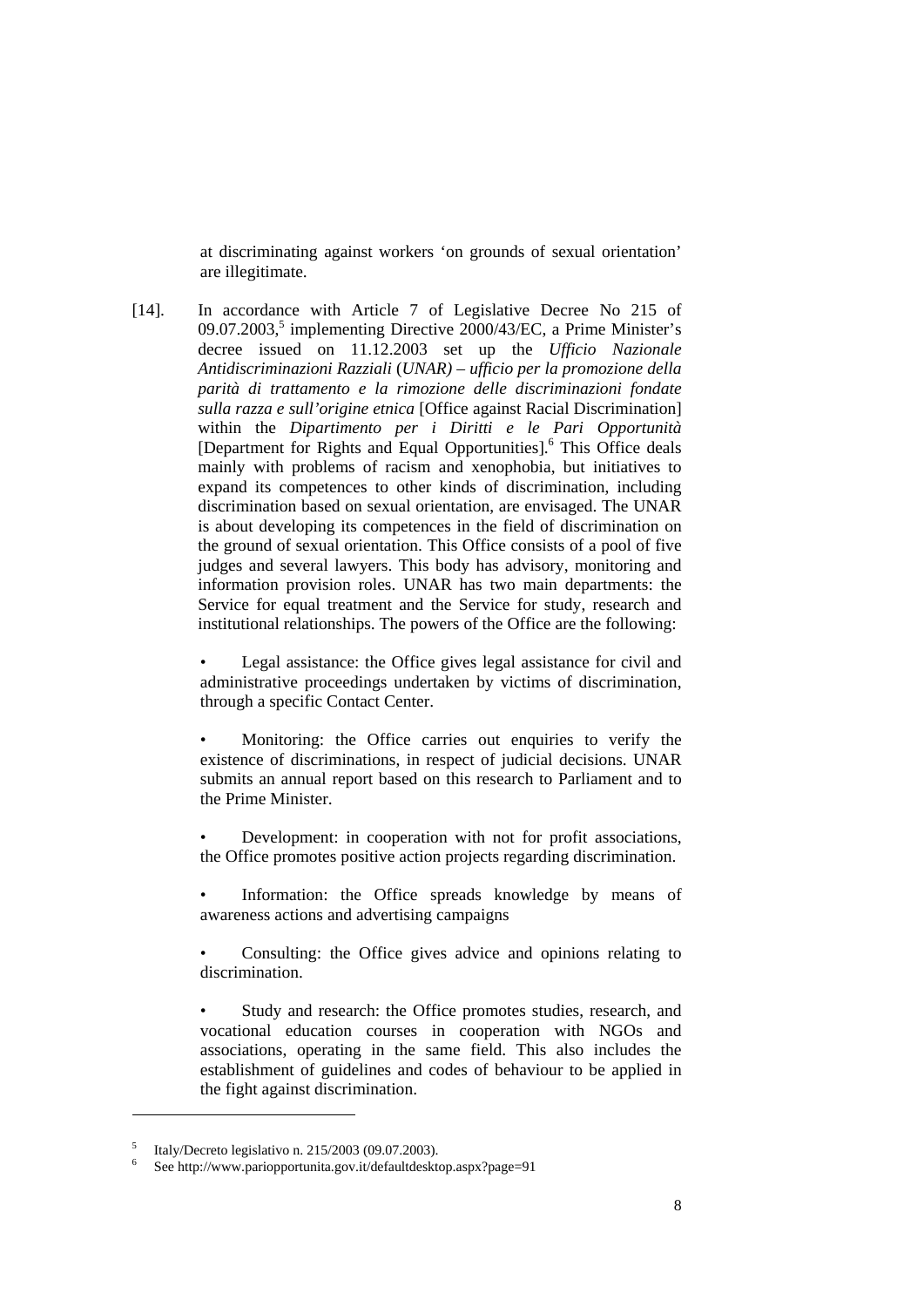- [15]. As to proceedings aimed at safeguarding victims of discrimination, Legislative Decree No  $216/2003^7$  refers to Art. 44 of the Immigration Framework Act, Legislative Decree No 286/1998,<sup>8</sup> which provides a fast procedure. In particular, after a victim's petition has been filed without any formality at a tribunal, the judge can order discriminatory behaviour by the respondent to cease, and may take any measures necessary for the removal of all consequences and effects of such behaviour. A special procedure for use in cases of urgency is established by Art. 44 (5): judicial remedies are immediately enforced by judicial decree and subsequently confirmed or modified during the first hearing of the formal process. In particular, the judge can also award compensation for non-pecuniary damages. Pursuant to Art. 388 of the Criminal Code, if the respondent does not respect the judge's decision, he can be sentenced to prison for up to three years and to pay a fine. The final decision is to be published in national newspapers, with the expenses borne by the respondent. When taking into account all the relevant circumstances to declare on damages, the judge also takes into consideration whether the respondent's behaviour was in reprisal for a previous civil action against him.
- [16]. In accordance with Art. 4(3) of the Legislative Decree, the presumed victim of discrimination may invoke conciliatory procedure before turning to the judges.
- [17]. As to the burden of proof, Art. 4 (4) of Legislative Decree 216/2003 provides that 'in order to establish the existence of the discriminatory behaviour, the plaintiff may provide statistical evidence as well as serious, accurate and non-contradictory factual evidence'. If the plaintiff establishes specific facts and statistics from which it can be inferred that there has been a discrimination, the respondent must prove the opposite. Therefore the burden of proof on the respondent as provided for by Employment Directive 78/2000/EC has been implemented in the narrowest sense. The Commission is not satisfied with the Italian norms implementing Art. 10 of the Directive, concerning the burden of the proof.<sup>9</sup>
- [18]. No statistics concerning discrimination on the ground of sexual orientation are available. The work of UNAR in this field of discrimination on the ground of sex orientation is still in the early stages.
- [19]. As far as Art. 9/2 of the Employment Directive is concerned, Art. 5 of Legislative Decree No 216/2003 provides that 'the local

<sup>7</sup> Italy/Decreto legislativo n. 216/2003 (09.07.2003).

<sup>8</sup> Decreto legislativo n. 286/1998 (25.07.1998).

<sup>9</sup> See the letter of the Commission of 12.12.2006, infringement procedure 2006/2441.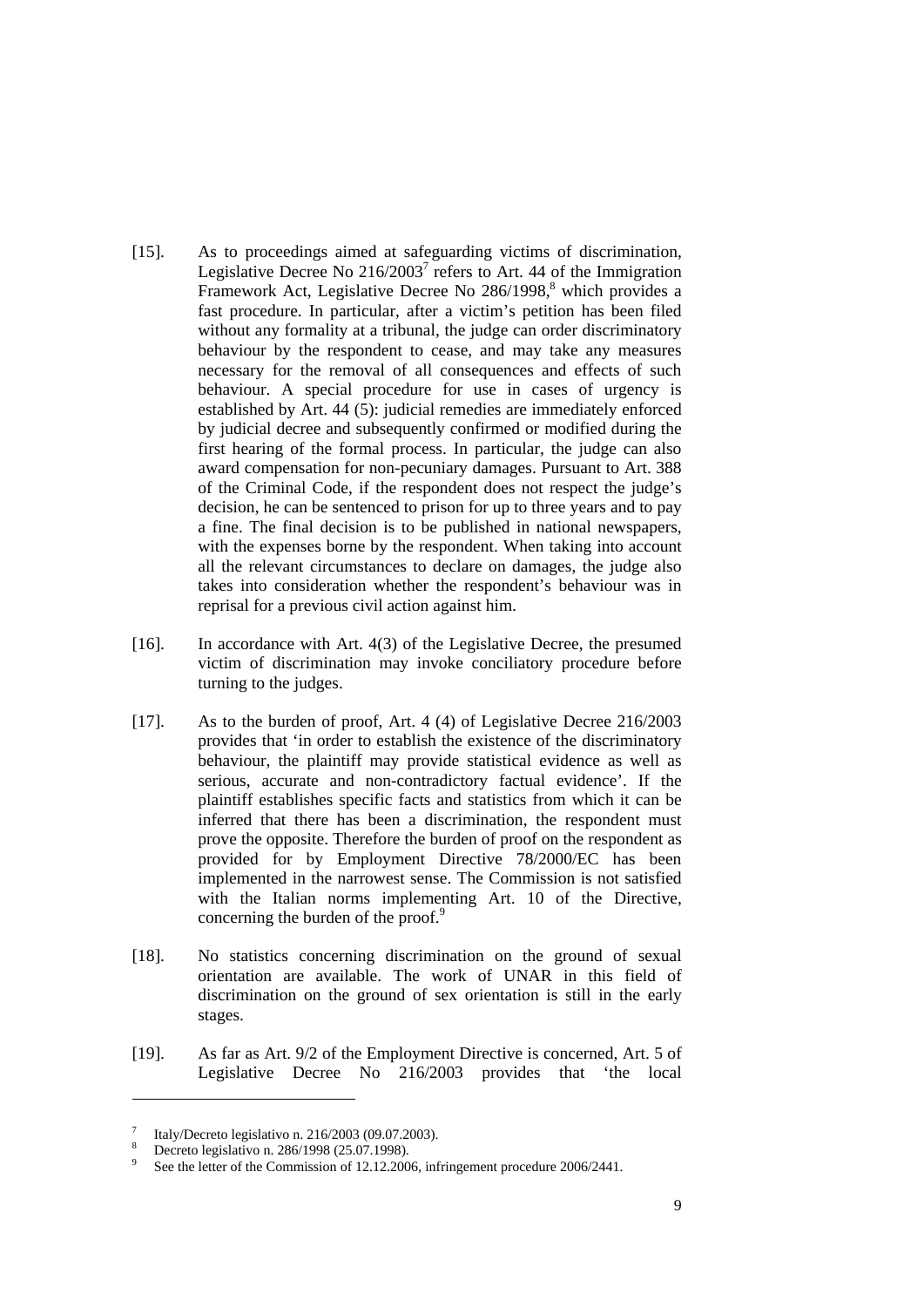representatives of the most representational national organisations at national level may engage in the procedure established by Art. 4 against the natural or legal person who is the author of the discriminatory act or behaviour, either in name or on behalf, or in support of the victim of discrimination, with his or her delegation, released by public or private authentic deed on pain of nullity'. The reference to 'the most representational national organisations at national level' is a typical definition used in Italian labour law, and refers to the three major trade unions in Italy, CGIL, CISL, and UIL. The same 'local representatives of the most representational national organisations' may engage in judicial procedures in cases of collective discrimination if the victims of discrimination cannot be clearly identified. Associations registered in an official list can issue a petition to the judge on behalf of victims of discrimination. The provision concerning the role of association in the field of discrimination on the ground of sexual orientation are narrow if compared with similar provisions regarding discrimination on the ground of race: in this latter case, Legislative Decree No 215/2003, implementing Directive 2000/43/EC, provides that all associations that fulfil certain requirements established by the law can be registered at the UNAR and be entitled to *locus standi*. The Commission is not satisfied with the Italian norms implementing Art. 9/2 of the Directive, concerning the role of associations in the fight against discrimination on the ground of sexual orientation.<sup>10</sup>

[20]. No statistics available.

1

## B. Freedom of movement

[21]. It is important to point out two elements: first, the Italian measures for implementation of Directive 2004/38/EC reproduce Articles 2 and 3 of the Directive, without adding any further specification. Second, the Italian legal system does not recognise same-sex marriage (Italy does not recognise any form of registered partnerships, either heterosexual or LGBT) because of the obligations imposed by Article 29 of the *Costituzione della Repubblica Italiana* [Constitution of the Republic of Italy], as interpreted in the majority of legal doctrine, *Codice Civile* [Civil Code] dispositions, and decisions of the Civil Division of the *Corte Suprema di Cassazione* [Supreme Court of Cassation] and of the *Corte Costituzionale* [Constitutional Court]. A necessary prerequisite for the validation of a marriage is that the partners are of different sexes. Briefly, it can be stated that freedom of movement is fully

<sup>&</sup>lt;sup>10</sup> See the letter of the Commission of 12.12.2006, infringement procedure 2006/2441.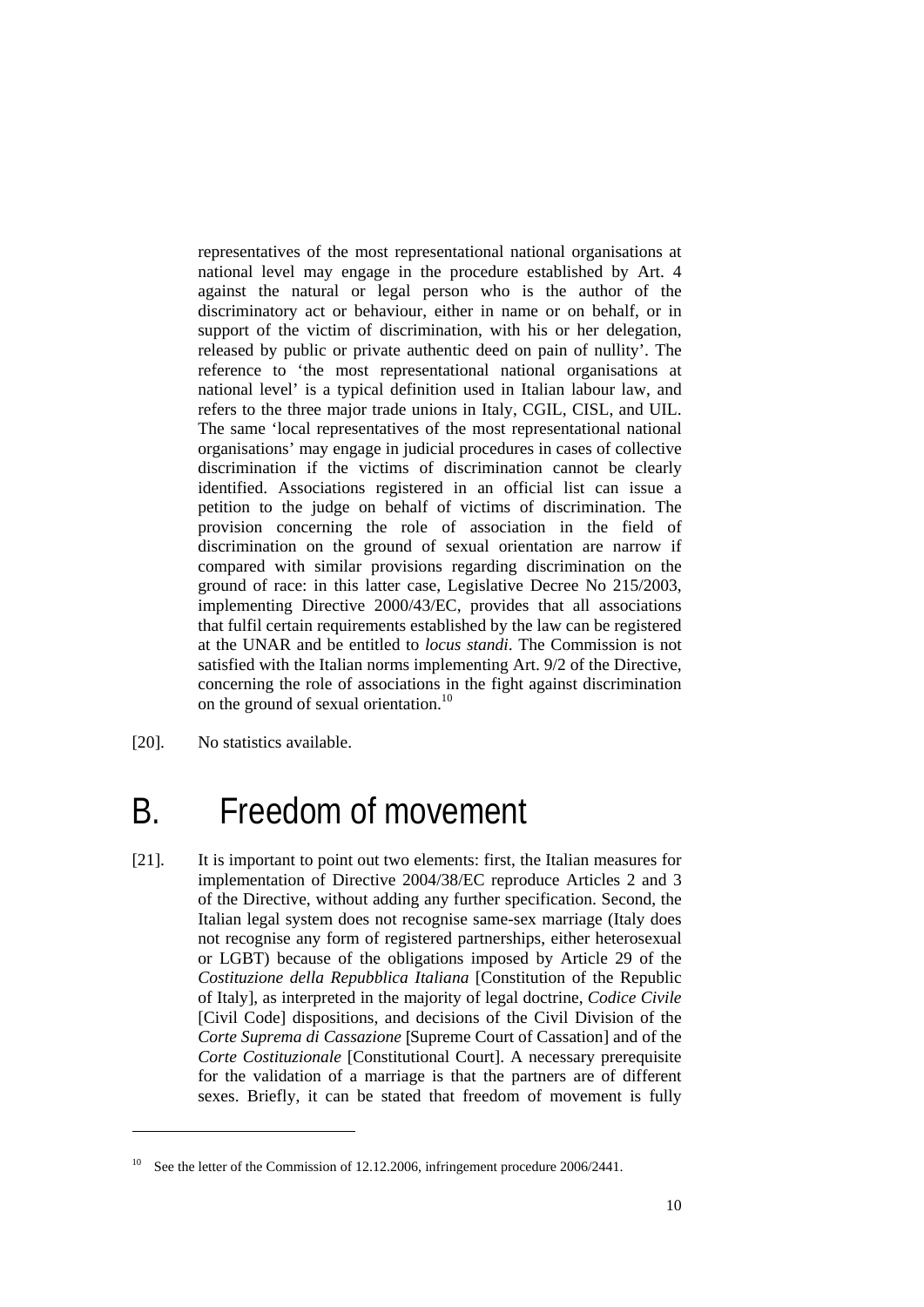assured to single persons, regardless of personal conditions and sexual orientation. However, Italian law does not consider same-sex marriage or registered partnership or durable relationship, duly attested, as autonomous entitlement to enjoy freedom of movement.

- [22]. Directive 2004/38/EC has been implemented by Decreto legislativo [Legislative Decree]  $30/2007$ .<sup>11</sup> Article 2 of the Directive defines who must be considered as a 'family member': (1) the spouse; (2) the partner with whom the Union citizen has contracted a registered partnership, on the basis of the legislation of a Member State, if the legislation of the host Member State treats registered partnerships as equivalent to marriage and in accordance with the conditions laid down in the relevant legislation of the host Member State; (3) the direct descendants who are under the age of 21 or are dependants and those of the spouse or partner as defined in point (b); 4) the dependent direct relatives in the ascending line and those of the spouse or partner as defined in point (b). Article 3 provides that Italy shall, in accordance with its national legislation, facilitate entry and residence for the following persons: (a) any other family members, irrespective of their nationality, not falling under the definition of Article 2, who, in the country from which they have come, are dependants or members of the household of the Union citizen having the primary right of residence, or where serious health grounds strictly require the personal care of the family member by the Union citizen; (b) the partner with whom the Union citizen has a durable relationship, attested by the citizen's Member State.
- [23]. LGBT partners who are not nationals of a Member State shall have the right of residence on Italian territory for a period of longer than three months if they apply for a Residence Card and if the Union citizen satisfies the Directive's conditions (he/she shall have the right of residence on the territory for a period of up to three months without any conditions or any formalities other than the requirement to hold a valid identity card or passport). For the Residence Card to be issued, Italy requires presentation of the following documents: (a) a valid passport; (b) a document attesting to the existence of a family relationship; (c) the registration certificate of the Union citizen whom they are accompanying or joining. The Residence Card is valid for five years. They can also apply for a residence permit for 'elective residence', supplying proof of considerable personal economic resources to sustain himself/herself (Art. 11, Decreto Legislativo  $394/1999<sup>12</sup>$  and other modifications<sup>13</sup>). The Union citizen's death shall not entail loss of the right of residence of his/her family members who

<sup>11</sup> Italy/Decreto legislativo 30/2007 (06.02.2007).

<sup>12</sup> Italy/Decreto legislativo 394/1999 (31.08.1999).

<sup>13</sup> Italy/Ministerial memorandum (18.07.2007).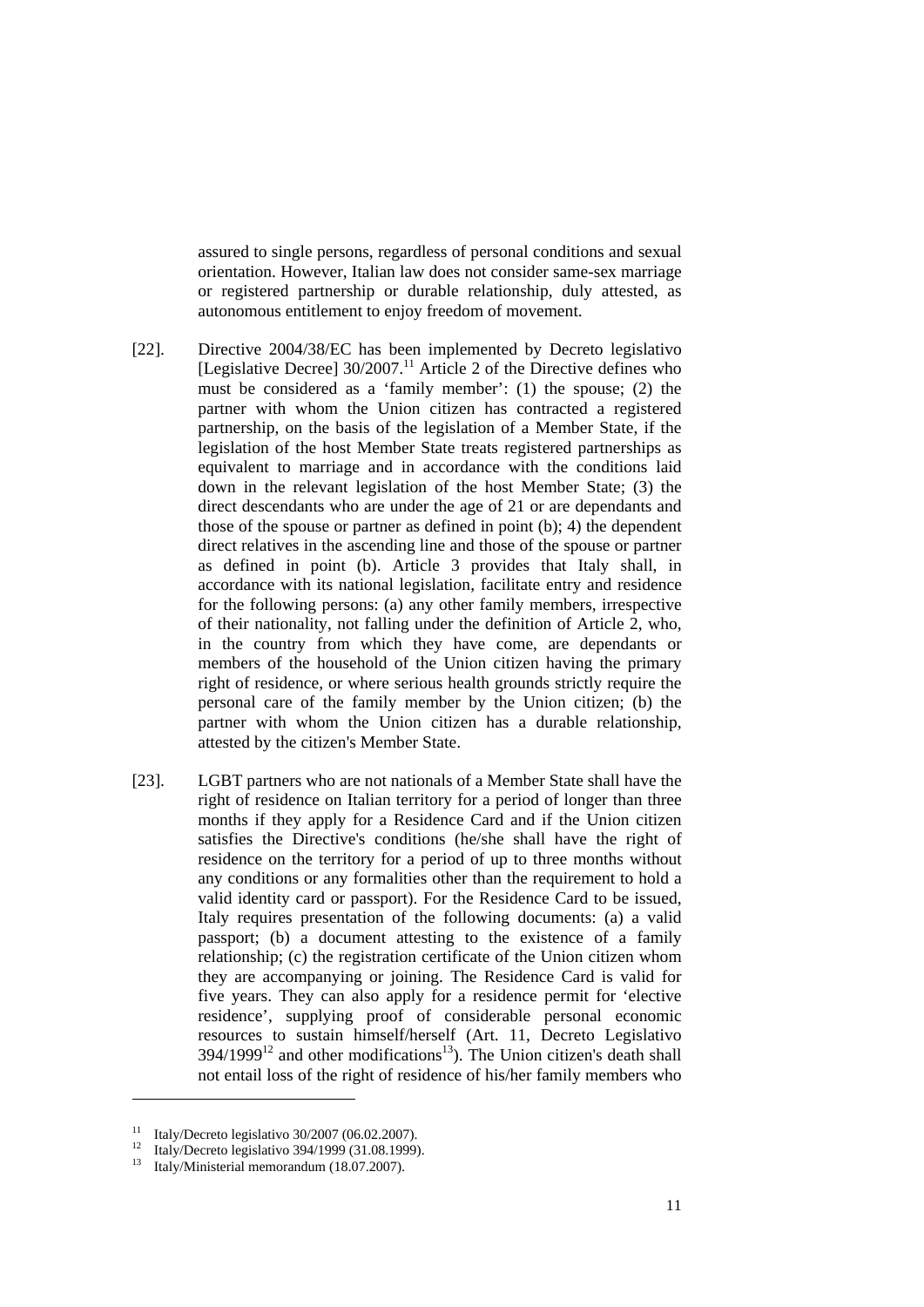are not nationals of a Member State and who have been residing in Italy as family members for at least one year before the Union citizen's death. Before acquiring the right of permanent residence, the right of residence of the persons concerned shall remain subject to the requirement that they are able to show that they are workers or selfemployed persons or that they have sufficient resources for themselves and their family members not to become a burden on the social assistance system of the State during their period of residence and have comprehensive sickness insurance cover in the host Member State, or that they are members of the family, already constituted in the host Member State, of a person satisfying these requirements. 'The Union citizen's departure from the host Member State or his/her death shall not entail loss of the right of residence of his/her children or of the parent who has actual custody of the children, irrespective of nationality, if the children reside in the host Member State and are enrolled at an educational establishment, for the purpose of studying there, until the completion of their studies. Family members who are not nationals of a Member State and have legally resided with the Union citizen in the State for a continuous period of five years have the right of permanent residence there.'

- [24]. There are no available statistics to demonstrate the impact / social reality of relevant legislation for LGBT persons.
- [25]. There is no relevant statistical information either on the number of LGBT partners of EU citizens residing in Italy, or on the number of LGBT partners who claimed their right to residence but were denied this right.
- [26]. In recent years at least three homosexual couples have requested the Italian authorities to recognize their relationship. A decision of the *Tribunale di Latina* [Tribunal of Latina]<sup>14</sup> affirmed that it is not possible in Italy to register a same-sex marriage of two Italian citizens that was registered in the Netherlands, since the two individuals were not of the opposite sex, an essential prerequisite for marriage in the Italian legal system. The decree of the *Corte di Appello di Roma*  [Court of Appeal of Rome] of 13.07.2006 confirms the Tribunal decree. The *Tribunale di Firenze* [Tribunal of Florence] decree of 07.07.2005 recognises the right of a citizen of New Zealand to receive a visa/ residence permit on the basis of a *de facto* partnership, attested by the New Zealand authorities, between him and an Italian citizen. The reasoning is based on the Directive 2004/38/EC, at that time not yet implemented in Italy, and on the Italian system of international private law. That decree was appealed and rejected by the *Corte*

<sup>14</sup> Italy/Tribunale di Latina (10.06.2005).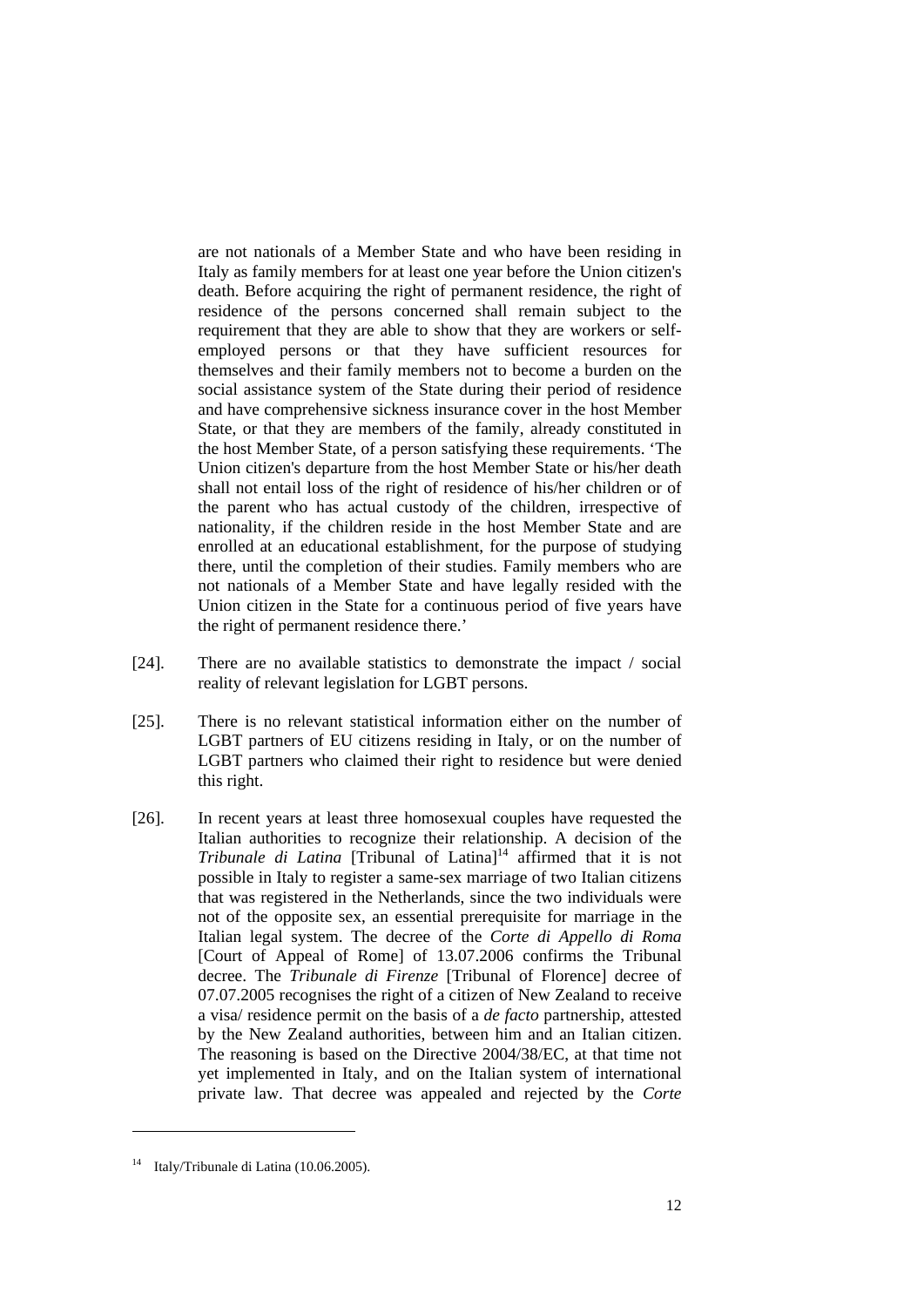*d'appello di Firenze* [Court of Appeal of Florence].<sup>15</sup> The Court affirmed that the Italian system recognises exclusively partnerships between a woman and a man. It would be against public order to recognise, on the basis of the legislation of a third country, same-sex partnerships and related rights. The applicants appealed to Supreme Court. Slightly different but very interesting, although falling outside the scope of this study, is the case decided by the Tribunal of Florence about the first Italian homosexual couple that applied to the public authorities to marry in Italy. The Tribunal rejected the request.<sup>16</sup>

## C. Asylum and subsidiary protection

- [27]. Directive 2004/83/EC has been implemented by Legislative Decree 251/2007.17 Article 8 acknowledges that persecution for belonging to a particular social group characterised by the common feature of sexual orientation is to be considered as among the grounds for protection. The guidelines followed by National Commission for Asylum Rights also contain the same reference.
- [28]. Neither official nor unofficial statistics are available.
- [29]. Official data available, supplied by the Ministry for Internal Affairs the 4.02.2008, regards the period between 2005 (the first year of activity of the *Commissioni territoriali di asilo* [Territorial Commissions for Asylum Rights]) and the start of 2008. The *Commissione nazionale di asilo* [National Commission for Asylum Rights] affirms that it does not usually keep that kind of personal data for statistical use. The data provided demonstrate that at least 29 of the 54 requests filed have been accepted. In all of these 29 cases either refugee status or a different kind of humanitarian protection have been granted. Official data provided by Ministry for Internal Affairs do not specify the reasons that justify acknowledgement of refugee status or the other kinds of humanitarian protection granted. (Indeed it is not possible to indicate whether the protection granted was that of refugee status or was another form of subsidiary protection, because Italy has only recently adopted Directive 2004/83/EC by means of Legislative Decree  $251/2007$  of  $19.11.2007$ .)<sup>18</sup> Petitioners come mainly from

-

<sup>15</sup> Italy/ Corte d'appello di Firenze (12.05.2006).

<sup>&</sup>lt;sup>16</sup> Italy/Tribunale di Firenze (3.10.2007).

<sup>17</sup> Italy/Decreto legislativo 251/2007 (19.11.2007).

<sup>18</sup> Italy/Decreto legislativo 251/2007 (19.11.2007).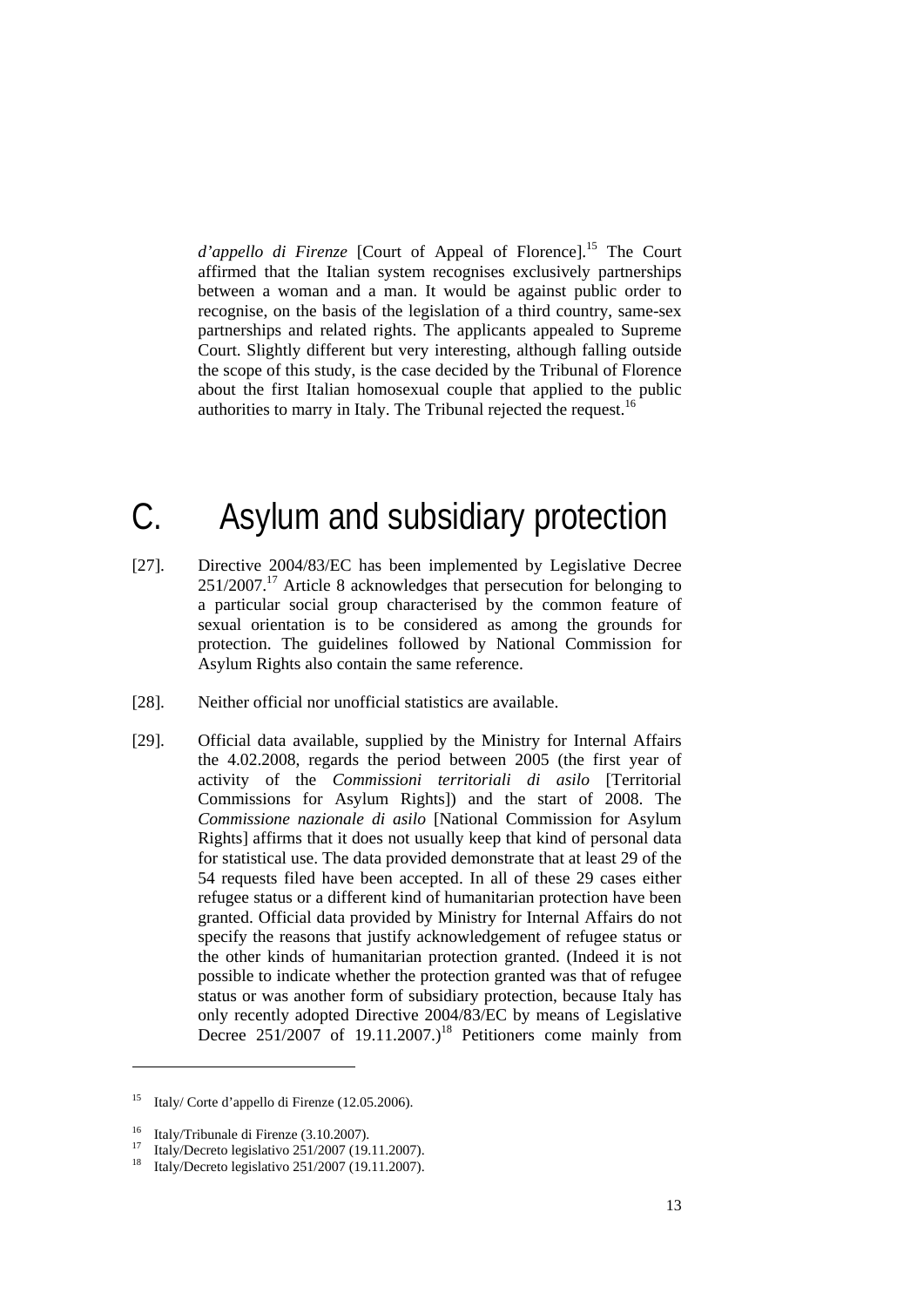central and south America (Colombia, Brazil, Cuba), but also from Albania, Iran, Kosovo, Bangladesh, Sri-Lanka, Ghana. The National Commission also underlines that before 2005 few cases of requests for asylum based on sexual orientation had been presented and these had almost always been granted.

- [30]. On the other hand, data supplied by ACNUR/UNHCR Italy (see the website of the LGBT organisation *EURIALO&NISO - Associazione GLBT Biella. "diritti e culture delle differenze"*) 19 affirm that 40 homosexuals obtained refugee status or humanitarian protection because of persecution on the basis of their sexual orientation. The data do not specify the reasons that justify acknowledgement of refugee status or the other kinds of humanitarian protection granted. (Indeed it is not possible to indicate whether the protection granted was that of refugee status or was another form of subsidiary protection, because Italy has only recently adopted Directive 2004/83/EC by means of Legislative Decree 251/2007 of 19.11.2007.)
- [31]. Two recent Supreme Court of Cassation decisions<sup>20</sup> recognising refugee status affirm that the petitioner must prove that in the country of origin homosexuality, as a private personal practice and not only as a public manifestation of 'sexual indecency', is considered a criminal offence. It is important to underline that both cases arose in opposition to expulsion decrees (see Annex 1, Chapter C). It is important to state that these two recent decisions represents the only relevant case law.
- [32]. Data about family reunification do not exist, since the Italian legal system provides family reunification only for the spouse of a heterosexual marriage (Art. 29 a, Legislative Decree 286/1998).<sup>21</sup>
- [33]. There are no statistics available to demonstrate the impact / social reality of relevant legislation for LGBT people.
- [34]. Data about family reunification do not exist since the Italian legal system provides family reunification only for the spouse, without specifying if same-sex marriage is included (Art. 29 a, Legislative Decree  $286/1998$ <sup>22</sup> Data about denial of family reunification to LGBT partners are also lacking, because no national record of reasons for denial exist.

<sup>&</sup>lt;sup>19</sup> http://eurialoeniso.blogspot.com/2007/08/commisariato-onu-40-rifugiati.html<br><sup>20</sup> Italy/Corte di Cassazione (18.01.2008) and Corte di Cassazione (25.07.2007)<br><sup>21</sup> Italy/Decreto legislativo 286/1998 (25.07.1998). (*Tes*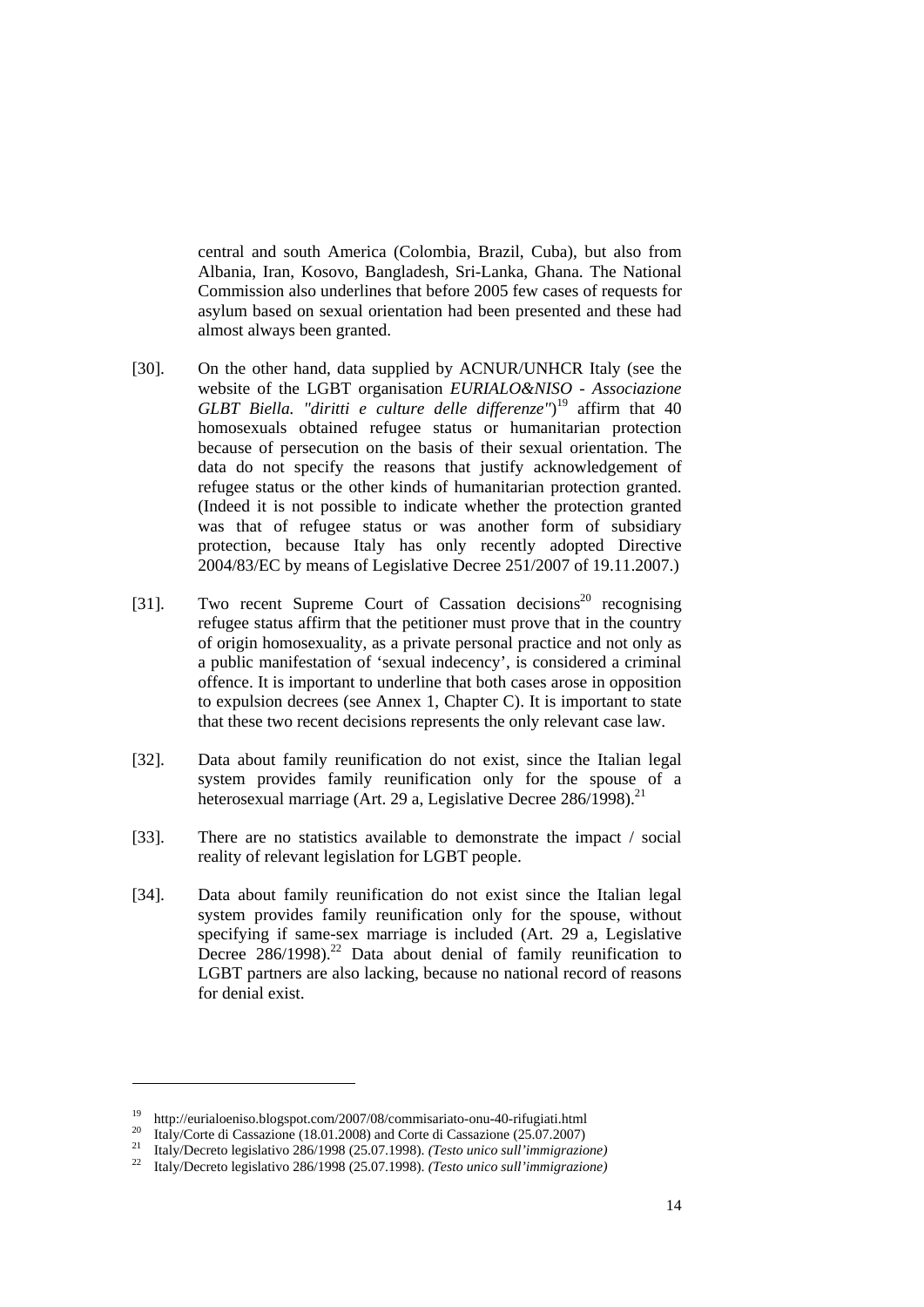# D. Family reunification

- [35]. Directive 2003/86/EC has been implemented by Legislative Decree  $5/2007<sup>23</sup>$  The notion of the family relevant to the purpose of reunification is a that of a heterosexual couple, as ruled by Art. 29 of the Constitution, as interpreted in the majority of legal doctrine, *Codice Civile* [Civil Code] dispositions, and decisions of the Civil Division of the *Corte Suprema di Cassazione* [Supreme Court of Cassation] and of the *Corte Costituzionale* [Constitutional Court]. The delegated legislation does not recognise the right of family reunification to persons in same-sex marriages or registered unions (neither heterosexual, nor LGBT) or *de facto* unions.
- [36]. Data about family reunification do not exist since the Italian legal system provides family reunification only for the spouse, not including same-sex marriage (Art. 2 e Legislative Decree 5/2007, Art. 29 a Legislative Decree  $286/1998$  ).<sup>24</sup> The Italian courts do not recognise a marriage concluded abroad between two persons of the same sex as giving rise to family reunification rights in Italy where one of the two spouses is granted the right to reside in Italy.
- [37]. No judicial cases have yet arisen.
- [38]. No relevant statistical information is available: a personal answer of 04.02.2008 from the Minister of the Internal Affairs about the application of the Directive stated that data or statistics are unavailable.
- [39]. See para. [26]

1

## E. Freedom of assembly

[40]. Article 17 of the Italian Constitution provides that: 'Citizens have the right to assemble peacefully and unarmed. For meetings including those held in places to which the general public has access, no previous notice or authorisation is required. Previous notice is required to the authorities for meetings in public places. In such cases the authorities can prohibit such meetings only for proven reasons of security and public order'.

<sup>&</sup>lt;sup>23</sup> Italy/Decreto legislativo  $5/2007$  (08.01.2007).

<sup>24</sup> Italy/Decreto legislativo 5/2007, Decreto legislativo 286/1998 (25.07.1998). *(Testo unico sull'immigrazione)*.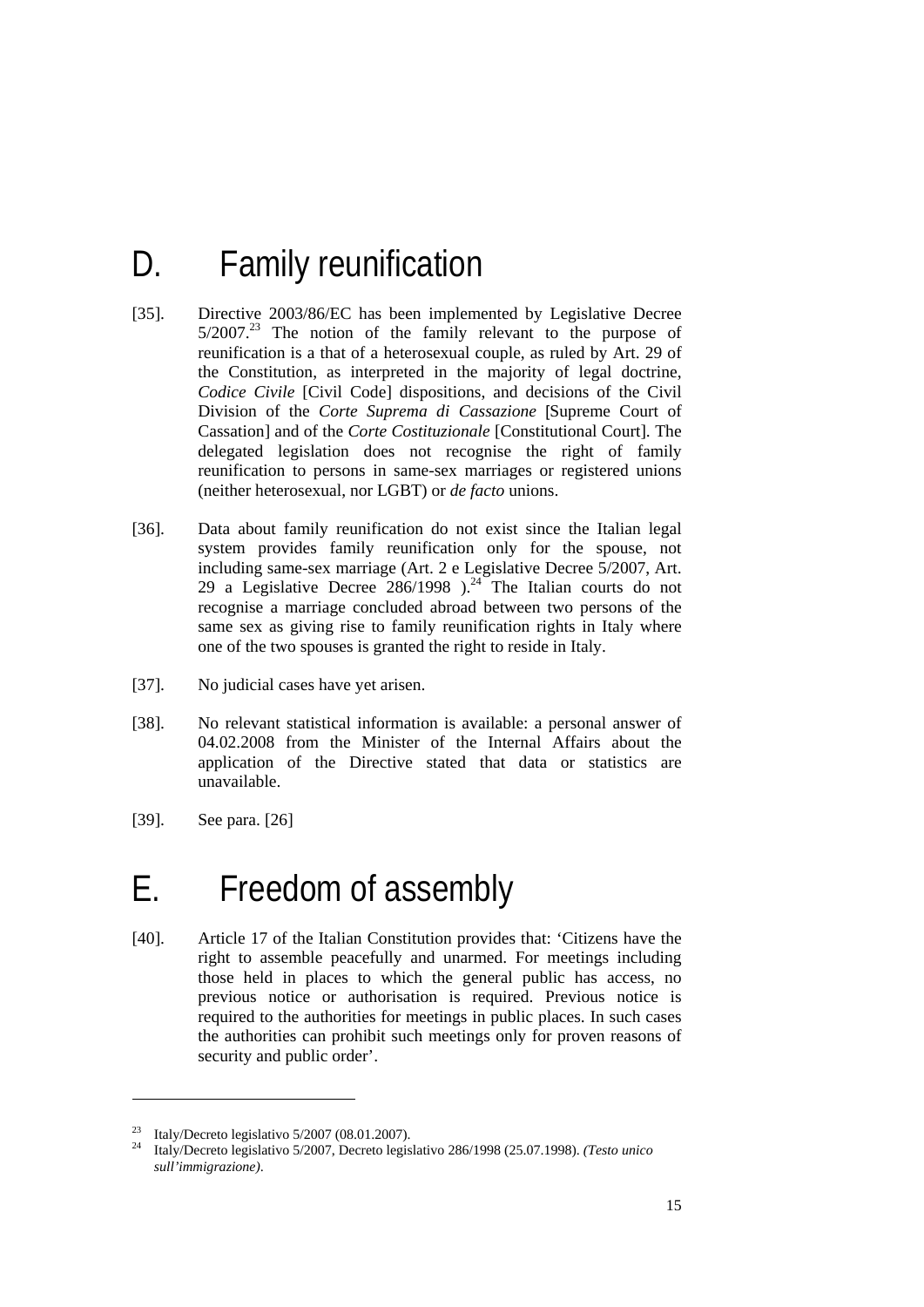- [41]. Accordingly, in Italy the right of assembly is never subject to authorisation on the part of the public authorities. Moreover, meetings – wherever they are held and whatever the aims of the people attending the meeting are – can be forbidden only for well established reasons of security or public order.
- [42]. For meetings held in public thoroughfares (streets, squares and so on) it is necessary that the promoters notify the *questore* [head of the police administration] of that place at least three days prior to the meeting, as provided by Article 18 of *Regio Decreto* [Royal Decree] 1931-773. $^{25}$  Prior notification allows the police to prevent those that may pose a risk to public security and safety, depending on the circumstances in which they are to be held, and also to set times and locations for such meetings; it also allows the police authorities to supervise meetings and to interrupt them where necessary, if they are not peaceful and unarmed. It is important to note that giving notice is compulsory for promoters of meetings, who can be fined in cases of non-compliance, but the individual right to assembly cannot be jeopardised by the promoters' attitude, and meetings posing no real danger for public safety or security should not be forbidden simply on the basis of lack of notice to the authorities.
- [43]. In brief: in Italy neither gay pride parades nor homophobic demonstrations can be banned by public authorities if they are peaceful and unarmed, and on those conditions, both kinds of meeting are fully protected by the Constitution.
- [44]. There are no official data regarding how freedom of assembly in the context of homophobia and/or discrimination on the grounds of sexual orientation is implemented in the Italian legal system.
- [45]. The Minister of Internal Affairs personally answered that the only available information is that 13 gay and lesbian parades were held in 13 different towns in Italy in 2007.
- [46]. There is no relevant case law on this issue.

<sup>25</sup> Italy/R.D. 1931-773 (18.06.1931).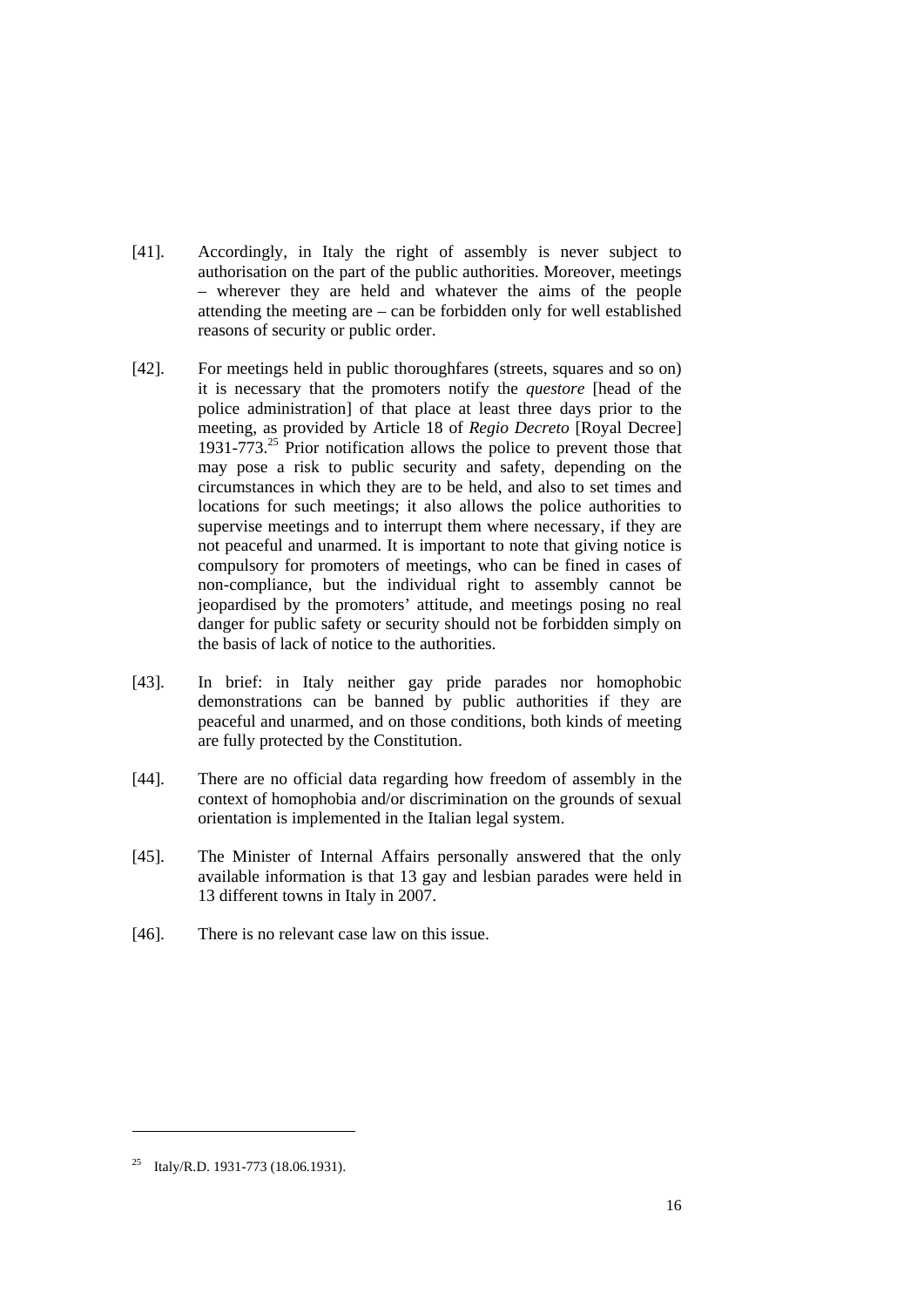## F. Hate speech and criminal law

- [47]. There is currently no legal provision in Italy– either in criminal law or in civil law – on hate speech related to homophobia and/or discrimination on the ground of sexual orientation.
- [48]. Criminal law only penalises: a) those who propagandise ideas founded on racial or ethnic superiority or hate, or solicit someone to commit, or themselves commit, acts of discrimination for reasons of race, ethnicity, nationality or religion; b) those who, in every way, solicit someone to commit, or themselves commit, violence or acts which induce to violence for reasons of race, ethnicity, nationality or religion; c) those who take part or support organisations, associations, movements or groups which aim to solicit discrimination or violence for reasons of race, ethnicity, nationality or religion (Article 3, *Legge* [Law]  $654/1975$ ,<sup>26</sup> which ratifies and implements the International Convention on the Elimination of All Forms of Racial Discrimination, New York, 7 March 1966, as amended by *Decreto legge* [Decree Lawl  $122/1993^{27}$ ).
- [49]. During the period of the XV legislature (April 2006-February 2008), many bills were presented before Parliament, in order to extend these criminal provisions to discrimination on the ground of sexual orientation. However, none of these have been approved because of the government crisis and the subsequent early dissolution of Parliament in February 2008. Initially, Parliament tried to put these new criminal provisions in an amendment to a decree on exclusion of immigrants for reasons of public security.<sup>28</sup> But the Government decree could not be turned into law because of a mistake in the quotation of the Article of the European Treaty on prohibition of discrimination (Article 1-bis, Senate of the Republic, Bill no. 1872 and Chamber of Deputies, Bill no. 3292, which refers to 'Article 13, para. 1 of the Amsterdam Treaty' instead of 'Article 13 of the Treaty establishing the European Community')<sup>29</sup>: a mistake which made it impossible for the Parliament to pass the bill within the sixty-day time limit for turning a Governmental decree-law into a Parliament law allotted by Article 77 of the Italian Constitution. Subsequently, in order to approve new provisions on hate speech against LGBT people, the Parliament decided to follow the ordinary procedure: the Justice Committee of the Chamber of Deputies collected all the analogous bills brought before Parliament since the beginning of the legislature,

<sup>&</sup>lt;sup>26</sup> Italy/Legge 654/1975 (13.10.1975).

<sup>27</sup> Italy/Decreto legge 122/1993 (26.4.1993).

<sup>&</sup>lt;sup>28</sup> Italy/Decreto legge 181/2007 (01.11.2007).

See http://www.senato.it/ricerche/sDDL/nuova.ricerca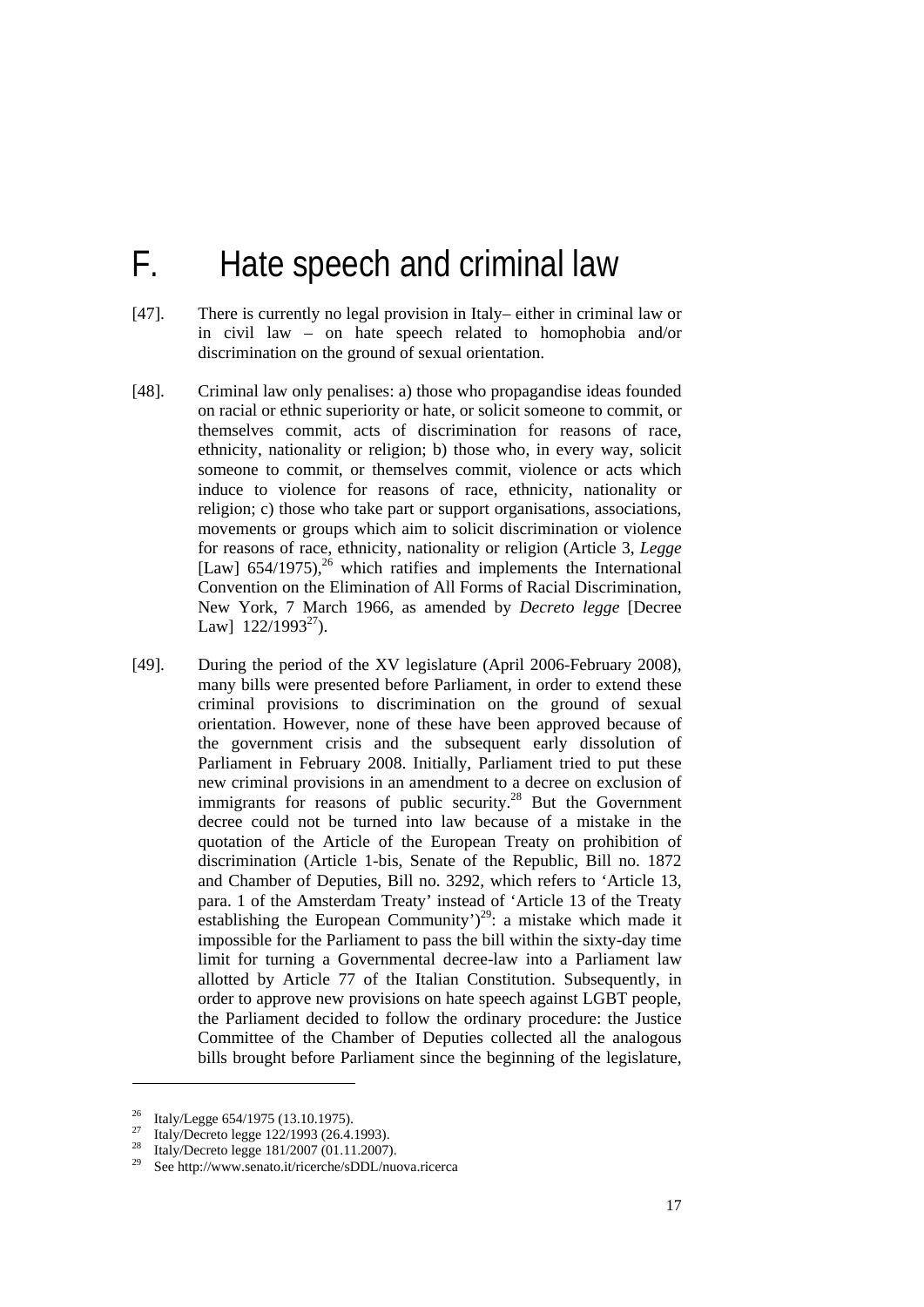and after this, on 15.01.2008, proposed to the whole Assembly a text for discussion and approval (Chamber of Deputies, bill nos. 1249-ter and others) $30$ . However, as previously noted, a few days later the President of the Republic decided to dissolve Parliament, with the consequence that it is most unlikely that the provisions will be approved before election day (13.04.2008). In that case, all the previous work undertaken by the Justice Committee will be lost, and the new Parliament will have to restart the legislative procedure from the beginning.

- [50]. As far as case law about hate speech is concerned, we have only three relevant decisions. In the first, the Supreme Court condemned a teacher for the crime of vituperation, after the teacher had used offensive adjectives such as 'stupid', 'imbecile', 'idiot' and 'gay' against an underage student<sup>31</sup>: in this case, the adjective 'gay' was deemed to be offensive not for its own sake, but in the light of the aim pursued by the teacher, which was only that of humiliating the student.
- [51]. The second and the third decisions regard the right of a LGBT association to claim civil damages when the individual persons involved, and not the association itself, are the direct target of the offensive words. The decision of the *Corte d'Appello di Venezia* [Court of Appeal of Venice]of  $11.10.2000^{32}$  denies this right to association, while that of the *Tribunale di Milano* [Tribunal of Milan] of 03.10.200333 asserts it, even if it deems that in that case the words do not have an offensive tone.
- [52]. Moreover, the Italian legal system does not take into account either in its legislation or in its case law – whether a common crime was committed with a homophobic motivation.
- [53]. In the only relevant case of 'hate crime' (a murder where the defendant claimed to have killed in order to avoid a sexual assault by a homosexual man) the Supreme Court said that in that case the persistent requests for the performance of homosexual acts on the part of the victim had to be considered as a natural and foreseeable development of the relationship between the defendant and the victim. $34$

-

<sup>&</sup>lt;sup>30</sup> See http://www.senato.it/ricerche/sDDL/nuova.ricerca<br><sup>31</sup> Italy/Corte di Cassazione sez. V pen.(28.10.1994).<br><sup>32</sup> Italy/Corte d'Appello di Venezia (11.10.2000)

 $\frac{33}{34}$  Italy/GIP Tribunale di Milano (03.10.2001).

Italy/Corte di Cassazione sez. I pen. (14.07.1993).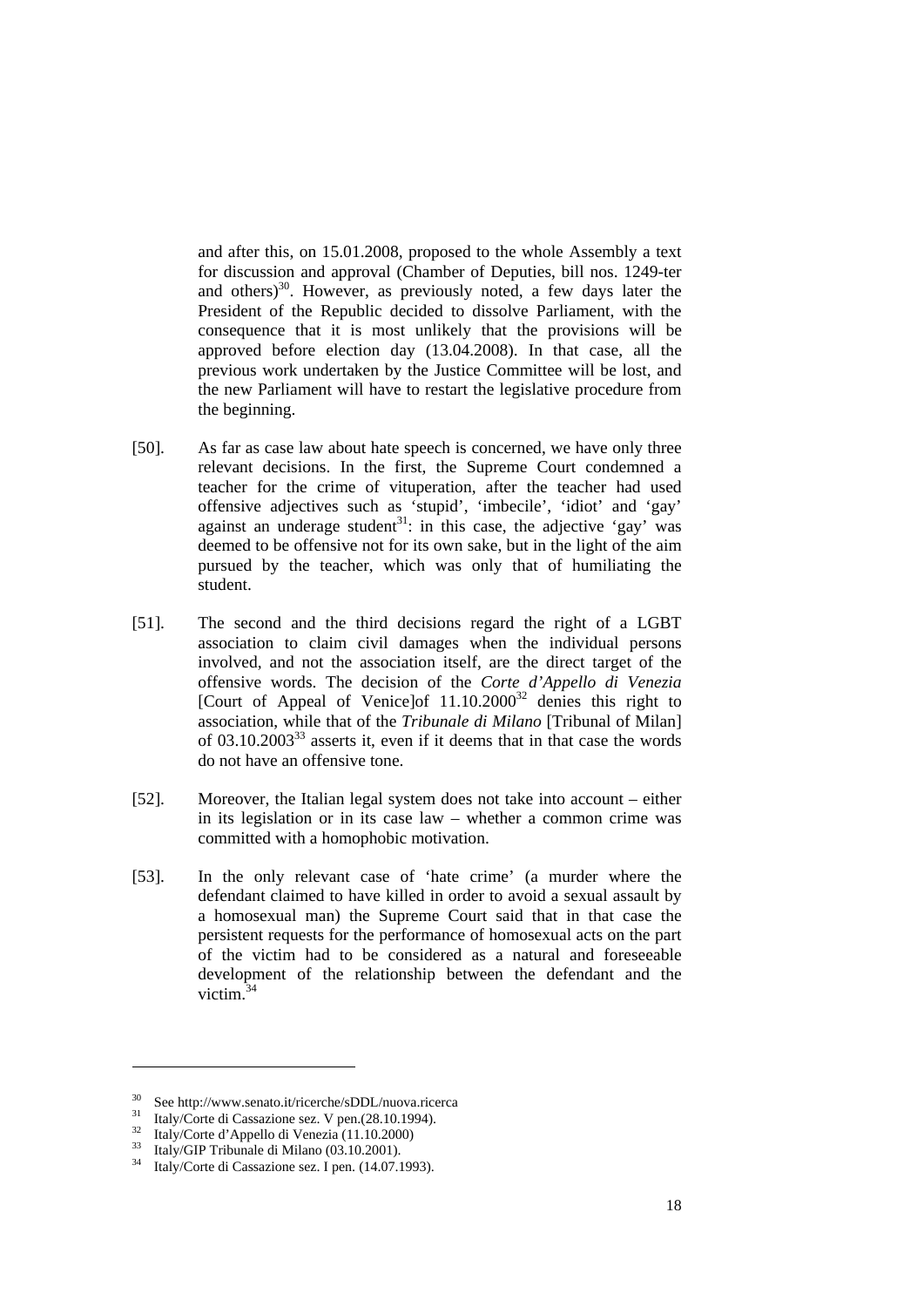[54]. There are no official data regarding the number of non-criminal court cases initiated for homophobic statements.

## G. Transgender issues

- [55]. *Legge* [Law] 164/1982 of 14.04.1982, *Norme in materia di rettificazione di attribuzione di sesso* [Rules concerning rectification of sexual attribution]<sup>35</sup>, provides that correction of the record of a person's sex held by in the Registrar's Office can be obtained by producing a final judicial decision which assigns that person a different sex 'in consequence of the changing of sexual characteristics'. The law states that in such proceedings the judge 'may ask for a medical opinion regarding the psycho-physical condition of the person'. The law also provides that 'when an operation to adapt the sexual characteristics is necessary, the judge authorises it with a decision': afterwards the judge, 'having checked that the authorised operation has been done, orders the correction of the person's sex in the records of Registrar's office'.
- [56]. A decision of the Constitutional Court<sup>36</sup> states that Law  $164/1982^{37}$  is not unconstitutional, because not only physical but also mental health has to be safeguarded by the public authorities; furthermore, the sex of a person is to be considered as part of a personality whose development has to be promoted.
- [57]. In brief, as far as the sex reassignation proceedings are concerned, in Italy a transsexual person must make two requests to the judge: first, he/she must be authorised to have the required surgery (making an exception to Article 5 of the Civil Code, which prohibits any act of disposition of a person's own body that can bring about a permanent reduction of physical wellbeing). This judicial authorisation allows the person to obtain this surgery in public hospitals totally free of charge. Secondly, he/she can ask for a judicial order which gives consent to change the details of their sex and name in the records of the *Ufficio dello Stato civile* [Registrar of Civil Status].
- [58]. It is very difficult to collect case law on this subject. It seems that:

 $^{35}$  Italy/Legge 164/1982 (14.04.1982)

<sup>36</sup> Italy/Corte costituzionale 161/1985 (06.05.1985)

<sup>37</sup> Italy/Legge 164/1982 (14.04.1982)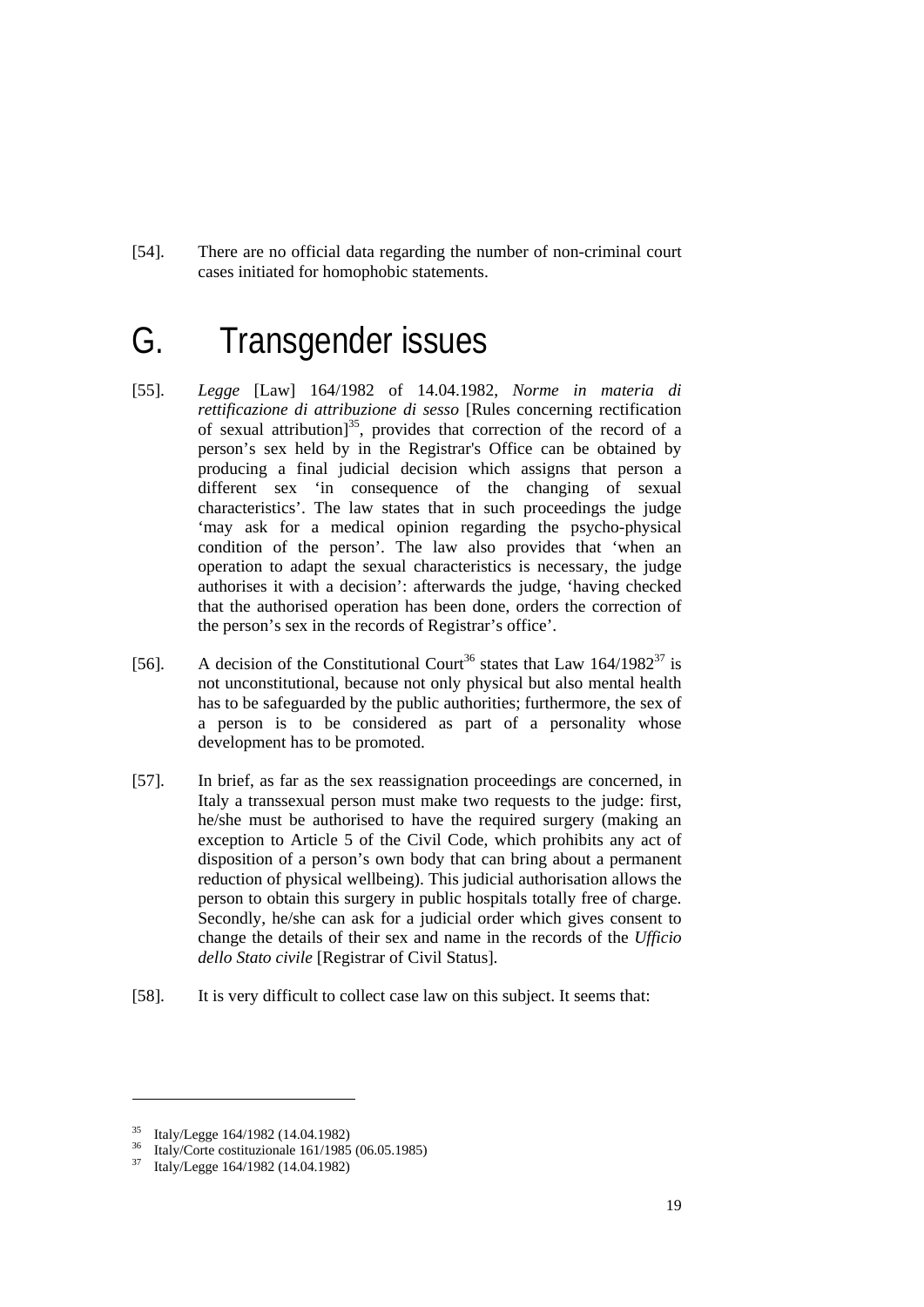- [59]. the lack of a judge's prior authorisation for surgery cannot preclude a subsequent recognition of the individual's right to sexual identity, if authorisation could have been given in such a case  $38$ .
- [60]. male to female reassignation is usually authorised only when the person has had complex surgery including orchidectomy, penectomy and vaginaplasty. If the person cannot (for example because of illness) or does not want to undergo this complex surgery, he/she cannot obtain the judicial order and the consequent sex reassignment, even if he/she takes sex hormones prescribed by his/her doctor. Only in two cases, it seems, has a judge ordered a sex reassignment after a simple orchidectomy, and only in one case a judge ordered a sex reassignment without any operation, as the transsexual concerned was very ill and probably near to death<sup>39</sup>;
- [61]. the female to male change is usually authorised when the person has had an surgery including mastectomy and hysterectomy. In contrast, surgery for penile reconstruction is not requested because it is a very difficult operation, with a high failure rate.
- [62]. As far as the condition of a transsexual who has already obtained the sex and name change in the records of the Registrar's office, it seems that the Italian legal system provides absolute parity of treatment with people of the newly acquired sex. For example, a decision of the *Tribunale per i minorenni di Perugia* [Tribunal for Minors of Perugia $1^{40}$  states that a married transsexual can adopt a child, if the other requirements requested by law are satisfied. In this sense, we can say that in Italy discrimination of transgender people in dealt with as discrimination on the grounds of sex.
- [63]. As far as good practices are concerned, the Constitutional Court stated that good practices aimed at promoting better conditions for LGBT people and engaged in at a regional level are legitimate as long as regional law respects the allocation of functions between State law and regional law provided for by the Constitution. $41$  On the other hand, only State law, and not regional law, can regulate proceedings to give consent to the change of the sexual characteristics and provide rules governing non-discrimination on the grounds of sexual orientation and gender identity in the area of sale and provision of goods and services.

<sup>&</sup>lt;sup>38</sup> Italy/Tribunale di Milano (05.10.2000).

 $^{39}$  Italy/Tribunale di Roma (18.10.1997).

<sup>&</sup>lt;sup>40</sup> Italy/Tribunale per i minorenni di Perugia (22.07.1997).<br><sup>41</sup> Italy/Corte costituzionale 253/2006 (21.06.2006)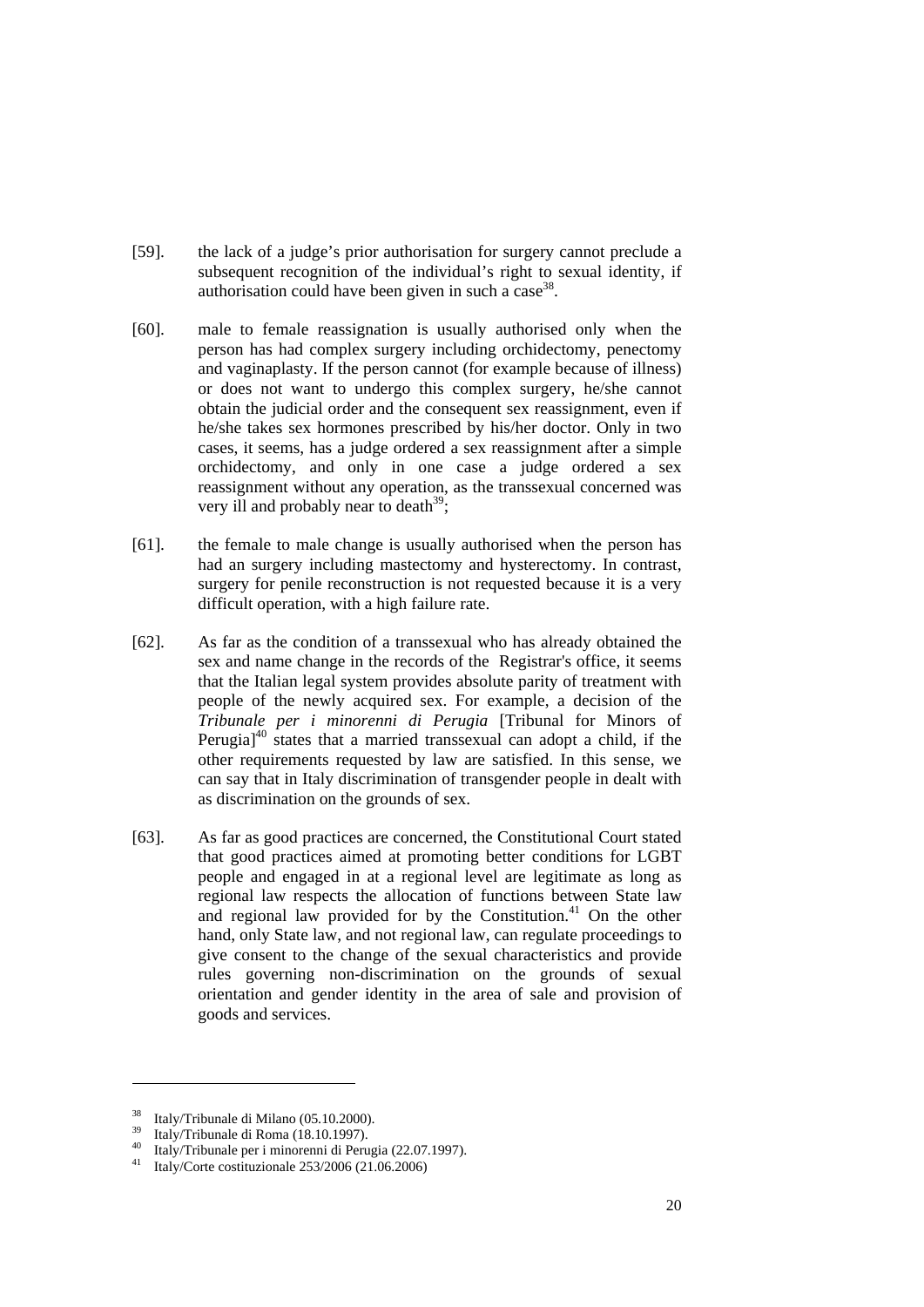- [64]. As regards sex-reassignation surgery, these operations are performed completely free of charge in public hospitals if authorised by the judicial authorities.
- [65]. On the other hand, if a transsexual cannot or does not want to have the operation, he has to pay for all hormone therapies and all plastic surgery operations such as breast implant surgery. In particular, a nonsurgical male to female transsexual needs a large quantity of hormones, but the technical file on the website of the *Agenzia italiana del farmaco (AIFA)* [Italian Pharmaceutical Agency]<sup>42</sup> establishes that this kind of medicine is indicated only for menopause: therefore only women in menopause, and not male-to-female transsexuals, can obtain them free of charge.
- [66]. The group of legal experts went to Ministry of the Internal Affairs in Rome (04.02/2008) and met several Prefects in order to obtain statistical information regarding the number of name changes effected due to change of gender and the number of persons who changed their gender/sex under the relevant legislation: although it was said that this information was available, as nothing has been sent.

## H. Miscellaneous

[67]. In Italy some positive actions for LGBT people are pursued both on a national and on a local level. Three law bills have been presented before Parliament. The first of these<sup>43</sup> aims at establishing a National Day against homophobia. This day shall be an occasion for meetings and initiatives to make citizens aware of persistent habits of intolerance and discrimination against LGBT persons. The two other legislative bills concern legal recognition of *de facto* partnerships. The first of these was approved by Council of Ministers on 8.02.2007 and intended to recognise several civil rights for two persons linked by sentimental relationship, regardless of their sex. For example the right to visit a *de facto* partner in hospital, the right to appoint a *de facto* partner as representative for decisions concerning health, the right to obtain permission for residence for cohabitation reasons, the right of inheritance in lease agreements, in retirement issues and in inheritance in general. The second bill (n. 1339), presented before the Senate on 20.02.2007, aimed at introducing the so-called *contratti di unione solidale*. It reproduces almost the same rights as the previous bill,

-

http://www.agenziafarmaco.it/section8983.html<br>Italy/proposta di legge 311/2007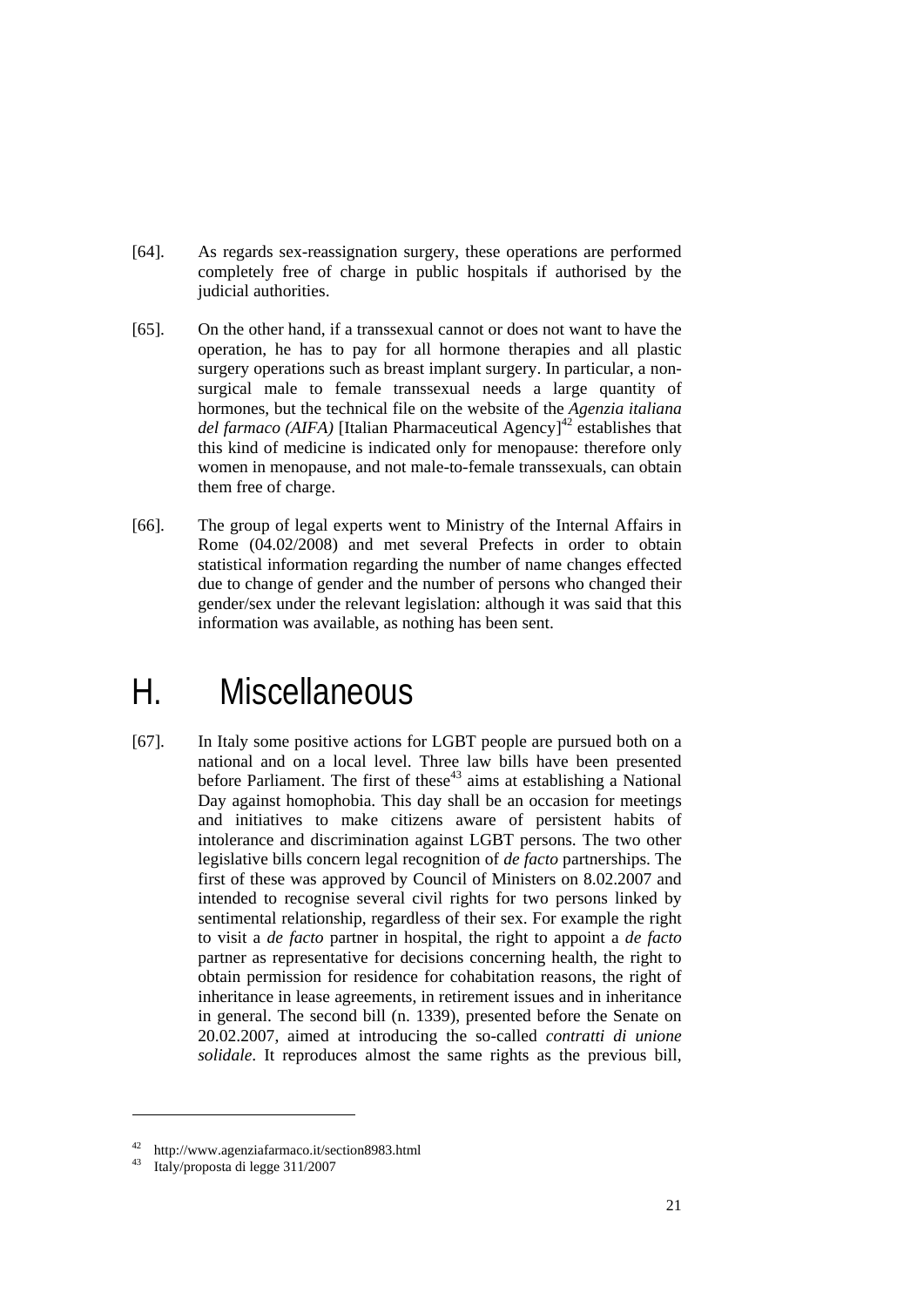adding the right to apply for a residence permit. Discussion of these bills has been postponed because of the end of the present legislature.

- [68]. Some town councils, though it is not possible to list exactly which and how many, have created registers of public civil unions. The value of these registers is only symbolic. The number of unions 'registered is not significant. A few other town councils, such as Padova and Bologna, offer *de facto* couples, included same-sex couples, the opportunity to obtain 'attestazione di famiglia affettiva' ('certificate of affective family' $)^{44}$  on the basis of Personal Data Legislation no. 1228 of 1954 and no. 223 of 30.05.1989. Also *de facto* partners, other than those belonging to a different sex, can register. No rights, duties or new legal status follow from this registration, although being part of an 'affective family' could be used as proof in order to enjoy the rights recognised to *de facto* partners (such as a worker's right to a paid three days' leave of absence yearly in the event of serious illness or loss of a partner).
- [69]. In the academic year 2006/2007 the University of Bologna launched, for the first time ever in Italy, a masters degree course in sexual minorities studies.
- [70]. Venice, Turin and Bologna set up *Servizio LGBT* [LGBT Service] offices, public offices with anti-discriminations duties.

## I. Good practices

- [71]. The most important initiatives concerning the fight against discrimination on the ground of sexual orientation have been pursued by Tuscany. Rejection of discrimination on the ground of sexual orientation is affirmed by Art. 4 of the *Statuto regione Toscana* [Statute of the Region of Tuscany].<sup>45</sup>
- [72]. The *Legge regione Toscana* [Regional law of Tuscany] 63/200446 provides for specific actions in favour of LGBT persons in relation to various issues, such as employment, health and culture. In particular, pursuant to this law it is possible to choose in advance the person entitled to give consent to medical treatment on behalf of an unconscious patient. The Law also provides for some measures to be

-

<sup>44</sup> Italy/ Personal Data Legislation 1228/1954 (24.12.1954) and 223/1989 (30.05.1989) 45 Italy/Statuto regione Toscana (19.07.2004),

<sup>(</sup>http://www.consiglio.regione.toscana.it/istituzione/Statuto-e-<br>regole/Testo/statuto\_nuovo.asp).

<sup>&</sup>lt;sup>46</sup> Toscana/Legge regione Toscana (15.11.2004).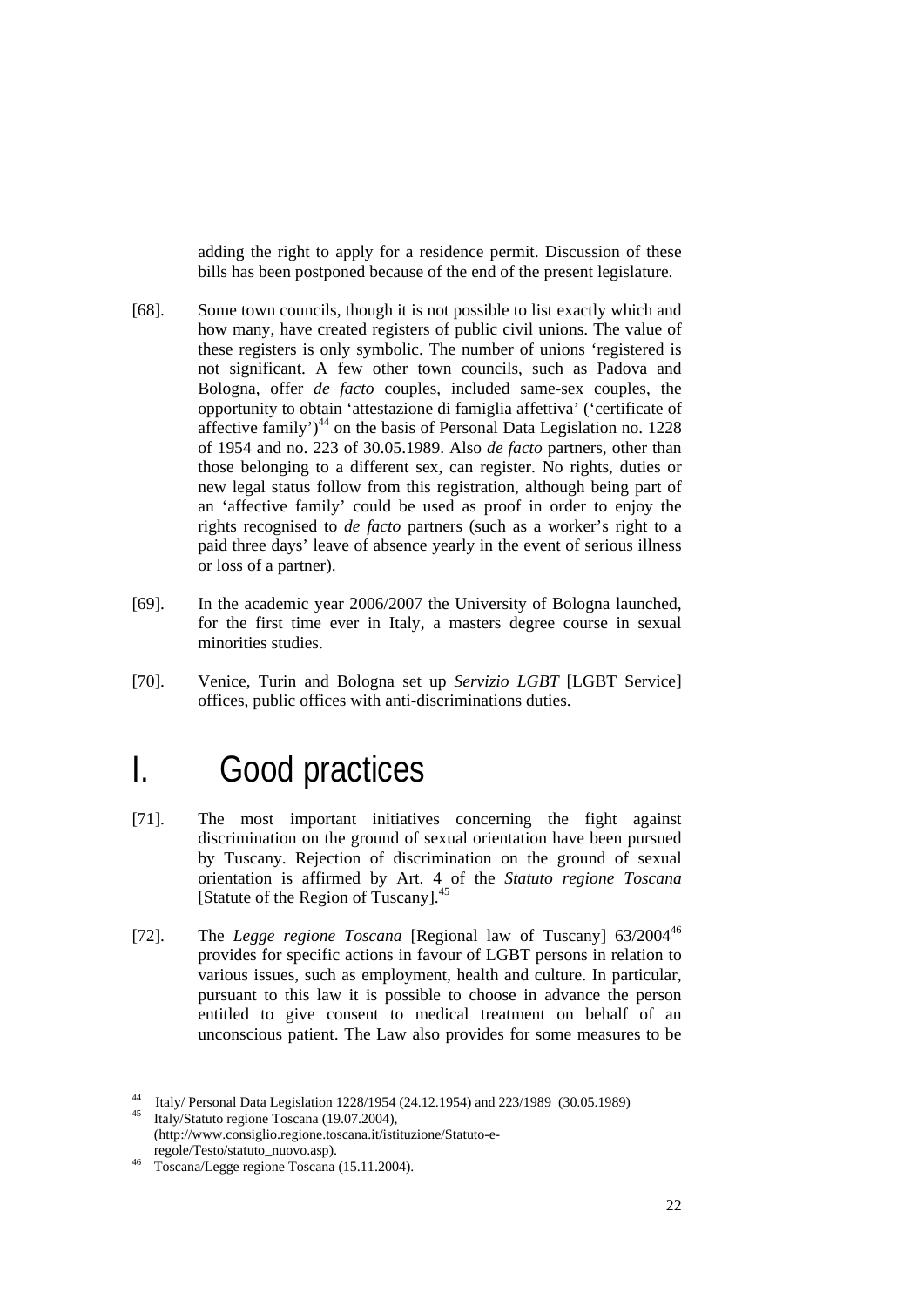referred to the region itself: for example, the region organises courses for the education of regional staff on respect for sexual orientation, while a regional committee for telecommunications monitors television and radio shows. $47$ 

- [73]. Legge regione Toscana 59/2007<sup>48</sup> aims at preventing violence based on sexual orientation and identity, and promoting protection, solidarity and help for people who have been victims of psychological and physical violence. In order to achieve this goal, Tuscany supports and promotes a coordinated network including town halls and provincial administrations, hospitals, schools, police, judges and magistrates, and anti-violence centres.. Preventative measures are pursued by means of educational projects based on collaboration between schools and families, with participation by bodies and association operating in this field. Support is given to victims in any phase in both private and public hospitals or through social services. There are anti-violence centres which are managed by regional associations enrolled in the register of voluntary associations, and which give legal and psychological assistance. Protection is guaranteed by residential refuges with secret addresses, where victims are accommodated. Organisation of these refuges is managed by the network.
- [74]. The so-called *Carta d'intenti per la costituzione della Rete nazionale delle pubbliche amministrazioni per il superamento delle discriminazioni basate sull'orientamento sessuale e sull'identità di genere* [Charter of intent on the constitution of a national network of public administrations for overcoming discrimination on grounds of sexual orientation and gender identity] has been launched., in order to create a national public administration network to improve and promote the civil rights of LGBT people. <sup>49</sup>
- [75]. The *Ministro per i Diritti e le Pari Opportunità* [Department of Rights and Equal Opportunities]<sup>50</sup> has recently set up a specific body, the *Commissione per i diritti e le pari opportunità per lesbiche, gay, bisessuali e transgender* [Commission for rights and equal opportunities for LGBT persons] for protection against all kinds of discrimination. The Commission has not yet held its inaugural meeting.

See http://www.regione.toscana.it/ius/nsleggi/?MIval=pagina\_2&ANNO=2004&TESTO=NIENTE&TITOLO=NIENTE&MATERIA

 $\frac{48}{100}$  Toscana/Legge regione Toscana 59/2007 (16.11.2007). See http://www.dirittiepariopportunita.it/Pari\_Opportunita/UserFiles/Il\_Dipartimento/regione\_tos cana\_l.r.\_n.59\_16112007.pdf<br>
<sup>49</sup> See <u>http://www.primapagina.regione.toscana.it/identitasessuale-lgbt</u> (13.02.2008).<br>
<sup>50</sup> IItalia/ Decreto del Ministro per i Diritti e le Pari Opportunità (25.10.2007)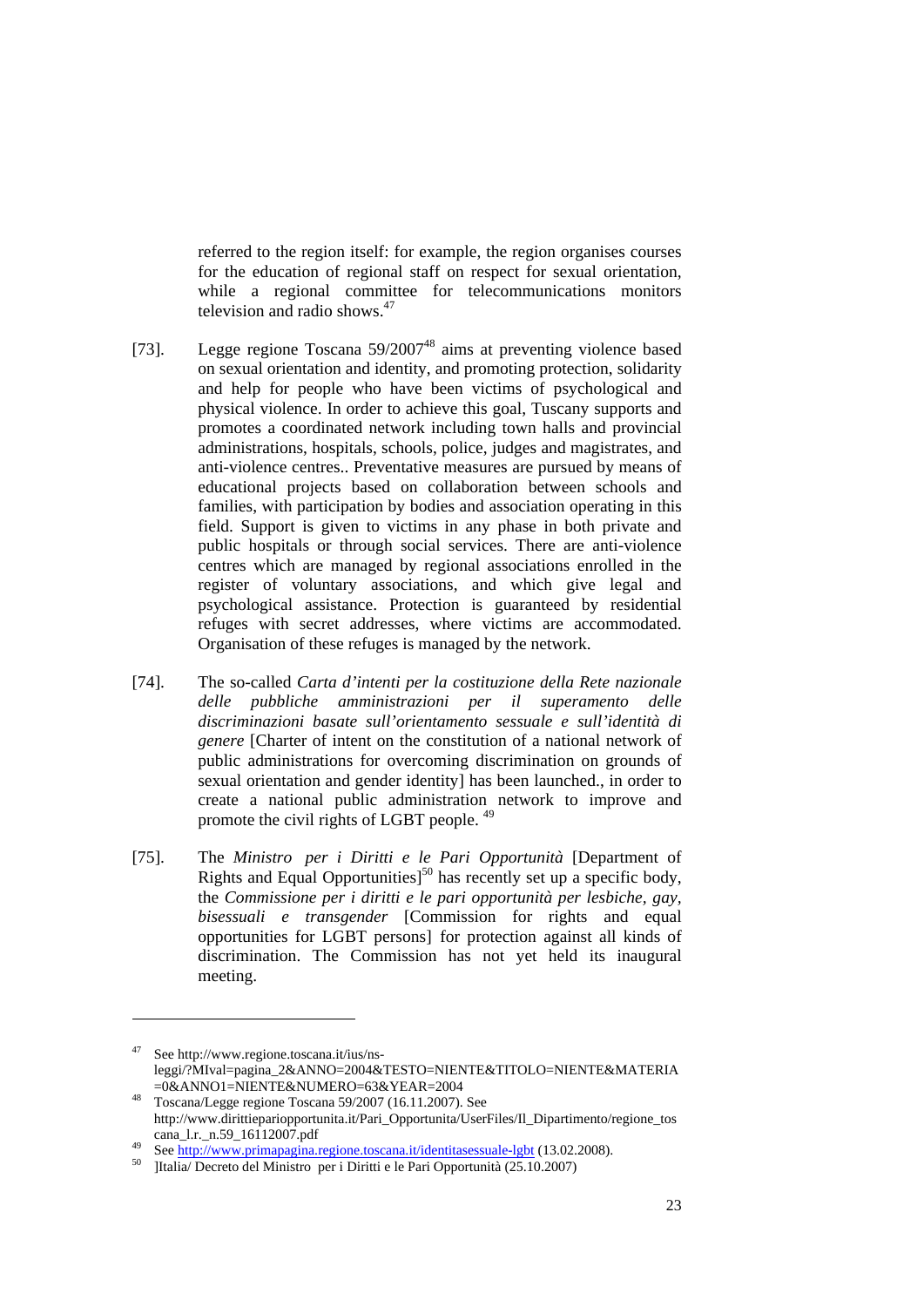- [76]. In accordance with a ministerial decree,<sup>51</sup> the Department of Rights and Equal Opportunities has set up the *Forum permanente contro le molestie gravi e la violenza alle donne, per orientamento sessuale e identità di genere* [Permanent forum against serious harassment and violence on women, and on grounds of sexual orientation and gender identity].
- [77]. As far as good practices regarding transsexuals are concerned, the Constitutional Court states that good practices aimed at promoting better conditions for LGBT people and engaged in at regional level are legitimate as long as regional law respects the allocation of functions between State law and regional law provided for by the Constitution.<sup>52</sup> On the other hand, only State law, and not regional law, can regulate proceedings to give consent to the change of sexual characteristics and provide rules governing non-discrimination on the grounds of sexual orientation and gender identity in the area of sale and provision of goods and services. As far as the costs of the operation are concerned, the operation is completely free if authorised by judicial authorities in public hospitals. On the other hand, if a transsexual cannot or does not want to have the operation, he has to pay for all hormone therapies and all plastic surgery operations such as breast implant surgery. In particular, a non-surgical male to female transsexual needs a large quantity of hormones, but the technical file on the website of the *Agenzia italiana del farmaco (AIFA)* [Italian Pharmaceutical Agency] $53$  establishes that this kind of medicine is indicated only for menopause: therefore only women in menopause, and not male-to-female transsexuals, can obtain them free of charge.

<sup>51</sup> Italia/Decreto del Ministro per i Diritti e le Pari Opportunità (13.12.2007). See  $\frac{\text{http://www.pariopportunita.gov.it}}{\text{Italy/Corte costituzionale } 253/2006 (21.06.2006)}$ .

<sup>53</sup> http://www.agenziafarmaco.it/section8983.html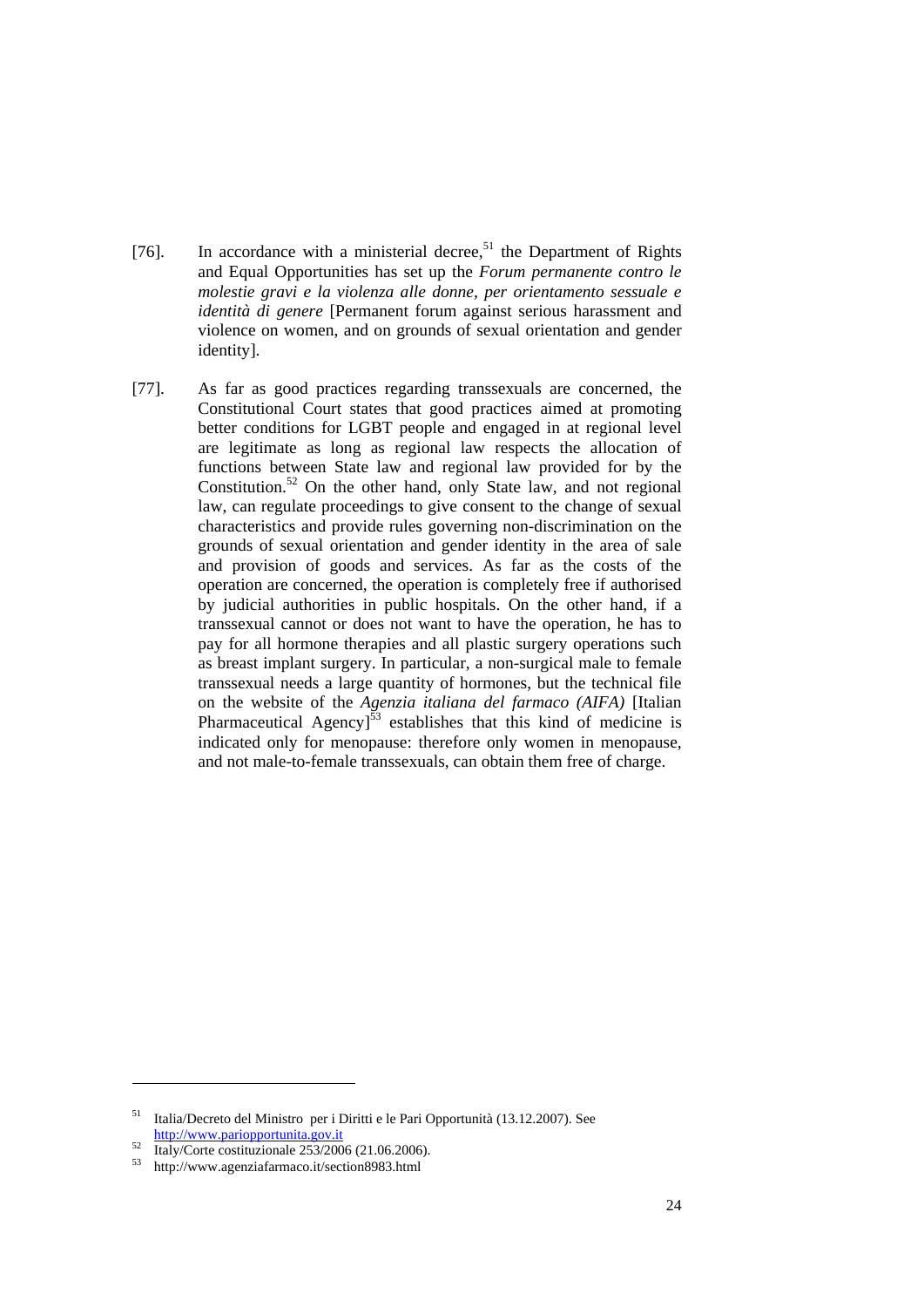# Annex 1 – Case law

| Case title                                                                                                                       | Mr Giorgio Asti versus Ministry of Internal Affairs                                                                                                                                                                                                                                                                                                                                                                                                                                                                                                                                                                               |
|----------------------------------------------------------------------------------------------------------------------------------|-----------------------------------------------------------------------------------------------------------------------------------------------------------------------------------------------------------------------------------------------------------------------------------------------------------------------------------------------------------------------------------------------------------------------------------------------------------------------------------------------------------------------------------------------------------------------------------------------------------------------------------|
| Decision date                                                                                                                    | 19.06.2007                                                                                                                                                                                                                                                                                                                                                                                                                                                                                                                                                                                                                        |
| Reference details (type and<br>title of court/body; in original<br>language and English [official<br>translation, if available]) | administrative judgement, Consiglio di Stato, sezione VI (State's Council, section VI)                                                                                                                                                                                                                                                                                                                                                                                                                                                                                                                                            |
| Key facts of the case<br>$(max. 500 \text{ chars})$                                                                              | The Applicant worked as a policeman and he was fired as a consequence of a disciplinary sanction, because his<br>behaviour was considered contrary to honour and moral sense. In fact he was often seen wearing women's clothes<br>and acting in an eccentric way (i.e. he washed his car in bikini or totally naked). Mr Asti submitted an application<br>before Italy/TAR di Venezia. It was rejected, therefore Mr Asti appealed Italy/Consiglio di Stato for the annulment<br>of the decision                                                                                                                                 |
| Main<br>reasoning/argumentation<br>$(max. 500 \text{ chars})$                                                                    | Judges noted that they cannot evaluate the merits an administrative act if it is issued within the limits of the public<br>administration discretionary powers because their duty is only to verify that its motivations is not illogical or<br>irrational. In this case, the Council of State considered that the administration had not adopted a decision based on<br>illogical or irrational grounds since the policeman behaving in an eccentric way outside working hours can<br>undermine his reputation and his colleague's trust, which is fundamental because often policemen work together in<br>dangerous situations. |
| Key issues (concepts,<br>interpretations) clarified by<br>the case (max. 500 chars)                                              | Regardless of sexual orientation, civil servants have a duty of good behaviour in order to transmit confidence both<br>to citizens and to their colleagues.                                                                                                                                                                                                                                                                                                                                                                                                                                                                       |

#### **Chapter A, the interpretation and/or implementation of Employment Equality Directive 2000/78/EC, case 1**

DISCLAIMER: This study has been commissioned as background material for a comparative report on homophobia and discrimination on grounds of sexual orientation by the European Union Agency for Fundamental Rights. The views expressed here do not necessarily reflect the views or the official position of the FRA. The study is made publicly available for information purposes only and does not constitute legal advice or legal opinion.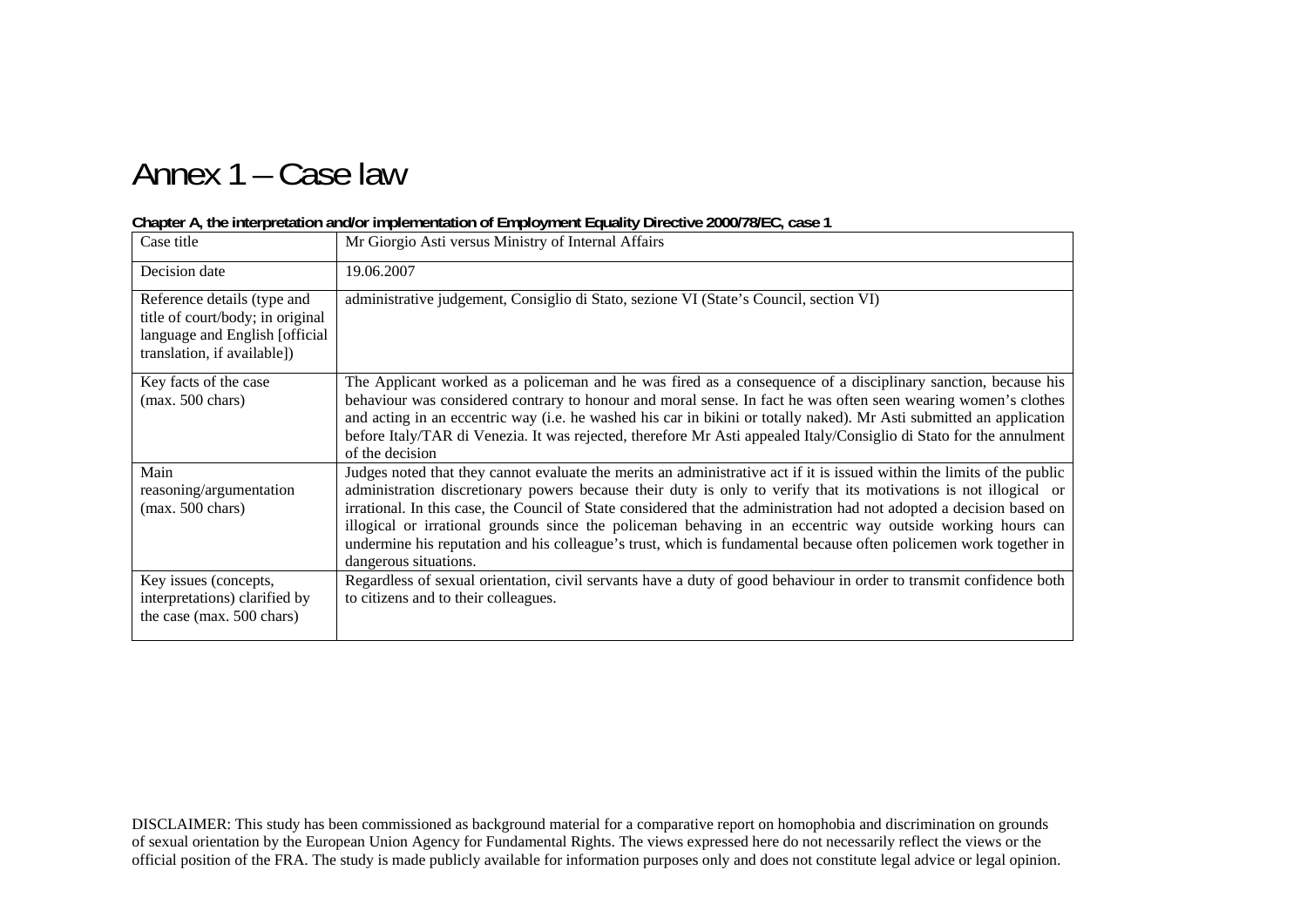| Results (sanctions) and key  | The application was rejected and the judgement became final. As a consequence of this decision, there are some    |
|------------------------------|-------------------------------------------------------------------------------------------------------------------|
| consequences or implications | kind of job wherein it remains within the public administration's discretionary power the decision concerning the |
| of the case (max. 500 chars) | compatibility of some kind of behaviour with the role held. The key issue is that a policeman must behave in and  |
|                              | out his working hours in a way that cannot undermine his reliability and reputation of those he represents.       |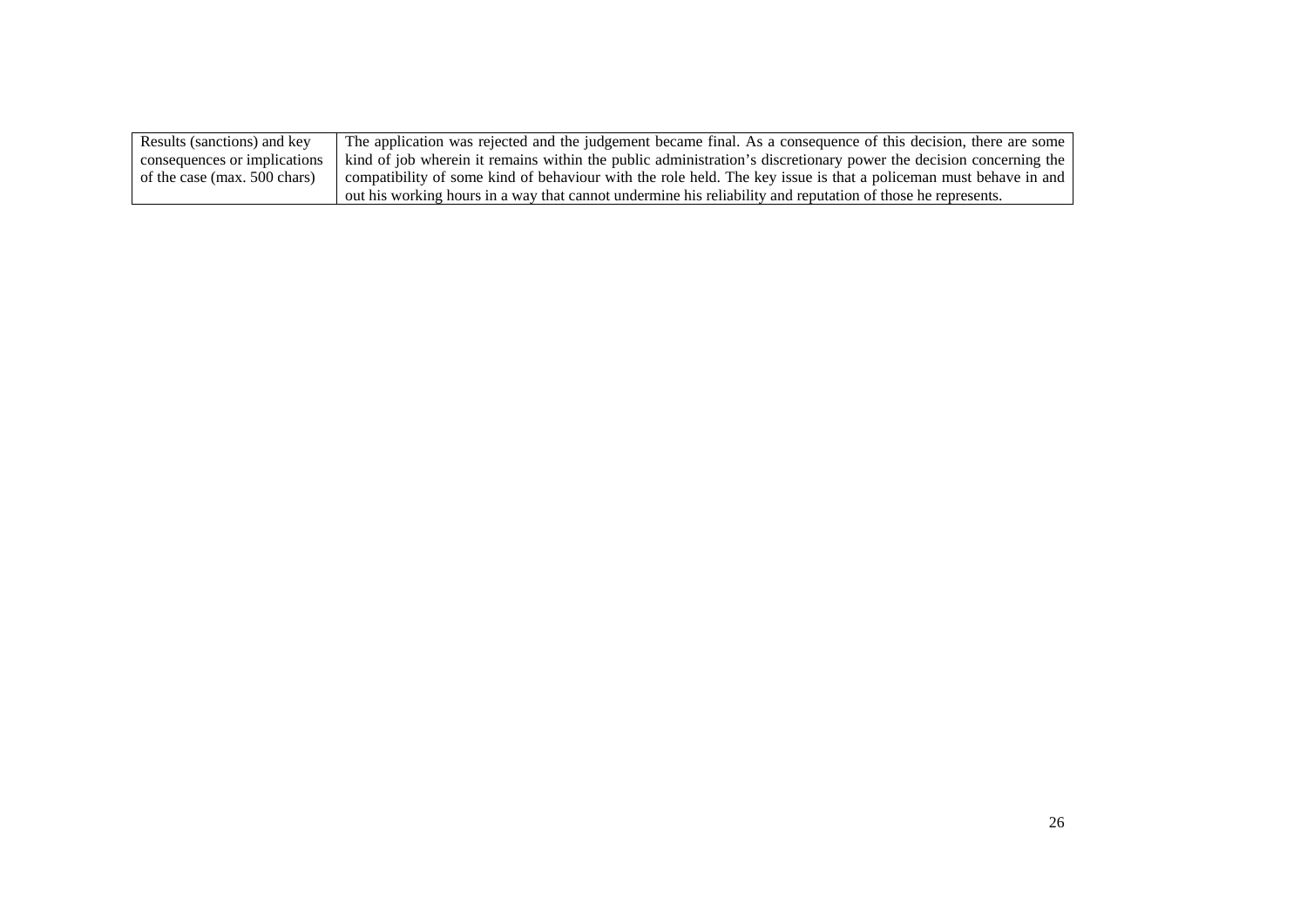| Case title                                                                                                                       | $\sigma$ and $\sigma$ and $\sigma$ and $\sigma$ and $\sigma$ and $\sigma$ and $\sigma$ and $\sigma$ and $\sigma$ and $\sigma$ and $\sigma$ and $\sigma$ and $\sigma$ and $\sigma$ and $\sigma$ and $\sigma$<br>Public Prosecutor versus Cheick Fofana                                                                                                                                                                                                                                                                                                                                                                       |
|----------------------------------------------------------------------------------------------------------------------------------|-----------------------------------------------------------------------------------------------------------------------------------------------------------------------------------------------------------------------------------------------------------------------------------------------------------------------------------------------------------------------------------------------------------------------------------------------------------------------------------------------------------------------------------------------------------------------------------------------------------------------------|
| Decision date                                                                                                                    | 25.07.2007                                                                                                                                                                                                                                                                                                                                                                                                                                                                                                                                                                                                                  |
| Reference details (type and<br>title of court/body; in original<br>language and English [official<br>translation, if available]) | civil judgement, Corte di Cassazione Sezione Prima civile (Supreme Court, First and civil section).                                                                                                                                                                                                                                                                                                                                                                                                                                                                                                                         |
| Key facts of the case<br>$(max. 500 \text{ chars})$                                                                              | Mr Fofana, citizen of Senegal, came to Italy as a clandestine so, pursuant to the law, public security authority<br>issued a decree stating his expulsion from Italy. In December 2004 the Judge of first instance granted an<br>application filed by Mr Fofana against this decree, on the ground of the risk of persecution in his country: he is gay<br>and homosexuality is punished in Senegal with the conviction to prison from one to five years. Against this<br>decision the Public Prosecutor appealed the Supreme Court.                                                                                        |
| Main<br>reasoning/argumentation<br>$(max. 500 \text{ chars})$                                                                    | Homosexuality is a human condition worthy of protection and expression of personality's realisation pursuant to<br>Art. No. 2 of the Costitution. However persecution is a cruel form of fight against a minority, conducted in a way<br>contrary to human rights. In order to grant asylum an evidence of persecution of homosexual person is required.<br>Moreover, as long as the question concernes a derogation from general principles ruling expulsion, it has to be<br>strictly proved the homosexuality of Mr Fofana.                                                                                              |
| Key issues (concepts,<br>interpretations) clarified by<br>the case (max. 500 chars)                                              | If all the precondition provided by law are satisfied the immigrant who entered in Italy as a clandestine has a<br>fundamental right to stay there.                                                                                                                                                                                                                                                                                                                                                                                                                                                                         |
| Results (sanctions) and key<br>consequences or implications<br>of the case (max. 500 chars)                                      | The Court revoked the first instance decision sending it back to another judge. He has to determine whether<br>homosexuality as such is a crime (therefore there is persecution) or whether only ostentation of homosexual<br>practices is punished in Senegal. Secondly he will have to verify that Mr Fofana's homosexuality has been proved,<br>being sufficient an oral interrogatory. As a consequence a derogation from public security law is possible only<br>respecting strictly the requirements provided avoiding misusing of the safeguards provided for victims of real<br>persecutions including LGBT people. |

 **Chapter C, Asylum and subsidiary protection, case law relevant to art 10/1/d of Council Directive 2004/83/EC, case 1**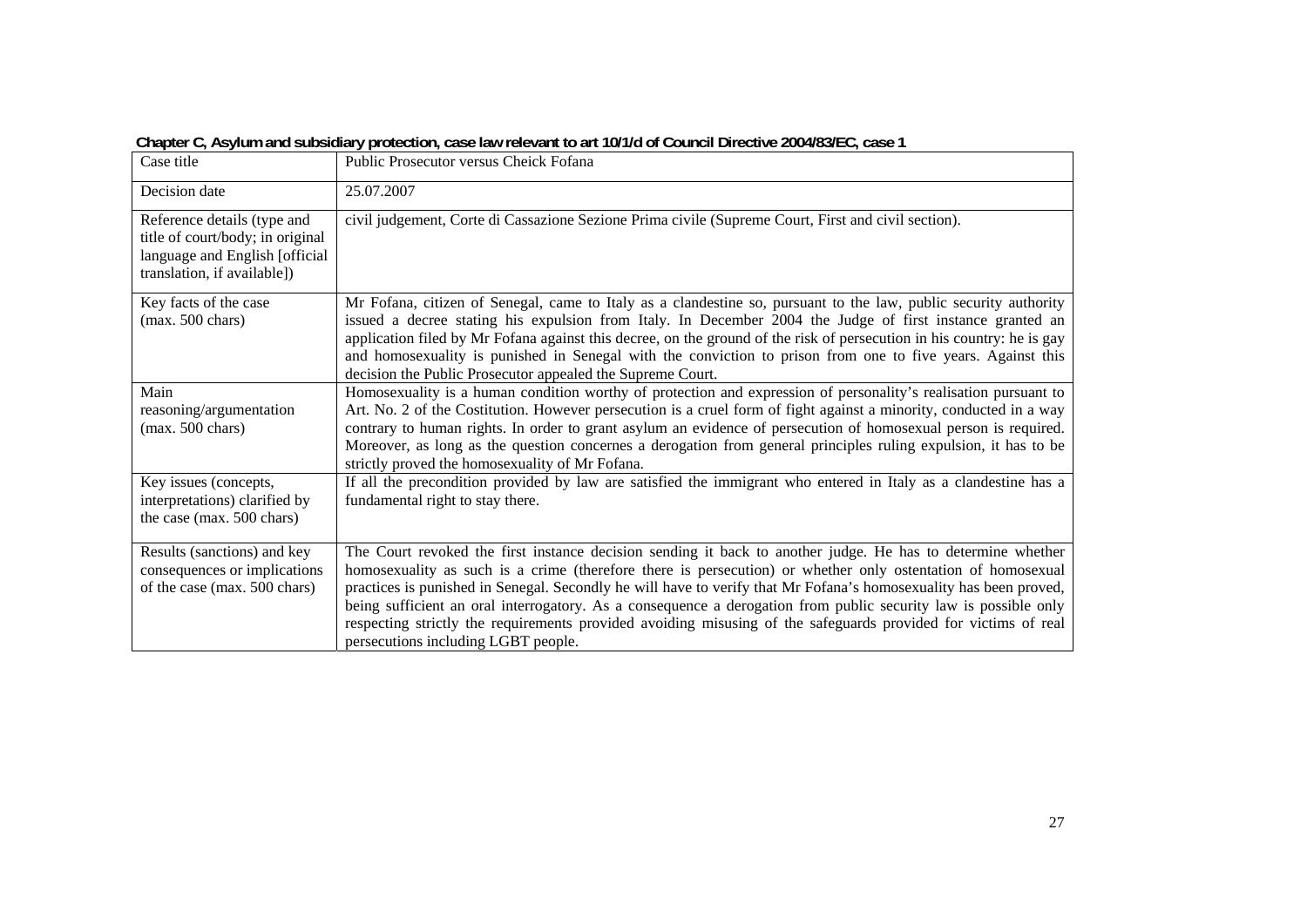| Case title                                                                                                                       | Public Prosecutor versus Hagi Samir                                                                                                                                                                                                                                                                                                                                                                                                                                                                                   |
|----------------------------------------------------------------------------------------------------------------------------------|-----------------------------------------------------------------------------------------------------------------------------------------------------------------------------------------------------------------------------------------------------------------------------------------------------------------------------------------------------------------------------------------------------------------------------------------------------------------------------------------------------------------------|
| Decision date                                                                                                                    | 18.01.2008                                                                                                                                                                                                                                                                                                                                                                                                                                                                                                            |
| Reference details (type and<br>title of court/body; in original<br>language and English [official<br>translation, if available]) | criminal judgement, Corte di Cassazione, sezione I penale (Supreme Court, first criminal section)                                                                                                                                                                                                                                                                                                                                                                                                                     |
| Key facts of the case<br>$(max. 500 \text{ chars})$                                                                              | Mr Samir is an immigrant coming from Morocco and he was expelled by a decree issued by Chief police. He did<br>not fulfill the order, committing a crime pursuant to Art. 14 (5 ter) of Italy/Decreto legislativo 286/98 (25.07.1998).<br>Modena's Civil Court acquitted him because the judge thought that there was a justified reason for his behaviour:<br>he is homosexual and homosexuality is punished in Morocco, therefore there was a risk of persecution. Public<br>Prosecutor appealed the Supreme Court. |
| Main<br>reasoning/argumentation<br>$(max. 500 \text{ chars})$                                                                    | Civil Court's duty is only to ascertain whether the reason which made impossible order's execution is justified,<br>because only in this case he can be dispensed from the punishment. On the contrary judge found automatically that<br>this justified reason was the mere fact that Mr Samir comes from a country wherein homosexuality is punished.                                                                                                                                                                |
| Key issues (concepts,<br>interpretations) clarified by<br>the case (max. 500 chars)                                              | An immigrant who runs the risk of being persecuted for his homosexuality is allowed not to obey Chief Police's<br>expulsion decree only if all the preconditions provided by law are fulfilled. If this is the case he has a fundamental<br>right to stay in Italy avoiding the risk of persecution in his country.                                                                                                                                                                                                   |
| Results (sanctions) and key<br>consequences or implications<br>of the case (max. 500 chars)                                      | Judgement comes back to Civil Court which has to ascertain: a) that Mr Samir is Morocco's citizen; b) that Mr<br>Samir can be expelled only to Morocco; c) that Morocco punishes not only external manifestation of<br>homosexuality but homosexuality as a personal practise. The judge has to find a balance between public security<br>and individual protection following a strict scrutiny concerning the fulfilment of all conditions, also because the<br>risk of persecution is a special exemption.          |

**Chapter C, Asylum and subsidiary protection, case law relevant to art 10/1/d of Council Directive 2004/83/EC, case 2**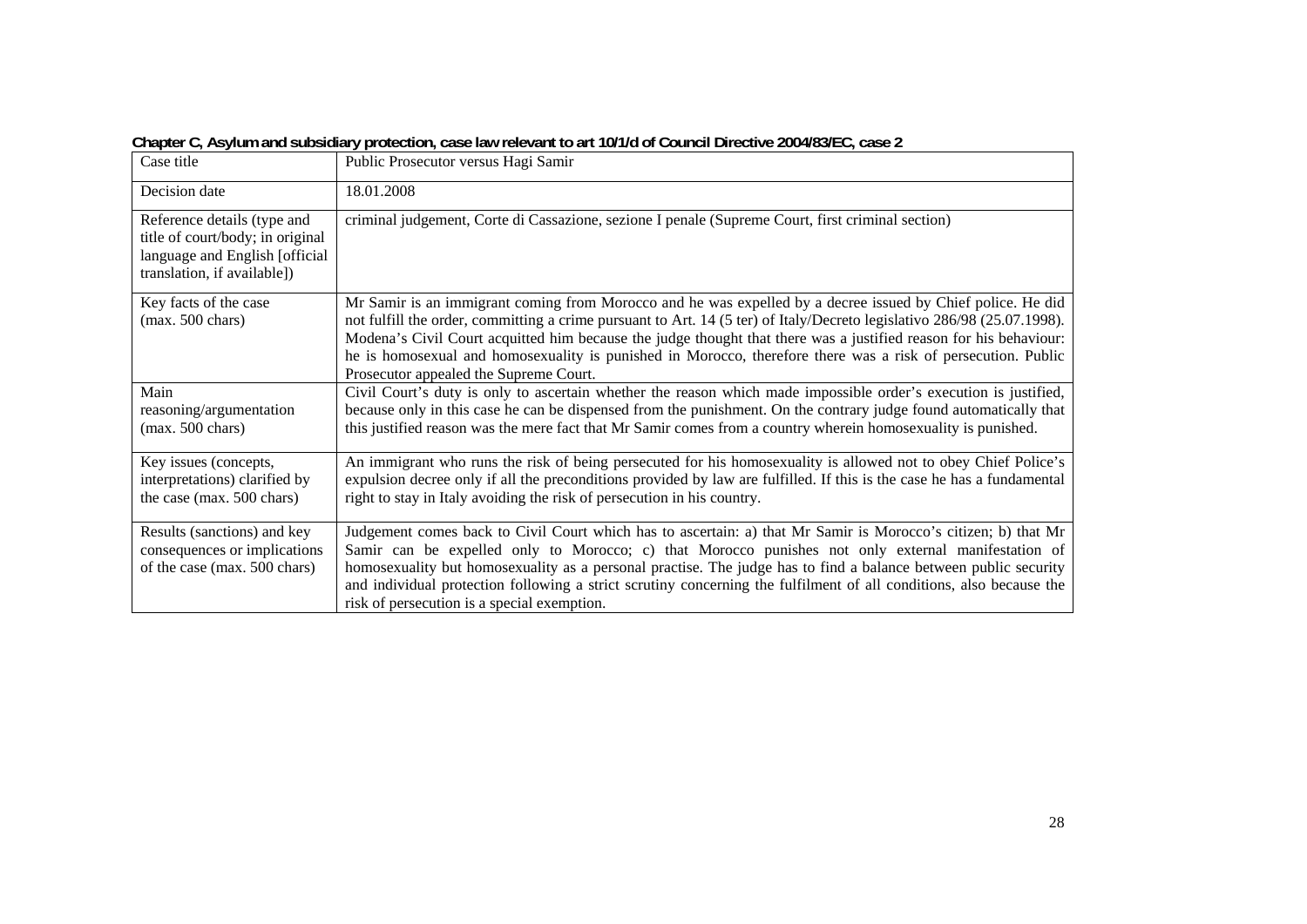| Case title                                                                                                                        | GA and OM versus registry officer                                                                                                                                                                                                                                                                                                                                                                                                                                                                                                                                                                                                       |
|-----------------------------------------------------------------------------------------------------------------------------------|-----------------------------------------------------------------------------------------------------------------------------------------------------------------------------------------------------------------------------------------------------------------------------------------------------------------------------------------------------------------------------------------------------------------------------------------------------------------------------------------------------------------------------------------------------------------------------------------------------------------------------------------|
| Decision date                                                                                                                     | 10.06.2005                                                                                                                                                                                                                                                                                                                                                                                                                                                                                                                                                                                                                              |
| Reference details (type and<br>title of court/body; in original<br>language and English [official]<br>translation, if available]) | civil court's decree, Tribunale di Latina (Latina's Civil Court)                                                                                                                                                                                                                                                                                                                                                                                                                                                                                                                                                                        |
| Key facts of the case<br>$(max. 500 \text{ chars})$                                                                               | Mr GA, born in Latina, Italy and Mr OM, born in Maracay (Venezuela) married in Holland and requested to<br>Latina's registry officer the enrolment of their marriage at the public registry. After Ministry for Internal Affairs'<br>opinion, the request was rejected on the ground of the fact that GA and OM belong to the same sex genre and in<br>Italy law does not recognise this kind of union. Therefore they filed a petition against this rejection before Latina's<br>Civil Court.                                                                                                                                          |
| Main<br>reasoning/argumentation<br>$(max. 500 \text{ chars})$                                                                     | To recognise a foreign marriage it has to exist and this is not the case because the marriage is lacking of a<br>necessary precondition, the difference of sex between the spouses. Art. 29 of Consitution recognises the rights of<br>the family as a "natural society founded on marriage" which implies a heterosexual union. Moreover international<br>treaties do not impose an automatic recognition of all foreign acts, rather, in marriage issues the recognition is<br>forbidden when the marriage is contrary to State's public order. Nowadays homosexual marriage is contary to<br>Italian history, tradition and culture. |
| Key issues (concepts,<br>interpretations) clarified by<br>the case (max. 500 chars)                                               | A marriage between persons of the same sex celebrated in a country that allows it does not impose its recognition<br>in Italy as it appears contrary to Italy public order, which has to be considered the stage of a country society's<br>development.                                                                                                                                                                                                                                                                                                                                                                                 |
| Results (sanctions) and key<br>consequences or implications<br>of the case (max. 500 chars)                                       | Judges rejected the petition considering lawful registry officer's refusal of enrolment. Therefore the recognition of<br>new kind of unions means that even thought other countries allows them each country has to take its own decisions<br>in complete freedom. Judges cannot take this decision in place of parliament therefore as long as there will not be<br>approved in Italy a law allowing the recognition of this kind of unions, they will not be enrolled even if they are<br>recognised in the country of celebration.                                                                                                   |

**Chapter D, Family reunification, case law relevant to art 4/3 of the Council Directive 2003/86/EC, case 1**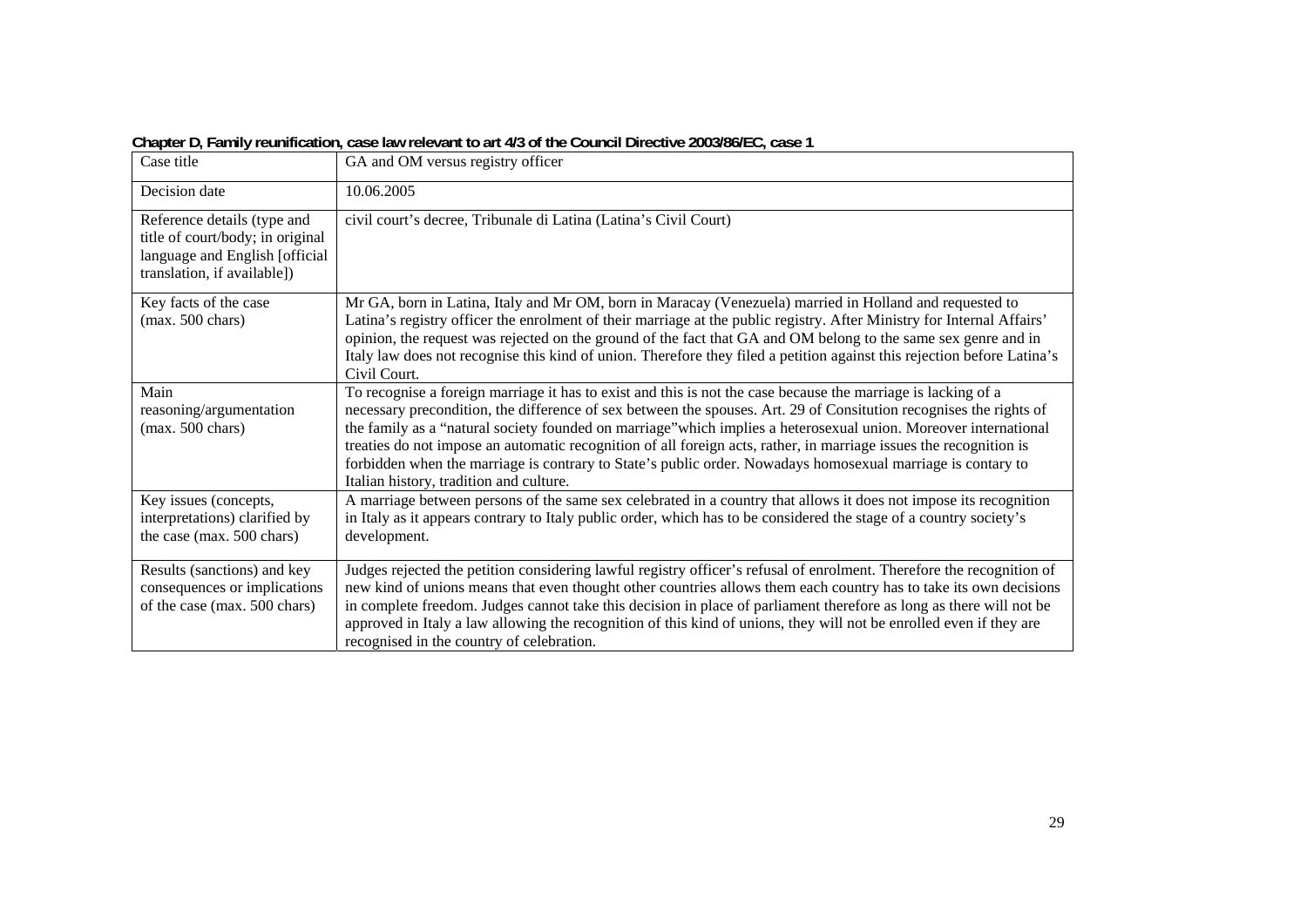|                                                                                                                                  | Gridpici D, Family I cumication, Casc law Felevalit to art 4D or the Council Directive Z003/00/LC, Case Z                                                                                                                                                                                                                                                                                                                                                                                                                                                                             |
|----------------------------------------------------------------------------------------------------------------------------------|---------------------------------------------------------------------------------------------------------------------------------------------------------------------------------------------------------------------------------------------------------------------------------------------------------------------------------------------------------------------------------------------------------------------------------------------------------------------------------------------------------------------------------------------------------------------------------------|
| Case title                                                                                                                       | GA and OM versus registry officer                                                                                                                                                                                                                                                                                                                                                                                                                                                                                                                                                     |
| Decision date                                                                                                                    | 13.07.2006                                                                                                                                                                                                                                                                                                                                                                                                                                                                                                                                                                            |
| Reference details (type and<br>title of court/body; in original<br>language and English [official<br>translation, if available]) | civil judgement, Corte d'Appello di Roma (Rome's Court of Appeal)                                                                                                                                                                                                                                                                                                                                                                                                                                                                                                                     |
| Key facts of the case<br>$(max. 500 \text{ chars})$                                                                              | GA, and OM, both Italian, married in Holland and filed a petition before Rome's Civil Court in order to obtain the<br>enrolment of their marriage at the public registry office. The petition was rejected on the ground of the fact that GA<br>and OM belong to the same sex genre and in Italy law does not recognise this kind of union. Therefore they filed a<br>petition against this rejection before Rome's Court of Appeal.                                                                                                                                                  |
| Main<br>reasoning/argumentation<br>$(max. 500 \text{ chars})$                                                                    | Marriage enrolment cannot be considered a due act: it implies the validity of the said marriage ruled by the State's<br>law of celebration's place but also the subsistence of person's capacity to marry, which is regulated by Italian law.<br>There is not a marriage act because it is lacking of a necessary precondition which is the difference of sex between<br>the spouses. The fact that other countries allow this union is not relevant because EC law does not even forbids<br>neither imposes this recognition.                                                        |
| Key issues (concepts,<br>interpretations) clarified by<br>the case (max. 500 chars)                                              | A marriage between persons of the same sex celebrated in a country that allows it does not impose its recognition<br>in Italy.                                                                                                                                                                                                                                                                                                                                                                                                                                                        |
| Results (sanctions) and key<br>consequences or implications<br>of the case (max. 500 chars)                                      | Judges rejected the petition considering lawful registry officer's refusal of enrolment. Therefore the fact that EC<br>does not impose neither forbid the recognition of new kind of unions means that even thought other countries<br>allows them each country has to take its own decisions in complete freedom. Judges cannot take this decision in<br>place of parliament therefore as long as there will not be approved in Italy a law allowing the recognition of this<br>kind of unions, they will not be enrolled even if they are recognised in the country of celebration. |

**Chapter D, Family reunification, case law relevant to art 4/3 of the Council Directive 2003/86/EC, case 2**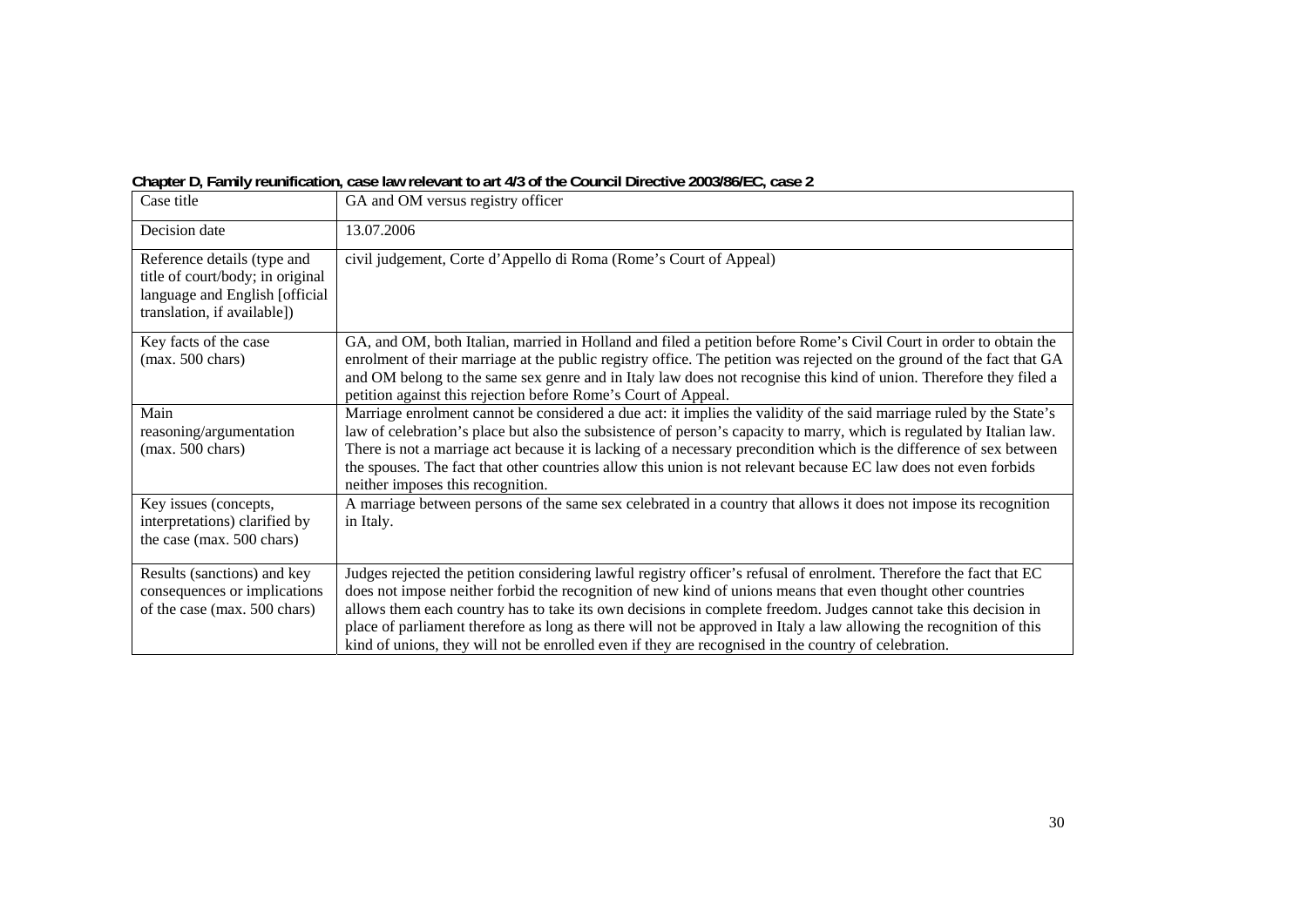| . <u>.</u> .                                                                                                                     |                                                                                                                                                                                                                                                                                                                                                                                                                                                                                                                                                                                           |
|----------------------------------------------------------------------------------------------------------------------------------|-------------------------------------------------------------------------------------------------------------------------------------------------------------------------------------------------------------------------------------------------------------------------------------------------------------------------------------------------------------------------------------------------------------------------------------------------------------------------------------------------------------------------------------------------------------------------------------------|
| Case title                                                                                                                       | Ministry of Internal Affairs versus Mr MC Call and Mr Taddeucci                                                                                                                                                                                                                                                                                                                                                                                                                                                                                                                           |
| Decision date                                                                                                                    | 12.05.2006                                                                                                                                                                                                                                                                                                                                                                                                                                                                                                                                                                                |
| Reference details (type and<br>title of court/body; in original<br>language and English [official<br>translation, if available]) | civil judgement, Corte d'Appello di Firenze (Florence's Court of Appeal)                                                                                                                                                                                                                                                                                                                                                                                                                                                                                                                  |
| Key facts of the case<br>$(max. 500 \text{ chars})$                                                                              | Mr MC Call, a New Zealand national, and Mr Taddeucci, an Italian national, obtained from New Zealand the<br>recognition of <i>partners de facto</i> status therefore, the former requested the permit of stay in Italy for family link to<br>Mr Taddeucci. The Court granted it therefore Ministry for Internal Affairs appealed Court of Appeal against the<br>decision of first instance.                                                                                                                                                                                               |
| Main<br>reasoning/argumentation<br>$(max. 500 \text{ chars})$                                                                    | Italian law requests the quality of familiar of the petitioner in order to grant the permit of stay. In this case New<br>Zealand recognised to the couple the status of cohabitants. Constitutional Court case-law does not apply all the<br>provisions concerning legal family to mere cohabitations on the ground that only the former is steady and involves<br>both duties and rights. Besides parliament has not ruled yet the issues in a specific way and pursuant to European<br>law each State has a right to make its own choices. Anyway New Zealand is not a EC member State. |
| Key issues (concepts,<br>interpretations) clarified by<br>the case (max. 500 chars)                                              | In order to obtain a permit of stay on the ground of family connections this kind of connection has to be recognised<br>in Italy pursuant to the domestic law.                                                                                                                                                                                                                                                                                                                                                                                                                            |
| Results (sanctions) and key<br>consequences or implications<br>of the case (max. 500 chars)                                      | Judges overturned Civil Court's order. Therefore as long as there will not be a law recognising de facto unions<br>family re-unions between persons of the same sex will not be available, even if there is a foreign statement of<br>union's recognition.                                                                                                                                                                                                                                                                                                                                |

**Chapter D, Family reunification, case law relevant to art 4/3 of the Council Directive 2003/86/EC, case 3**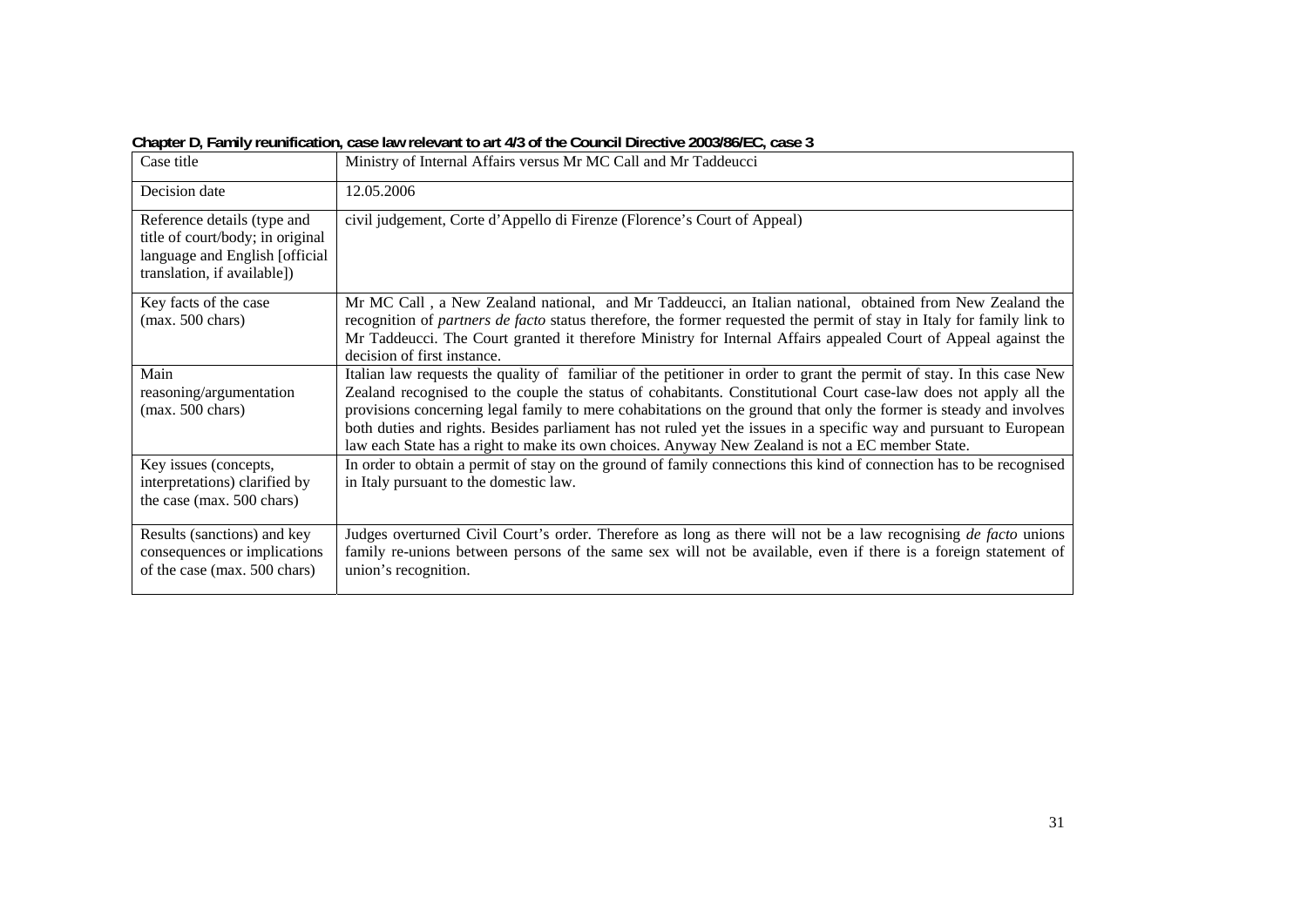| $\sigma$ and $\sigma$ is the contracted by $\sigma$ and $\sigma$ is the contracted by $\sigma$                                   |                                                                                                                                                                                                                                                                                                                                                                                                                                                                                                                                                                                                                        |
|----------------------------------------------------------------------------------------------------------------------------------|------------------------------------------------------------------------------------------------------------------------------------------------------------------------------------------------------------------------------------------------------------------------------------------------------------------------------------------------------------------------------------------------------------------------------------------------------------------------------------------------------------------------------------------------------------------------------------------------------------------------|
| Case title                                                                                                                       | Mr. Silvestri versus Y                                                                                                                                                                                                                                                                                                                                                                                                                                                                                                                                                                                                 |
| Decision date                                                                                                                    | 28.10.1994                                                                                                                                                                                                                                                                                                                                                                                                                                                                                                                                                                                                             |
| Reference details (type and<br>title of court/body; in original<br>language and English [official<br>translation, if available]) | criminal judgement, Corte di Cassazione, Sezione V penale (Supreme criminal Court, fifth section).                                                                                                                                                                                                                                                                                                                                                                                                                                                                                                                     |
| Key facts of the case<br>$(max. 500 \text{ chars})$                                                                              | Mr Silvestri is a school teacher who used against an underage student some offensive adjectives such as "stupid"<br>"imbecile", "idiot" and "gay". He was sentenced in first and second instance for vituperation pursuant to Art. No.<br>594 of Italy/Codice penale (19.10.1930). Therefore Mr. Silvestri filed a petition before the Supreme Court for<br>misjudgement in intepretation of the law.                                                                                                                                                                                                                  |
| Main<br>reasoning/argumentation<br>$(max. 500 \text{ chars})$                                                                    | The Court considers applicable in this case Art. No. 594, and not Art. No. 571 which punishes with a lower<br>punishment the misuse of teaching means because the adjectives used are aimed not at motivating or educating the<br>student but only at mortifing him. In general schools teachers can use strong words or expressions to appeal<br>students' attention but the adjectives pronounced in this case lead to think that the aim pursued overstepped the<br>teaching purpose of the expression                                                                                                              |
| Key issues (concepts,<br>interpretations) clarified by<br>the case (max. 500 chars)                                              | When the word "gay" is used with other offensive expression so that it's clear that the aim pursued is mortifying a<br>person, it has an hurtful meaning, regardless of victim's sexual orientation.                                                                                                                                                                                                                                                                                                                                                                                                                   |
| Results (sanctions) and key<br>consequences or implications<br>of the case (max. 500 chars)                                      | Judges confirmed previous decision therefore judgement became final so it has been possible to enforce the<br>punishment. In this case, regardless of student's sexual orientation, the adjective "gay" was considered offensive<br>not as its own but in the light of the aim pursued by the teacher which was only at mortifying the student. It was<br>used next to other offensive expressions and judges pointed out that in Mr Silvestri's mind all the words<br>pronounced had the same offensive character. Therefore the adjective "gay" is offensive only if it is used with<br>contempt to mortify a person |

#### **Chapter F, Hate speech, case 1**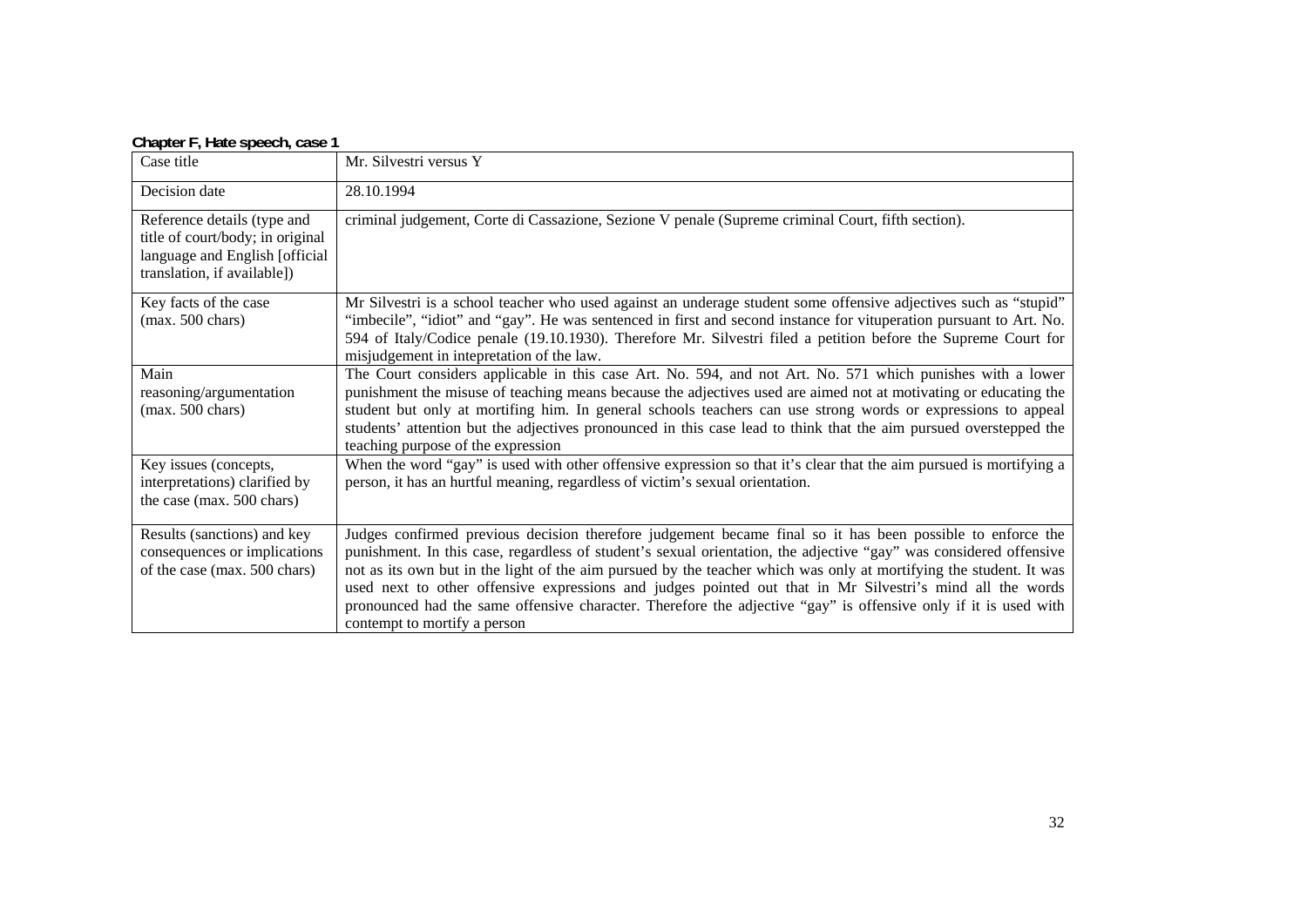| Case title                                                                                                                       | Mr Bertozzo, Mr Padovani and Mr Zocatelli versus Arcigay Verona                                                                                                                                                                                                                                                                                                                                                                                                                                                                                                                                                      |
|----------------------------------------------------------------------------------------------------------------------------------|----------------------------------------------------------------------------------------------------------------------------------------------------------------------------------------------------------------------------------------------------------------------------------------------------------------------------------------------------------------------------------------------------------------------------------------------------------------------------------------------------------------------------------------------------------------------------------------------------------------------|
| Decision date                                                                                                                    | 11.10.2000                                                                                                                                                                                                                                                                                                                                                                                                                                                                                                                                                                                                           |
| Reference details (type and<br>title of court/body; in original<br>language and English [official<br>translation, if available]) | civil judgement, Corte d'Appello di Venezia, sezione IV civile (Venice's Court of Appeal, fourth civil section)                                                                                                                                                                                                                                                                                                                                                                                                                                                                                                      |
| Key facts of the case<br>$(max. 500 \text{ chars})$                                                                              | Mr Bertozzo and Mr Padovani are two city councilmen while Mr Zocatelli is the director of a newspaper named<br>"Family and civilisation" and manager of a Christian association. During a speech Mr Padovani linked LGBT<br>people to paedophiles, Mr Bertozzo offended LGBT during a discussion in assembly concerning unions and<br>adoption for LGBT people and Mr Zocatelli spread a leaflet against bodies which contested Mr Padovani's<br>document concerning family, calling them paedophiles. Venice's Civil Court condemned each petitioners to reward<br>Arcigay with 50.000.000£ (about 26.000,00 Euros) |
| Main<br>reasoning/argumentation<br>$(max. 500 \text{ chars})$                                                                    | Individuals have a constitutional right to be represented in his/her real identity including their sexual orientation by<br>groups and associations. However LGBT people are not a category and offensive words can jeopardise personal<br>identity which belongs only to an individual. Therefore Arcigay cannot act instead of the individual offended.<br>However Mr Zocatelli offended the association linking it to paedophiles' ones therefore within this limit there has<br>been a damage for the association.                                                                                               |
| Key issues (concepts,<br>interpretations) clarified by<br>the case (max. 500 chars)                                              | Hate speech against LGBT people in general cannot allow associations to act in place of single individuals because<br>the damage is suffered by each of them and not by the association. There is a damage suffered by the association<br>only if it is the direct target of the offence.                                                                                                                                                                                                                                                                                                                            |
| Results (sanctions) and key<br>consequences or implications<br>of the case (max. 500 chars)                                      | Judges rewarded Arcigay with 30.000.000£ (about 16.000,00 Euros). Key consequence of the case is that even<br>thought LGBT associations can be considered victims of criminal offences and seek reparation for the damage<br>incurred, this is possible only when they undergo directly an offence. For the rest they remains different subject<br>from the individuals represented by them.                                                                                                                                                                                                                         |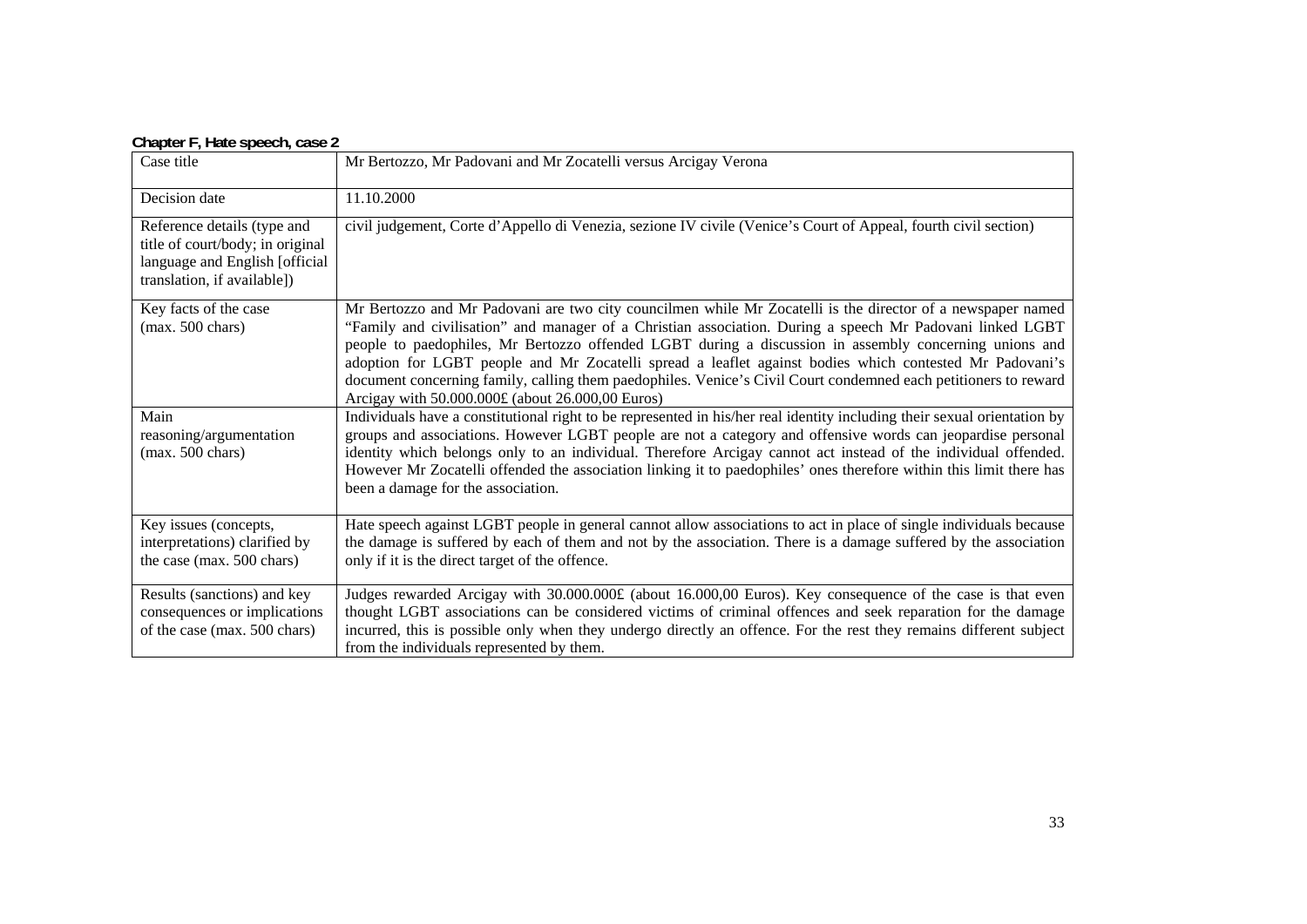| Case title                                                                                                                        | X versus Y                                                                                                                                                                                                                                                                                                     |
|-----------------------------------------------------------------------------------------------------------------------------------|----------------------------------------------------------------------------------------------------------------------------------------------------------------------------------------------------------------------------------------------------------------------------------------------------------------|
| Decision date                                                                                                                     | 03.10.2001                                                                                                                                                                                                                                                                                                     |
| Reference details (type and<br>title of court/body; in original<br>language and English [official]<br>translation, if available]) | criminal judgement, Tribunale di Milano, Ufficio GIP (Preliminary investigation office at the Milan Civil Court)                                                                                                                                                                                               |
| Key facts of the case<br>$(max. 500 \text{ chars})$                                                                               | During a Gay Pride manifestation some individuals offended gay's movement. Therefore a member of Arcigay<br>filed an action before the Public Prosecutor in order to obtain a prosecution and conviction of these persons. Public<br>Prosecutor asked preliminary investigations' judge to file away the case. |
| Main<br>reasoning/argumentation<br>$(max. 500 \text{ chars})$                                                                     | The petitioner as a member of Arcigay has locus standi after having proved his enrolment and the fact that the kind<br>of offence at a minority can be referred to each member of it. On the merits, however, the statements are not able to<br>set up a slander.                                              |
| Key issues (concepts,<br>interpretations) clarified by<br>the case (max. 500 chars)                                               | Offences thrown during a manifestation are able to concern each participant therefore the association which<br>represents them has locus standi                                                                                                                                                                |
| Results (sanctions) and key<br>consequences or implications<br>of the case (max. 500 chars)                                       | The action is admissible but on the merits judge filed away the case. Association has a right to protect his members<br>from offences which can be referred to each of them but they have to present an offensive tone.                                                                                        |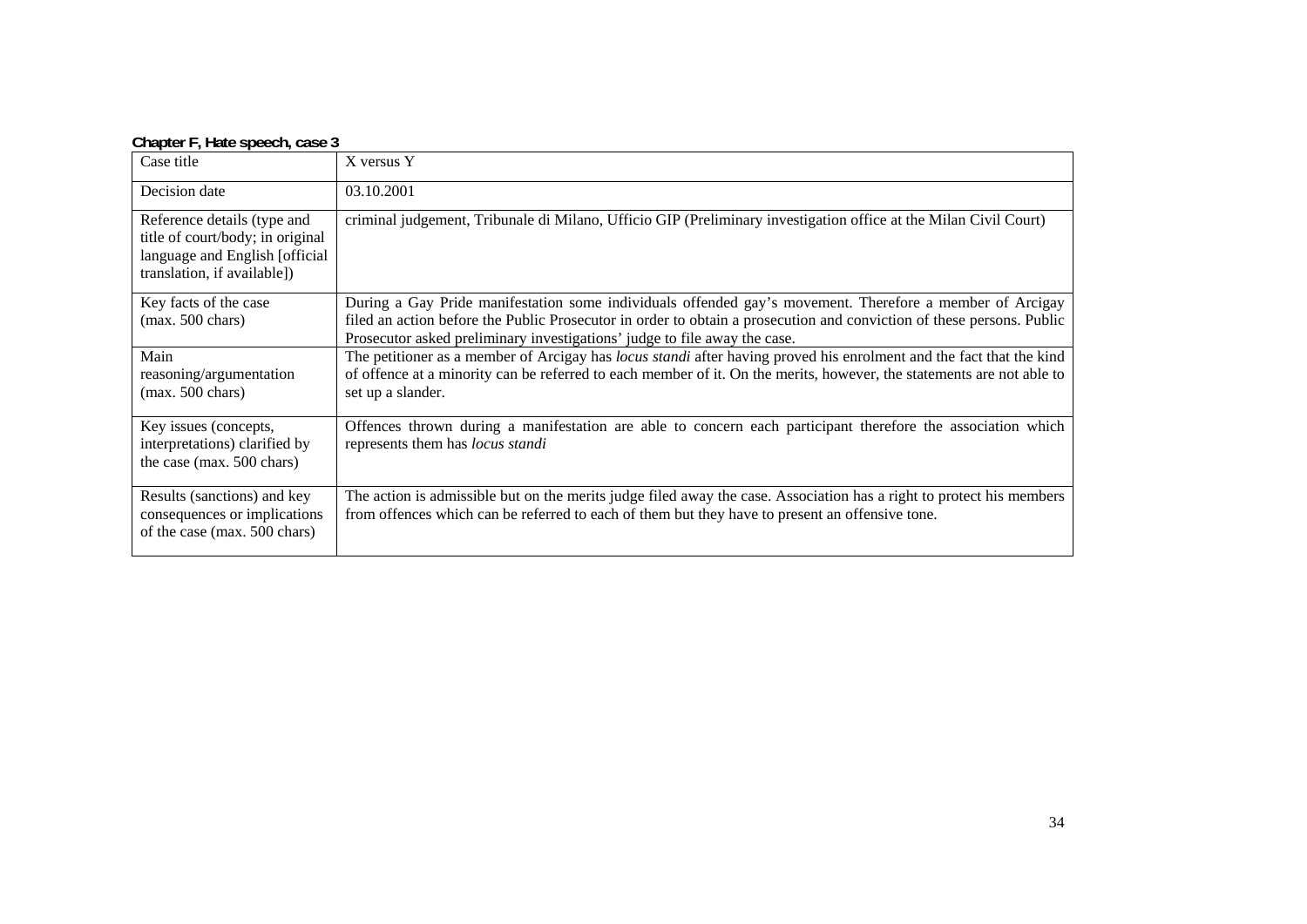| Chapter F, Hatc Chines, Case T                                                                                                   |                                                                                                                                                                                                                                                                                                                                                                                                                                            |
|----------------------------------------------------------------------------------------------------------------------------------|--------------------------------------------------------------------------------------------------------------------------------------------------------------------------------------------------------------------------------------------------------------------------------------------------------------------------------------------------------------------------------------------------------------------------------------------|
| Case title                                                                                                                       | X versus Y                                                                                                                                                                                                                                                                                                                                                                                                                                 |
| Decision date                                                                                                                    | 14.07.1993                                                                                                                                                                                                                                                                                                                                                                                                                                 |
| Reference details (type and<br>title of court/body; in original<br>language and English [official<br>translation, if available]) | criminal judgement, Corte di Cassazione, sezione I penale (Supreme Court, first criminal section).                                                                                                                                                                                                                                                                                                                                         |
| Key facts of the case<br>$(max. 500 \text{ chars})$                                                                              | The Defendant firstly accepted a money offer from the victims. Subsequently the victims requested him an<br>homosexual performance for the money offered and the Defendant hit and strangled him, then he robbed him and<br>burnt the flat the victim lived in. After second instance judgement he appealed the Supreme Court because judges<br>did not recognize the extenuating circumstance of provocation as a cause of justification. |
| Main<br>reasoning/argumentation<br>$(max. 500 \text{ chars})$                                                                    | The persisting request of the homosexual performance has to be considered as a natural and foreseeable<br>development of the relationship between the Defendant and the victim, accepted without coercion. In this case<br>therefore there has not be a taunt because the request cannot be considered as an unbearable injustice and offense to<br>the personal dignity in relation to the specific context.                              |
| Key issues (concepts,<br>interpretations) clarified by<br>the case (max. 500 chars)                                              | A request of homosexual performance cannot be considered a taunt which reduces the gravity of the act if it was<br>foreseeable on the ground of the relationship between victim and defendant. After Supreme Court's decision the<br>judgement became final so it has been possible to enforce the punishment.                                                                                                                             |
| Results (sanctions) and key<br>consequences or implications<br>of the case (max. 500 chars)                                      | It has to be noted that in this decision an homosexual performance is defined as an immoral practise.                                                                                                                                                                                                                                                                                                                                      |

#### **Chapter F, Hate crimes, case 1**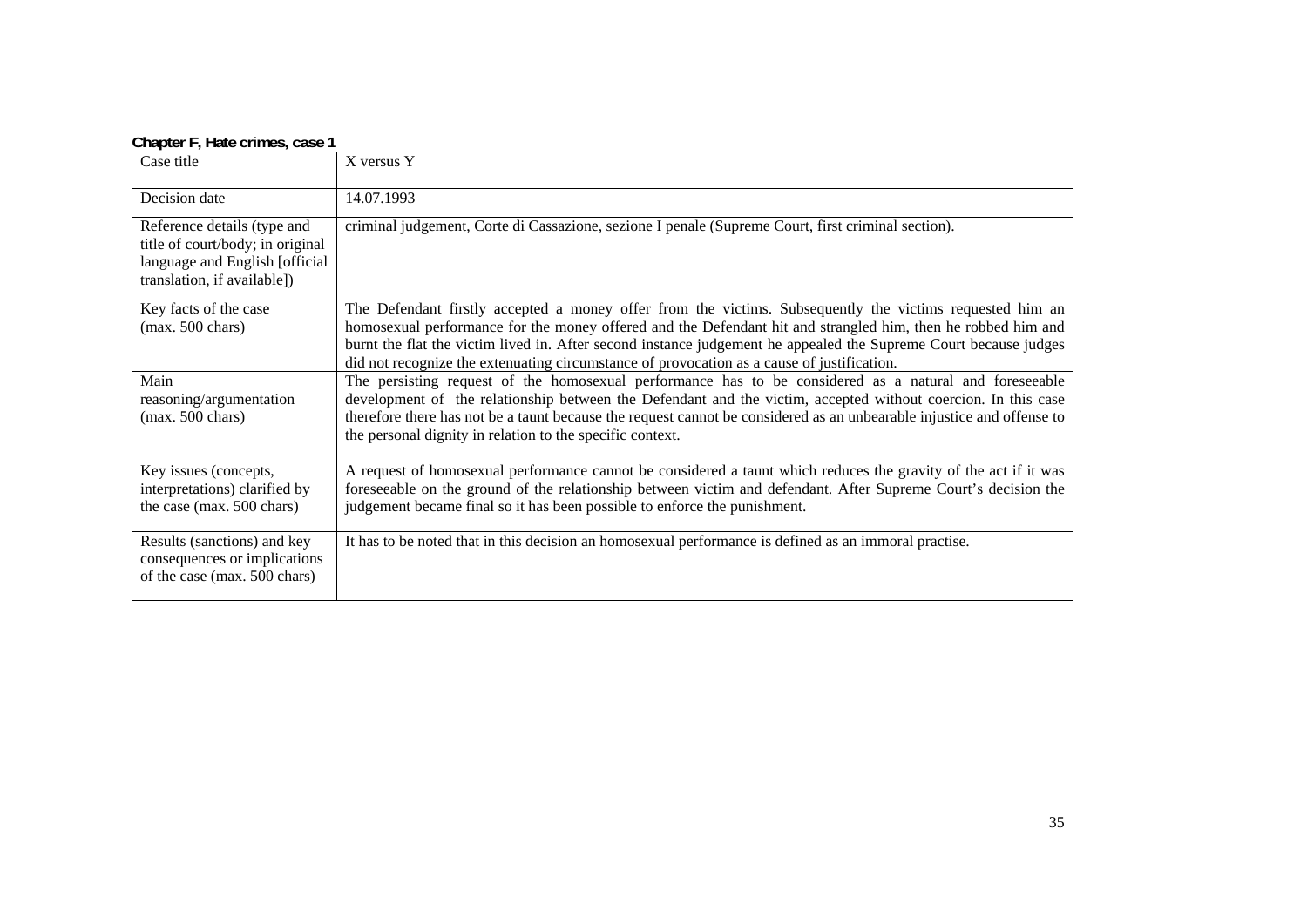| $\sigma$ , $\sigma$ , $\sigma$ , $\sigma$ , $\sigma$ , $\sigma$ , $\sigma$ , $\sigma$ , $\sigma$ , $\sigma$ , $\sigma$ , $\sigma$ , $\sigma$ , $\sigma$ , $\sigma$ , $\sigma$ , $\sigma$ , $\sigma$ , $\sigma$ , $\sigma$ , $\sigma$ , $\sigma$ , $\sigma$ , $\sigma$ , $\sigma$ , $\sigma$ , $\sigma$ , $\sigma$ , $\sigma$ , $\sigma$ , $\sigma$ , $\sigma$ |                                                                                                                                                                                                                                                                                                                                                                                                                                                                 |  |
|---------------------------------------------------------------------------------------------------------------------------------------------------------------------------------------------------------------------------------------------------------------------------------------------------------------------------------------------------------------|-----------------------------------------------------------------------------------------------------------------------------------------------------------------------------------------------------------------------------------------------------------------------------------------------------------------------------------------------------------------------------------------------------------------------------------------------------------------|--|
| Case title                                                                                                                                                                                                                                                                                                                                                    | LY and MM                                                                                                                                                                                                                                                                                                                                                                                                                                                       |  |
| Decision date                                                                                                                                                                                                                                                                                                                                                 | 22.07.1997                                                                                                                                                                                                                                                                                                                                                                                                                                                      |  |
| Reference details (type and<br>title of court/body; in original<br>language and English [official]<br>translation, if available])                                                                                                                                                                                                                             | civil judgement, Tribunale per i Minorenni di Perugia (Perugia's District Court for underage)                                                                                                                                                                                                                                                                                                                                                                   |  |
| Key facts of the case<br>$(max. 500 \text{ chars})$                                                                                                                                                                                                                                                                                                           | LY was a woman and, after a chirurgic operation she became a man, therefore she changed her name and she could<br>marry MM. After their marriage they claimed a first time Perugia's Civil Court for underage requesting an<br>international adoption. It was accepted but after there were some difficulties in practice because the order issued<br>did not consider the psychological analysis of the spouses. Therefore they appealed again the same Court. |  |
| Main<br>reasoning/argumentation<br>$(max. 500 \text{ chars})$                                                                                                                                                                                                                                                                                                 | Both LY and MM have the requirement to adopt a foreign child regardless of the personal condition of LY so the<br>Court accepted the petition. A transsexual cannot be discriminated or be considered as a diseased and if the<br>requirements requested by law are satisfied he/she can adopt a child, in order to give him a moral and material care.                                                                                                         |  |
| Key issues (concepts,<br>interpretations) clarified by<br>the case (max. 500 chars)                                                                                                                                                                                                                                                                           | What has to be verified is not the gap between biologic and psychic sexuality but the attitude to be parents because<br>the point is the best interest of the child. Therefore it has to be checked their emotional aim towards a foreign and<br>homeless child.                                                                                                                                                                                                |  |
| Results (sanctions) and key<br>consequences or implications<br>of the case (max. 500 chars)                                                                                                                                                                                                                                                                   | Both LY and MM have the requirement to adopt a foreign child regardless of the personal condition of LY so the<br>Court accepted the petition. A transsexual cannot be discriminated or be considered as a diseased and if the<br>requirements requested by law are satisfied he/she can adopt a child, in order to give him a moral and material care.                                                                                                         |  |

#### **Chapter G, Applicability of legislation on trans gender issues, case 1**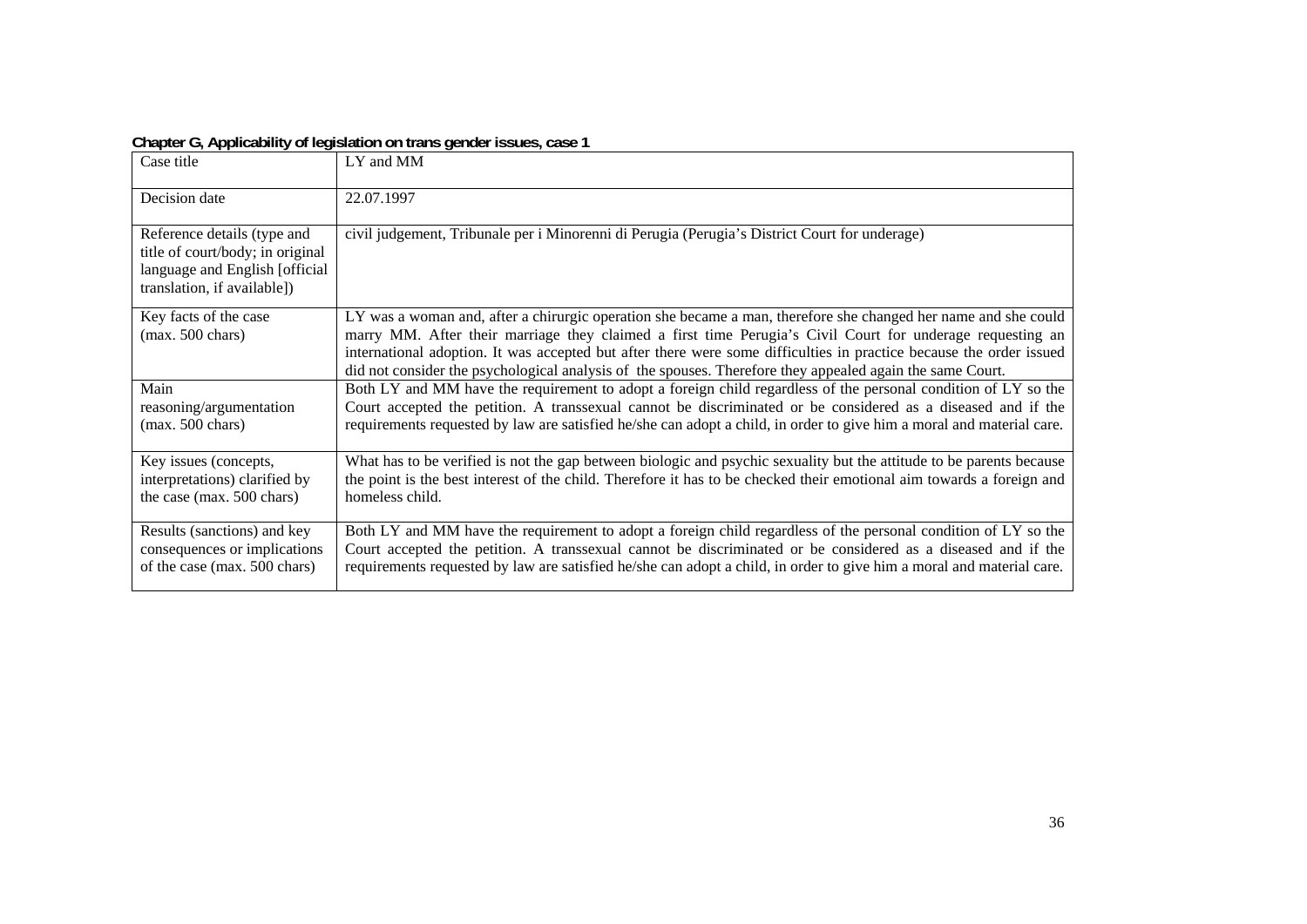|                                                                                                                                  | $\sigma$ , $\sigma$ , and $\sigma$ , and $\sigma$ and $\sigma$ and $\sigma$ and $\sigma$ and $\sigma$ and $\sigma$ and $\sigma$ and $\sigma$ and $\sigma$ and $\sigma$ and $\sigma$                                                                                                                                                                                                                                                                                                                                                                                                                                              |
|----------------------------------------------------------------------------------------------------------------------------------|----------------------------------------------------------------------------------------------------------------------------------------------------------------------------------------------------------------------------------------------------------------------------------------------------------------------------------------------------------------------------------------------------------------------------------------------------------------------------------------------------------------------------------------------------------------------------------------------------------------------------------|
| Case title                                                                                                                       | Mr Borriello                                                                                                                                                                                                                                                                                                                                                                                                                                                                                                                                                                                                                     |
| Decision date                                                                                                                    | 6.05.1985                                                                                                                                                                                                                                                                                                                                                                                                                                                                                                                                                                                                                        |
| Reference details (type and<br>title of court/body; in original<br>language and English [official<br>translation, if available]) | constitutional judgement, Corte costituzionale (Constitutional Court)                                                                                                                                                                                                                                                                                                                                                                                                                                                                                                                                                            |
| Key facts of the case<br>$(max. 500 \text{ chars})$                                                                              | Naples' Civil Court of second instance rejected a petition filed by Mr. Pasquale Borriello aimed at obtaining sex<br>and name change on the ground of prevalence of man's sex chromosomes, even thought he has been acting like a<br>girl since he was a child and he subjected himself to chirurgical operation. During the proceeding before the<br>Supreme Court, Italy/Legge 164/1982 (14.04.1982) concerning sex/name change of transsexual people was<br>approved and judges stated that it was applicable to the case but they pointed out to the Constitutional Court some<br>constitutional doubts.                     |
| Main<br>reasoning/argumentation<br>$(max. 500 \text{ chars})$                                                                    | a) law allows body changes which are positive for health and this includes both physical and psychic wellness:<br>chirurgic operation allows a body and mind reunion; b) individual's health is protected in community's interest and<br>other people have to accept a sex change as a solidarity's duty; c) name change is stated by a court's decision so<br>there is certainty and however family is shocked not by it but by transsexual's suffering of living in a stranger's<br>body; c) chirurgic operation allows the protection of psychic health and however in this case Mr. Borriello was<br>sterile also before it. |
| Key issues (concepts,<br>interpretations) clarified by<br>the case (max. 500 chars)                                              | Italy/Legge 164/1982 (14.04.1982) fulfils all constitutional requirements.                                                                                                                                                                                                                                                                                                                                                                                                                                                                                                                                                       |

**Chapter G, Name change and/or sex change of trans gender people, relevant case law, case 1**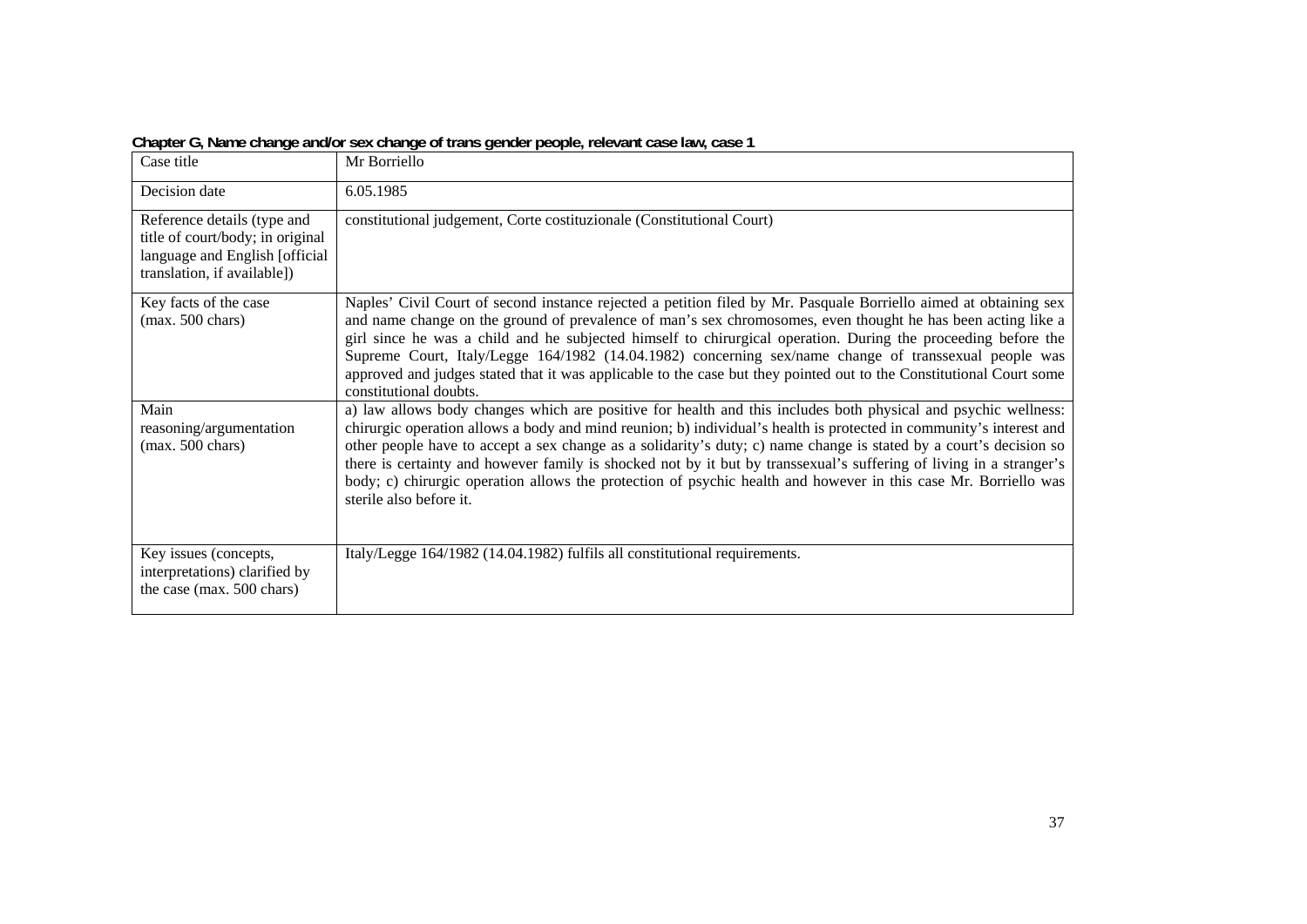| Results (sanctions) and key  | The law is not unconstitutional and it is a development of jurisprudence which allowed sex/name change only in                                                                                                                                                                                                                                                                       |
|------------------------------|--------------------------------------------------------------------------------------------------------------------------------------------------------------------------------------------------------------------------------------------------------------------------------------------------------------------------------------------------------------------------------------|
| consequences or implications | case of natural and not artificial modification of sex. With this decision it is pointed out that the only way to solve                                                                                                                                                                                                                                                              |
| of the case (max. 500 chars) | transsexual's suffering is allowing a chirurgic operation, in order to create a reunification between body and mind,<br>considering fundamental not only physical but also psychic health. Sex is to be considered as part of the personality<br>whose development has to be promoted and the idea that sexual identity is only determined by external aspect is a<br>preconception. |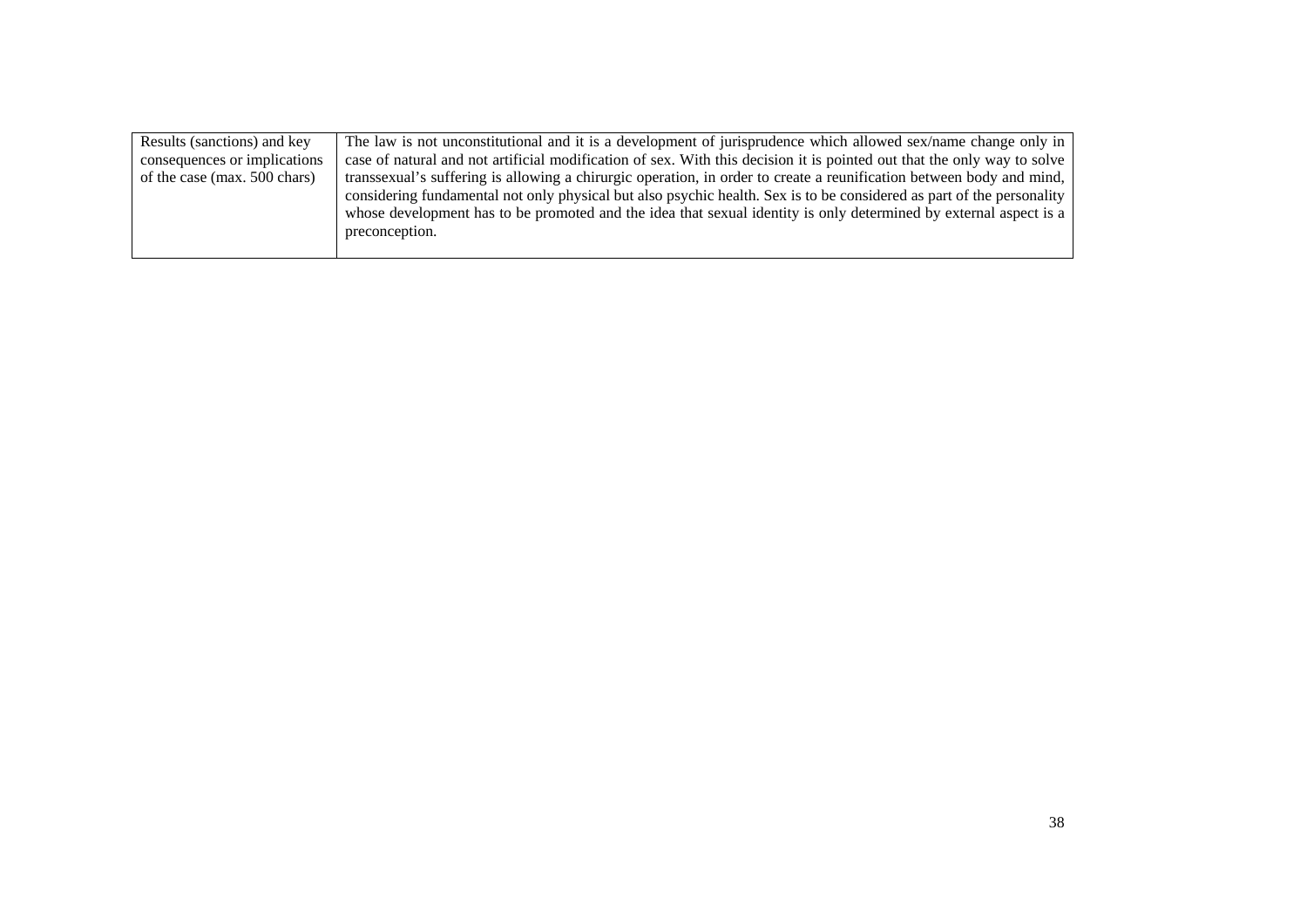| onapion $\sigma_i$ name onango anaron sok onango on transigoniaon pooplo $_i$ rolevant case law, case $\epsilon$                 |                                                                                                                                                                                                                                                                                                                                                                                                                                                                                                                                                                                                                                    |  |
|----------------------------------------------------------------------------------------------------------------------------------|------------------------------------------------------------------------------------------------------------------------------------------------------------------------------------------------------------------------------------------------------------------------------------------------------------------------------------------------------------------------------------------------------------------------------------------------------------------------------------------------------------------------------------------------------------------------------------------------------------------------------------|--|
| Case title                                                                                                                       | SICA versus registry officer                                                                                                                                                                                                                                                                                                                                                                                                                                                                                                                                                                                                       |  |
| Decision date                                                                                                                    | 18.10.1997                                                                                                                                                                                                                                                                                                                                                                                                                                                                                                                                                                                                                         |  |
| Reference details (type and<br>title of court/body; in original<br>language and English [official<br>translation, if available]) | civil judgement, Tribunale di Roma (Rome's Civil Court)                                                                                                                                                                                                                                                                                                                                                                                                                                                                                                                                                                            |  |
| Key facts of the case<br>$(max. 500 \text{ chars})$                                                                              | SICA is enrolled in the registry office as a woman but she feels and acts like a man. On 27.02.1989 judge<br>authorized sex change with chirurgical operation pursuant to Italy/Legge 164/1982 (14.04.1982) but she could not<br>make it because she suffers from ischemic heart disease. Therefore she requested Rome's Civil Court a name and<br>sex change without chirurgical operation.                                                                                                                                                                                                                                       |  |
| Main<br>reasoning/argumentation<br>$(max. 500 \text{ chars})$                                                                    | SICA's decision toward masculine sex has been steady and certain since thirty years ago so that she subjected<br>herself to an hormonal therapy and she removed her breast. In addition she is psychologically a man and her social<br>role has always been masculine, notwithstanding she does not deny her anatomic sex. Judges think there can be<br>issued an order of name and sex changing because pursuant to the law chirurgical operation is not a necessary<br>precondition of it. Pursuant to the law sex/name change has to be ordered if it is necessary to render to an<br>individual his/her psychological balance. |  |
| Key issues (concepts,<br>interpretations) clarified by<br>the case (max. 500 chars)                                              | Italy/Legge 164/1982 (14.04.1982) does not require strictly a chirurgical operation in order to obtain name/sex<br>change.                                                                                                                                                                                                                                                                                                                                                                                                                                                                                                         |  |
| Results (sanctions) and key<br>consequences or implications<br>of the case (max. 500 chars)                                      | District Court assigned to SICA a masculine sex and name and judges issued an order to public registry's officer<br>stating her vital statistics' change. Therefore chirurgical operation is not necessary pursuant to Italy/Legge<br>164/1982 (14.04.1982) in order to obtain sex/name change. It is necessary only if it is the only mean which allows<br>a steady psychophysical balance. On the contrary in this case SICA accepts her physical sex in her mind and the<br>fact that she cannot subjected herself to a operation cannot be an obstacle for acting and been considered a man.                                   |  |

**Chapter G, Name change and/or sex change of trans gender people, relevant case law, case 2**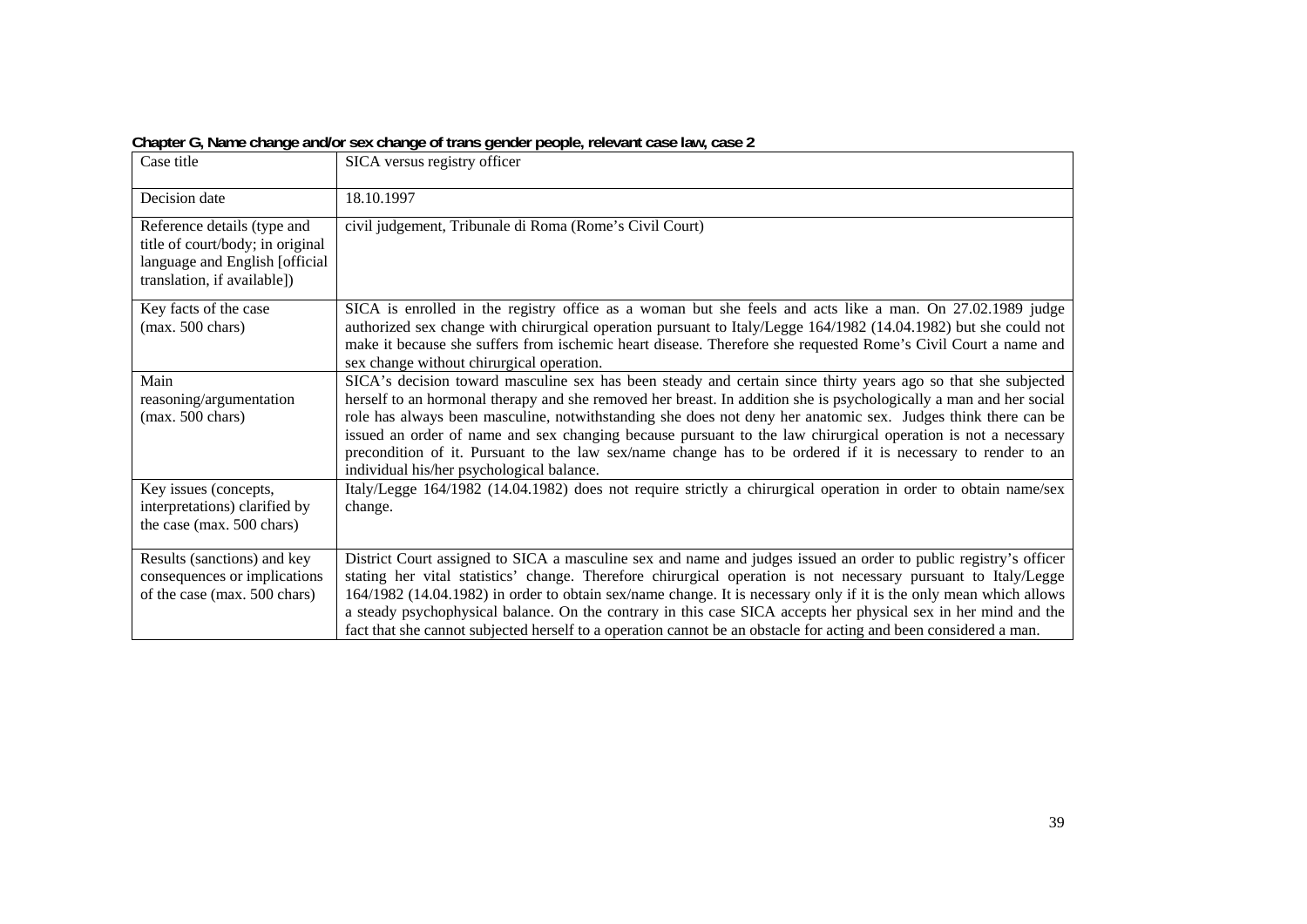| onapion $\sigma_i$ name onango anaron sok onango on transigoniaon pooplo $_i$ rolevant case law, case o |                                                                                                                      |  |
|---------------------------------------------------------------------------------------------------------|----------------------------------------------------------------------------------------------------------------------|--|
| Case title                                                                                              | VI versus registry officer                                                                                           |  |
| Decision date                                                                                           | 5.10.2000                                                                                                            |  |
| Reference details (type and                                                                             | civil judgement, Tribunale di Milano (Milan's Civil Court)                                                           |  |
| title of court/body; in original                                                                        |                                                                                                                      |  |
| language and English [official                                                                          |                                                                                                                      |  |
| translation, if available])                                                                             |                                                                                                                      |  |
| Key facts of the case                                                                                   | VI was a man and on 24.09.1997 subjected himself to a chirurgical operation following his psychiatrist's advice to   |  |
| $(max. 500 \text{ chars})$                                                                              | solve his psychological disease, without a previous authorisation granted by judge. After the operation VI requested |  |
|                                                                                                         | Civil Court a sex and name change at the registry office.                                                            |  |
| Main                                                                                                    | Considering VI's psychological condition, the chirurgical operation would be granted in any case. However judges     |  |
| reasoning/argumentation                                                                                 | think that authorisation is not a procedural precondition for sex/name change also because it has to be granted only |  |
| $(max. 500 \text{ chars})$                                                                              | when it is strictly necessary and in this case there has been a sex change already. There can be no sanction because |  |
|                                                                                                         | it has been pursued an aim pursuant to the law which is the indvidual's correspondence between sex and mind.         |  |
|                                                                                                         | Therefore the change can be granted only if the chirurgical one has respected psyco- sexual preconditions.           |  |
| Key issues (concepts,                                                                                   | Italy/Legge164/1982 (14.04.1982) does not require strictly a previous authorisation for the chirurgical operation in |  |
| interpretations) clarified by                                                                           | order to obtain sex/name change.                                                                                     |  |
| the case (max. 500 chars)                                                                               |                                                                                                                      |  |
| Results (sanctions) and key                                                                             | The Court assigned to the petitioner a new name consonant with the new sex. Therefore the lack of judge's            |  |
| consequences or implications                                                                            | previous authorisation for the chirurgical operation cannot preclude a recognition of individual's right to sexual   |  |
| of the case (max. 500 chars)                                                                            | identity guaranteed by granting name change whenever it corresponds to the new sex. Besides chirurgical operation    |  |
|                                                                                                         | is not always possible so its authorisation cannot be considered as a binding precondition.                          |  |

**Chapter G, Name change and/or sex change of trans gender people, relevant case law, case 3**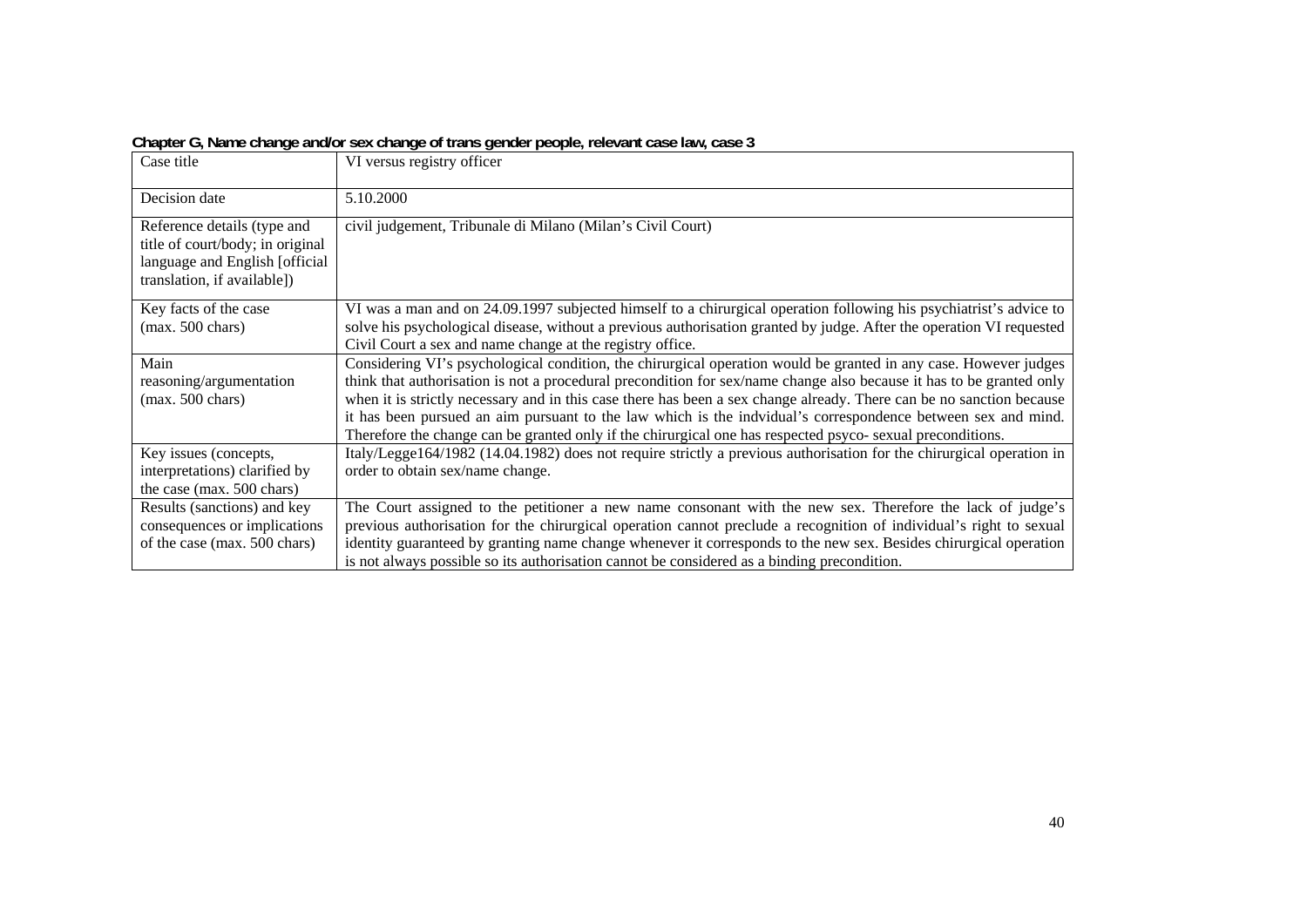|                                                                                                                                  | onapion o $_l$ name onango anaron sok onango or transigonaon pooplo $_l$ rolovant caso law, caso $\pi$                                                                                                                                                                                                                                  |
|----------------------------------------------------------------------------------------------------------------------------------|-----------------------------------------------------------------------------------------------------------------------------------------------------------------------------------------------------------------------------------------------------------------------------------------------------------------------------------------|
| Case title                                                                                                                       | X versus registry office                                                                                                                                                                                                                                                                                                                |
| Decision date                                                                                                                    | 02.11.2005                                                                                                                                                                                                                                                                                                                              |
| Reference details (type and<br>title of court/body; in original<br>language and English [official<br>translation, if available]) | civil judgement, Tribunale di Velletri (Velletri's Civil Court)                                                                                                                                                                                                                                                                         |
| Key facts of the case<br>$(max. 500 \text{ chars})$                                                                              | X was a man and on 1992 had a chirurgical operation which was not good but after he asked and obtained sex and<br>name change from masculine to feminine. Afterwards he wanted to turn back to masculine without a new<br>chirurgical operation therefore he requested to Civil Court a new sex and name change at the registry office. |
| Main<br>reasoning/argumentation<br>$(max. 500 \text{ chars})$                                                                    | X's ambiguity is not in his/her sex organ but in his/her psychological lived. Besides a sex change can be granted in<br>order to adjust sexual to psychological identity and this is not the case because in any case X does not want to have<br>another chirurgical operation, therefore his/her condition is irreversible.            |
| Key issues (concepts,<br>interpretations) clarified by<br>the case (max. 500 chars)                                              | Italy/Legge 164/1982 (14.04.1982) is aimed at helping transsexuals to make definitive their condition at the<br>registry office after a final reunification between body and mind.                                                                                                                                                      |
| Results (sanctions) and key<br>consequences or implications<br>of the case (max. 500 chars)                                      | The Court rejected petitioner's request. Therefore it cannot be granted a new sex/name change when it is clear that<br>ambiguity persists and cannot be solved with another chirurgical operation.                                                                                                                                      |

**Chapter G, Name change and/or sex change of trans gender people, relevant case law, case 4**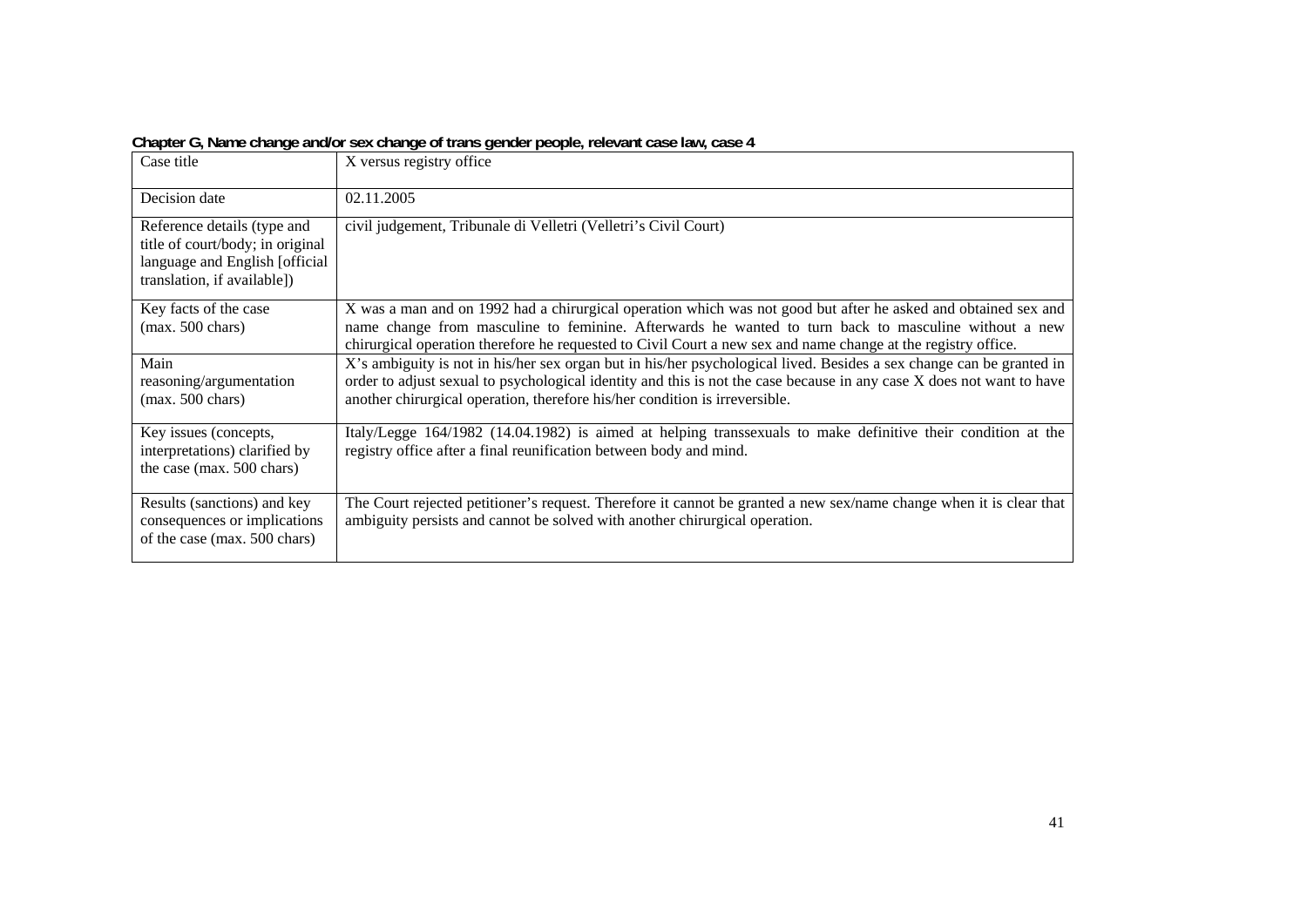**Chapter I, Case law relevant to the impact of good practices on homophobia and/or discrimination on the ground of sexual orientation, case 1** 

| Case title                                                                                                                       | Prime Minister versus Tuscany                                                                                                                                                                                                                                                                                                                                                                                                                                                                                                                                                                                                                     |
|----------------------------------------------------------------------------------------------------------------------------------|---------------------------------------------------------------------------------------------------------------------------------------------------------------------------------------------------------------------------------------------------------------------------------------------------------------------------------------------------------------------------------------------------------------------------------------------------------------------------------------------------------------------------------------------------------------------------------------------------------------------------------------------------|
| Decision date                                                                                                                    | 21.06.2006                                                                                                                                                                                                                                                                                                                                                                                                                                                                                                                                                                                                                                        |
| Reference details (type and<br>title of court/body; in original<br>language and English [official<br>translation, if available]) | constitutional judgement, Corte Costituzionale (Constitutional Court)                                                                                                                                                                                                                                                                                                                                                                                                                                                                                                                                                                             |
| Key facts of the case<br>$(max. 500 \text{ chars})$                                                                              | Tuscany passed a law Italy/Legge Regionale 63/2004 (15.11.2004) which contains some rules against<br>discriminations on the ground of sexual orientation concerning some issues like professional training, welfare,<br>health, tourism and commercial business. Prime Minister challenged this law before the Constitutional Court,<br>claiming that it overstepped Region's legislative function pursuant to Art. No.117 of the Constitution.                                                                                                                                                                                                   |
| Main<br>reasoning/argumentation<br>$(max. 500 \text{ chars})$                                                                    | Welfare's positive actions aimed at safeguarding people discriminated on the ground of sexual orientation are<br>legitimate because they only put some general principles not practical measures and the State's claim based on<br>law's unconstitutionality is too generic. Only the claims concerning the choice of a person able to give consent to a<br>medical treatment and the possibility of changing sexual characteristics and the claim against the possibility for<br>businessman of denying their performance on the ground of sexual orientation and gender identity are founded<br>because they have to be ruled by a State's law. |
| Key issues (concepts,<br>interpretations) clarified by<br>the case (max. 500 chars)                                              | A regional law which provides measures of good practice concerning homophobia is constitutional as long as it<br>respects constitution's limits of regions' powers                                                                                                                                                                                                                                                                                                                                                                                                                                                                                |
| Results (sanctions) and key<br>consequences or implications<br>of the case (max. 500 chars)                                      | Good practices aimed at promoting better conditions for LGBT people and engaged at a regional level are<br>legitimate as long as they do not create in practice a clear disparity on behalf of these people and as long as<br>regional law respects the allocation of functions between State law and regional law provided by the Constitution.                                                                                                                                                                                                                                                                                                  |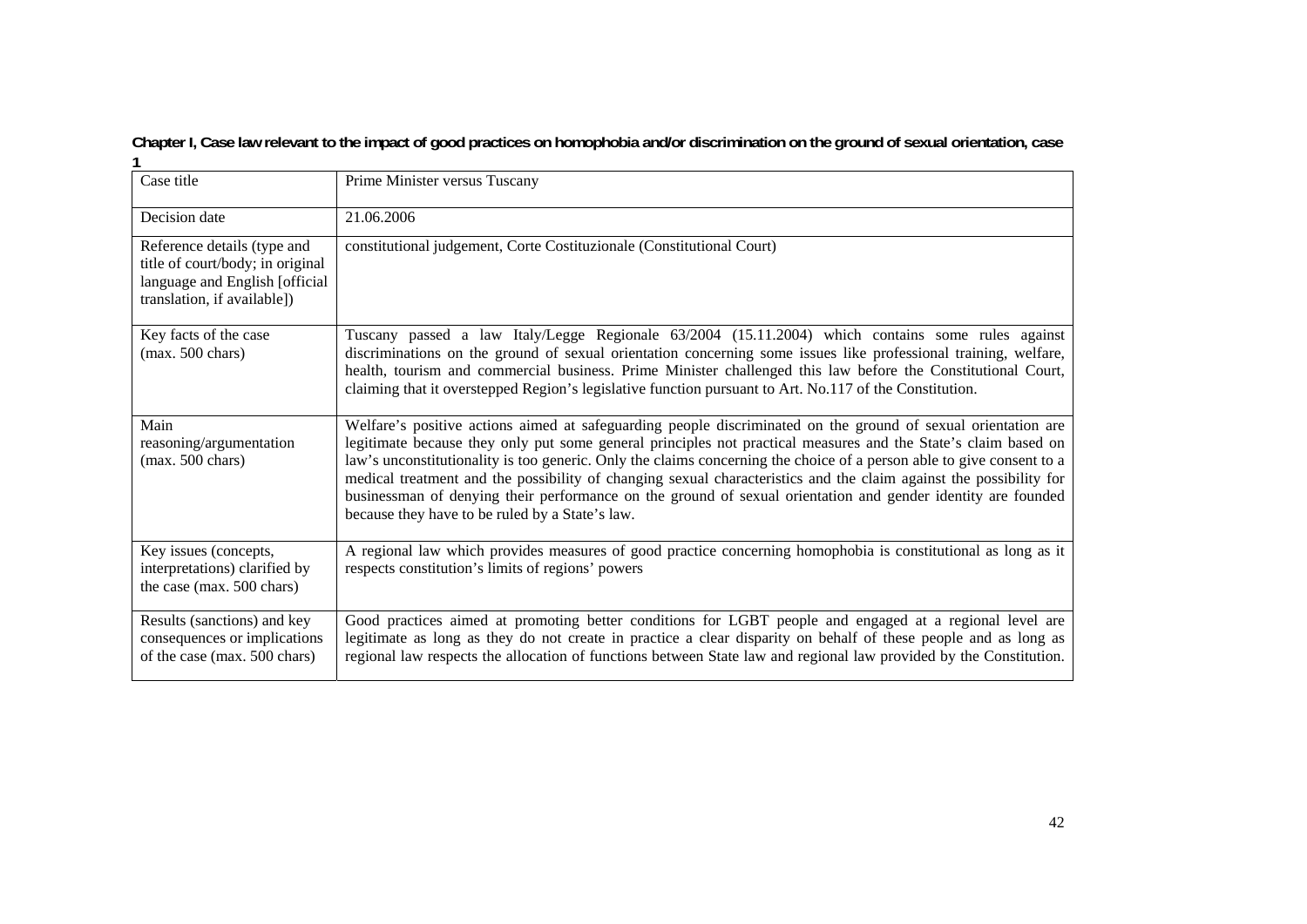| This decision encourages good practices on discrimination also in a regional level as long as these limits are strictly<br>observed. |
|--------------------------------------------------------------------------------------------------------------------------------------|
|                                                                                                                                      |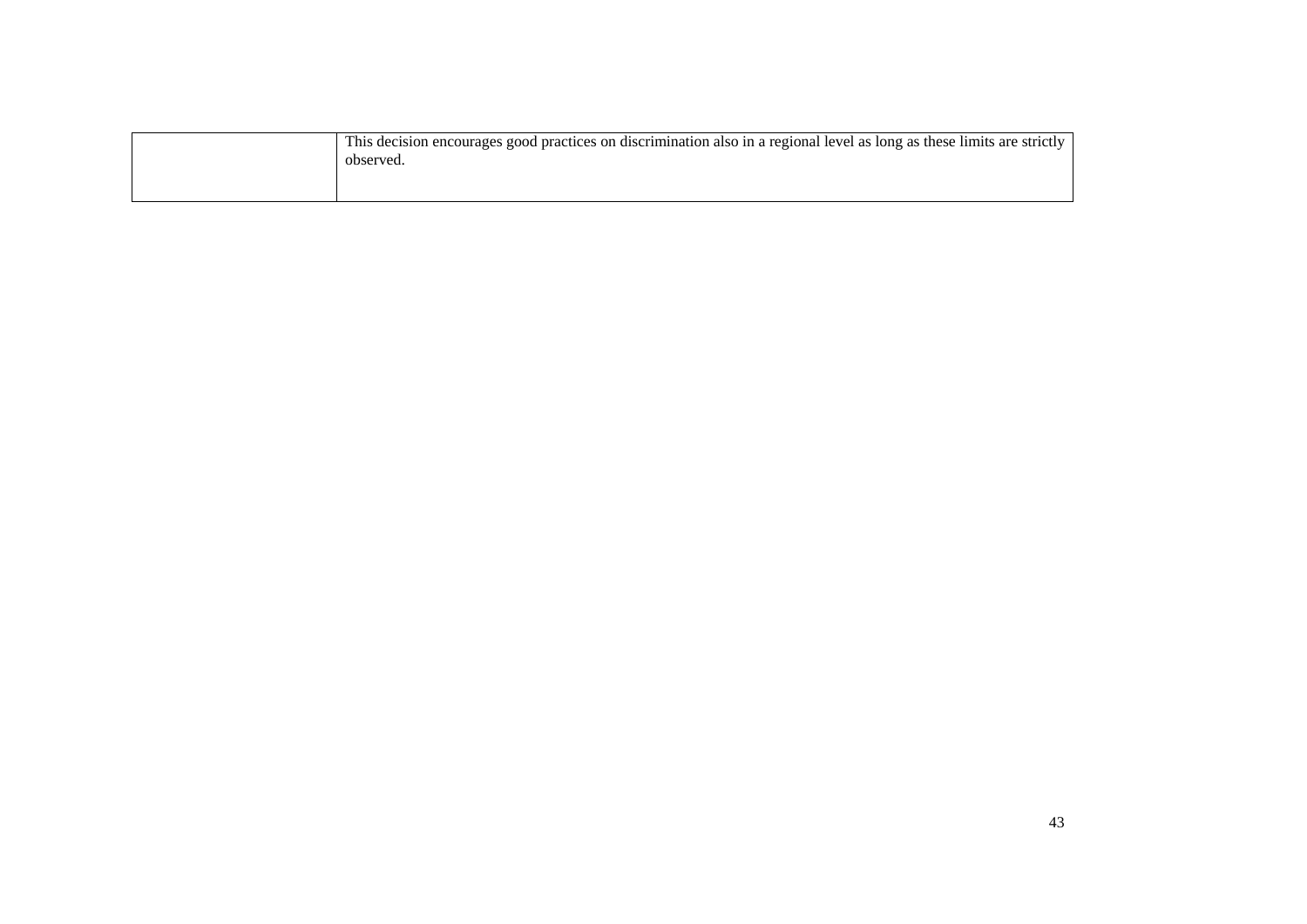#### **Chapter I, Case law relevant to the impact of good practices on homophobia and/or discrimination on the ground of sexual orientation, case 2**

| Case title                                                                                                                       | Attorney Artini versus Padua City Hall                                                                                                                                                                                                                                                                                                                                                                                                                                                                                                                                                                             |
|----------------------------------------------------------------------------------------------------------------------------------|--------------------------------------------------------------------------------------------------------------------------------------------------------------------------------------------------------------------------------------------------------------------------------------------------------------------------------------------------------------------------------------------------------------------------------------------------------------------------------------------------------------------------------------------------------------------------------------------------------------------|
| Decision date                                                                                                                    | 05.07.2007                                                                                                                                                                                                                                                                                                                                                                                                                                                                                                                                                                                                         |
| Reference details (type and<br>title of court/body; in original<br>language and English [official<br>translation, if available]) | administrative judgement, Tar Veneto, sezione I (Veneto Administrative District Court, first section).                                                                                                                                                                                                                                                                                                                                                                                                                                                                                                             |
| Key facts of the case<br>$(max. 500 \text{ chars})$                                                                              | Mr Artini pursued a popular action aimed at revoking decision No. 108/2006 of Padua City Hall and major's<br>measure concerning an attestation of enrolment in the registry office of a restry office's family, based on ties of<br>family, marriage, kinship, adoption or love, regardless of sexual orientation. This attestation concernes the<br>residence, because it is possible to enroll all persons living at the same place and it is based only on individual's<br><i>pro veritate</i> declaration. From the enrolment derive all the civil rights provided by law.                                     |
| Main<br>reasoning/argumentation<br>$(max. 500 \text{ chars})$                                                                    | Mr Artini's interest is to be found in the will of keeping distinguished <i>nuclear</i> family and <i>registry office's</i> family.<br>The first one based on marriage with all its civil duties and the second based on love ties of any kind. On the merits<br>City Hall did not overstepped its powers because pursuant to the law major can issue an order stating that the<br>registry officer can grant any certification concerning residence position except professional ones. Declaration of<br>love ties can be pronounced only by the individual with all criminal consequences in case of false ones. |
| Key issues (concepts,<br>interpretations) clarified by<br>the case (max. 500 chars)                                              | Pursuant to the law City Halls can grant an attestion of residence for persons living at the same place, based on<br>individual's declarations. In case of false declarations there are criminal consequences.                                                                                                                                                                                                                                                                                                                                                                                                     |
| Results (sanctions) and key<br>consequences or implications<br>of the case (max. 500 chars)                                      | Padua City Hall's measures' are legitimate as long as they are part of its powers also because they provide an<br>administrative subsequent control of the truth of the declaration about residence. Padua's system is different from<br>others because it does not create a collateral registry office. It is aimed at recognizing civil and social rights also to<br>other kind of unions without confusing <i>nuclear</i> family and <i>registry office's</i> one because they are found on different                                                                                                           |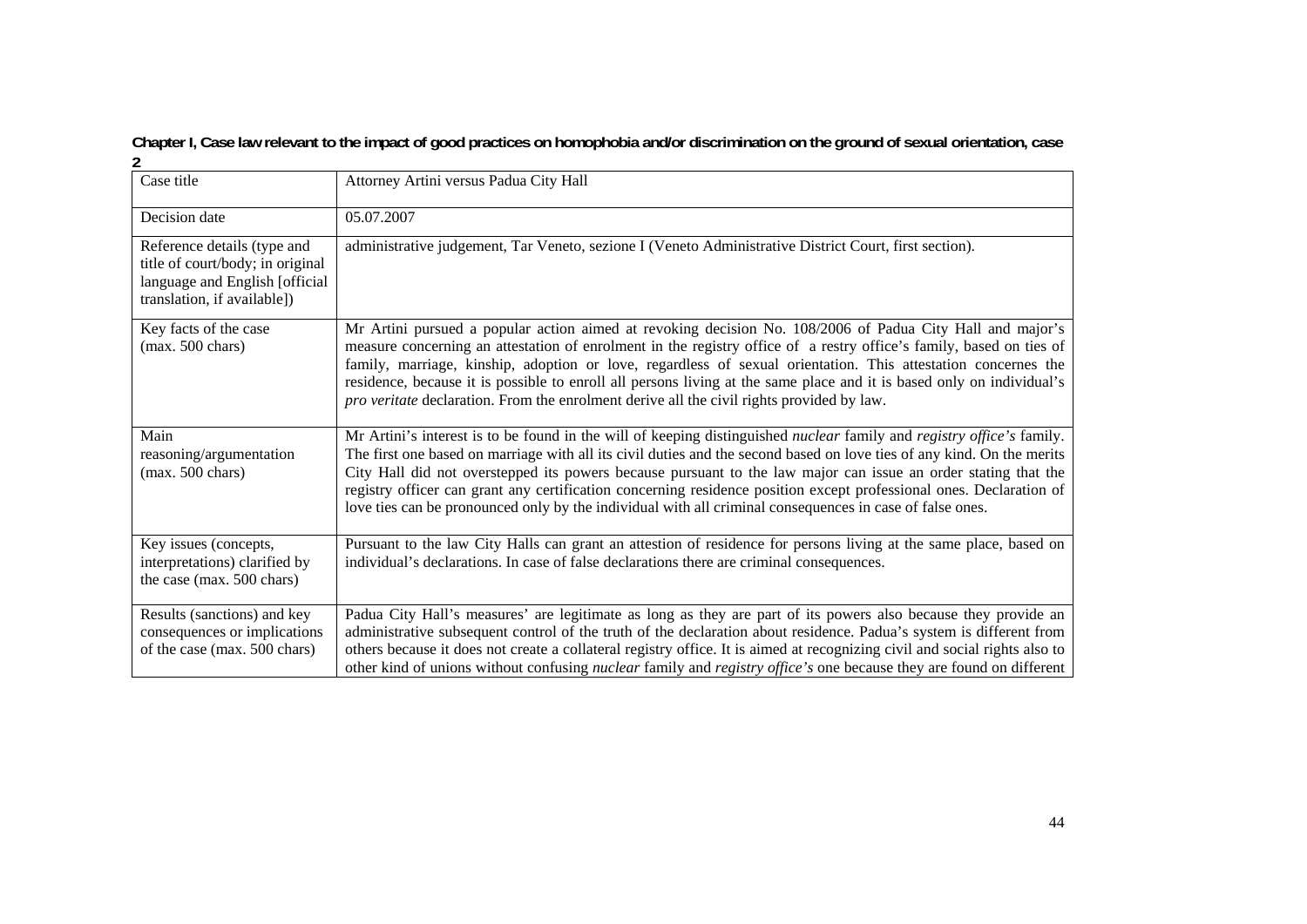| grounds. Padua's measures are forerunners for other City Halls. |
|-----------------------------------------------------------------|
|                                                                 |
|                                                                 |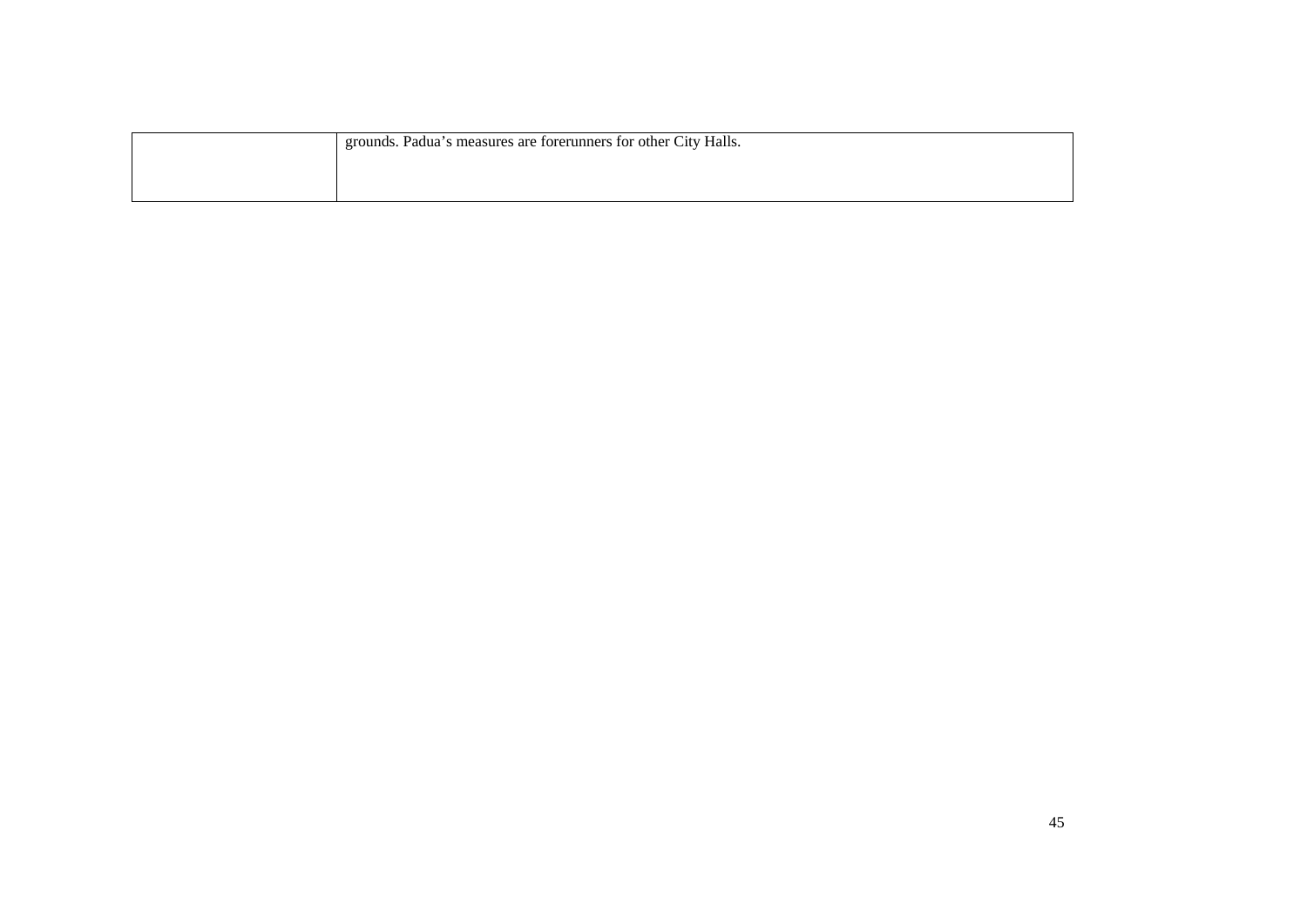| Miscellaneous, case 1 |
|-----------------------|
|-----------------------|

| Case title                                                                                                                       | Mr E versus Mrs C                                                                                                                                                                                                                                                                                                                                                                                                                                                                                                            |
|----------------------------------------------------------------------------------------------------------------------------------|------------------------------------------------------------------------------------------------------------------------------------------------------------------------------------------------------------------------------------------------------------------------------------------------------------------------------------------------------------------------------------------------------------------------------------------------------------------------------------------------------------------------------|
| Decision date                                                                                                                    | 14.10.2006                                                                                                                                                                                                                                                                                                                                                                                                                                                                                                                   |
| Reference details (type and<br>title of court/body; in original<br>language and English [official<br>translation, if available]) | civil judgement, Tribunale di Brescia (Brescia's Civil Court)                                                                                                                                                                                                                                                                                                                                                                                                                                                                |
| Key facts of the case<br>$(max. 500 \text{ chars})$                                                                              | Mr E and Mrs C were married when, after fourteen years of marriage, the former confessed a homosexual<br>relationship. Therefore Mrs C left her home and Mr E started living with his partner; the former appealed<br>requesting a declaration of legal separation which stated the husband's responsibility and compensation for<br>existential damage.                                                                                                                                                                     |
| Main<br>reasoning/argumentation<br>$(max. 500 \text{ chars})$                                                                    | The legal separation's responsibility is on the husband because his homosexuality made impossible the<br>cohabitation with his wife but there is not a duty of maintenance because she has an income similar to Mr E's.<br>Judge granted the compensation for existential damage because there has been a violation of a fundamental right,<br>namely the right of personal dignity as a woman and as a wife. In addition it was broken a life sharing that lasted<br>fourteen years and Mrs C risked to be infected by HIV. |
| Key issues (concepts,<br>interpretations) clarified by<br>the case (max. 500 chars)                                              | The legal separation's responsability is on the spouse which breaks the faithfullness duty both in case of hetero and<br>in case of homosexual relationship out of marriage. In the last case judge can grant to the other spouse<br>condemnation for existential damages.                                                                                                                                                                                                                                                   |
| Results (sanctions) and key<br>consequences or implications<br>of the case (max. 500 chars)                                      | Mr E was condemned to pay 40.000,00 $\in$ for existential damage. In general judges do not condemn to a<br>compensation for existential damage in case of legal separation but in this case not only it brought relevant changes<br>to Mrs C's life but also it brought a serious upset to her, reducing her quality of life. A balance between freedom of<br>choice on the ground of sexual orientation and personal dignity requests a compensation for the sufferings that the<br>former might bring.                     |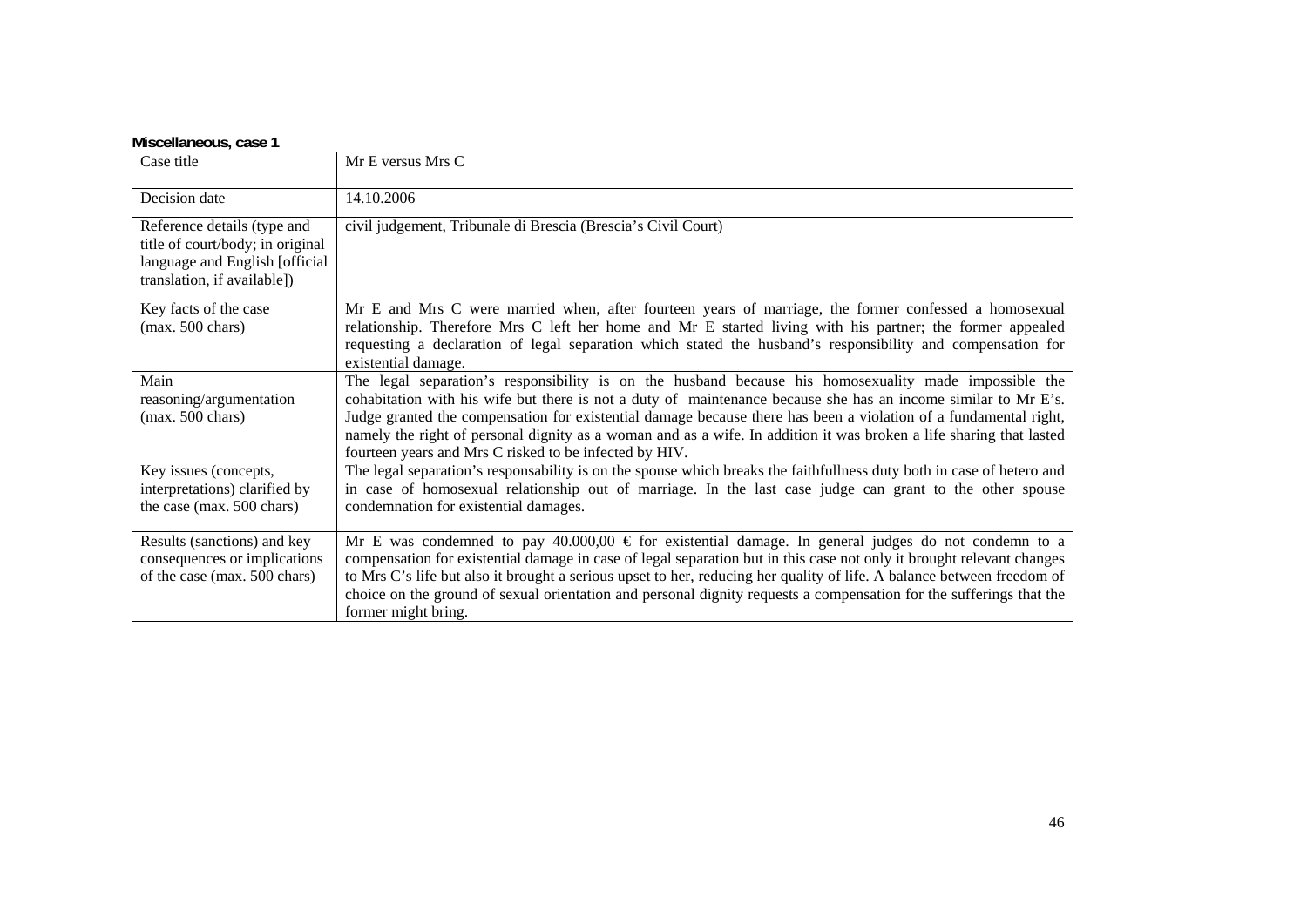#### **Miscellaneous, case 2**

| Case title                                                                                                                       | X versus Y                                                                                                                                                                                                                                                                                                                                                                                                                                                                                                                                                                                                                       |
|----------------------------------------------------------------------------------------------------------------------------------|----------------------------------------------------------------------------------------------------------------------------------------------------------------------------------------------------------------------------------------------------------------------------------------------------------------------------------------------------------------------------------------------------------------------------------------------------------------------------------------------------------------------------------------------------------------------------------------------------------------------------------|
|                                                                                                                                  |                                                                                                                                                                                                                                                                                                                                                                                                                                                                                                                                                                                                                                  |
| Decision date                                                                                                                    | 28.06.2006                                                                                                                                                                                                                                                                                                                                                                                                                                                                                                                                                                                                                       |
| Reference details (type and<br>title of court/body; in original<br>language and English [official<br>translation, if available]) | civil judgement, Tribunale di Napoli (Naples' Civil Court)                                                                                                                                                                                                                                                                                                                                                                                                                                                                                                                                                                       |
| Key facts of the case<br>$(max. 500 \text{ chars})$                                                                              | After their legal separation, during which XXX and YYY's son was comitted to his mother, the father claimed<br>Civil Court in order to obtain the shared foster care. In fact he claims that the mother has a homosexual relationship<br>which can jeopardize child's growth, because the two women did not hide it and they lapsed into effusions in front<br>of him.                                                                                                                                                                                                                                                           |
| Main<br>reasoning/argumentation<br>$(max. 500 \text{ chars})$                                                                    | The point is which is the best interest of the child, regardless his parent's sexual orientation. Homosexuality in fact<br>is not an obstacle for the foster care, if ever it can be the legal separation's reason, but in a foster care's case this is<br>not relevant, because it does not concern child's best interest.                                                                                                                                                                                                                                                                                                      |
| Key issues (concepts,<br>interpretations) clarified by<br>the case (max. 500 chars)                                              | In foster care's matters it has to be pursued the child's best interest threfore the shared one cannot be granted if<br>his/her parents fight one against the other.                                                                                                                                                                                                                                                                                                                                                                                                                                                             |
| Results (sanctions) and key<br>consequences or implications<br>of the case (max. 500 chars)                                      | The Court granted the exclusive foster care to the mother because in this case the shared one was not practicable<br>considering the hostile relationship between the two parents and father's violent character. Therefore legal<br>separation's responsability is on the father but it is not relevant for the foster care because this is not an award for<br>the irresponsible parent. The hypotetical homosexual realtionship is not an obstacle for the exclusive foster care,<br>while the shared one cannot be granted if there is conflict and one parent does not recognize to the other his/her<br>parental capacity. |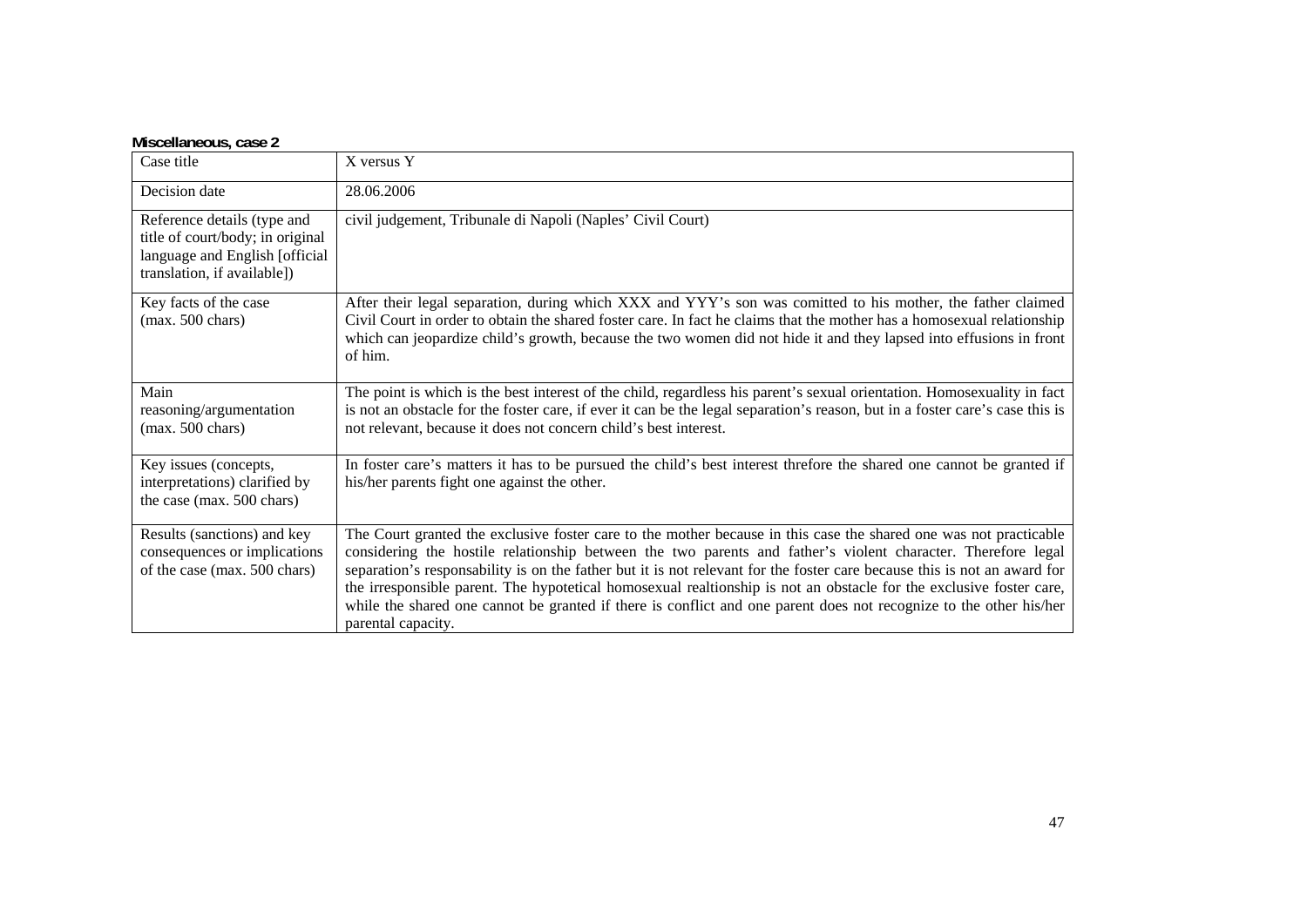| Case title                                                                                                                       | Mr Scarantino versus Public Prosecutor                                                                                                                                                                                                                                                                                                                                                                                                                                                                                                               |
|----------------------------------------------------------------------------------------------------------------------------------|------------------------------------------------------------------------------------------------------------------------------------------------------------------------------------------------------------------------------------------------------------------------------------------------------------------------------------------------------------------------------------------------------------------------------------------------------------------------------------------------------------------------------------------------------|
| Decision date                                                                                                                    | 17.07.2002                                                                                                                                                                                                                                                                                                                                                                                                                                                                                                                                           |
| Reference details (type and<br>title of court/body; in original<br>language and English [official<br>translation, if available]) | criminal judgement, Corte d'Assise d'Appello di Caltanissetta (Caltanissetta's District Court of appeal).                                                                                                                                                                                                                                                                                                                                                                                                                                            |
| Key facts of the case<br>$(max. 500 \text{ chars})$                                                                              | Mr Scarantino was a member of Cosa Nostra and after his conviction to prison he started a collaboration with the<br>bench. In particular he referred some episodes concerning the murder of judge Mr Borsellino. He was killed with a<br>car bomb and Mr Scarantino participated in the theft of the car used for the explosion. The defence of the accused<br>denied Mr Scarantino's reliability on the ground among others of the fact that he had an homosexual relationship<br>when he was a teenager therefore he could not be a man of honour. |
| Main<br>reasoning/argumentation<br>$(max. 500 \text{ chars})$                                                                    | Cosa Nostra's moral sense is not so conservative as it may seem therefore it is possible for a homosexual person<br>taking part of it. Besides Mr Scarantino uses the Mafia's slang therefore he kept in contact with the organisation<br>and anyway his affirmations has been checked and confirmed.                                                                                                                                                                                                                                                |
| Key issues (concepts,<br>interpretations) clarified by<br>the case (max. 500 chars)                                              | The reliability of declarations of a justice's collaborator have to be considered true if they have a confirmation,<br>regardless of his/her sexual orientation.                                                                                                                                                                                                                                                                                                                                                                                     |
| Results (sanctions) and key<br>consequences or implications<br>of the case (max. 500 chars)                                      | The Court states Mr Scarantino's reliability. Therefore Mafia's Code of honour is not so restrictive as it may seem<br>and in the fight against it it's important overstepping false preconceptions.                                                                                                                                                                                                                                                                                                                                                 |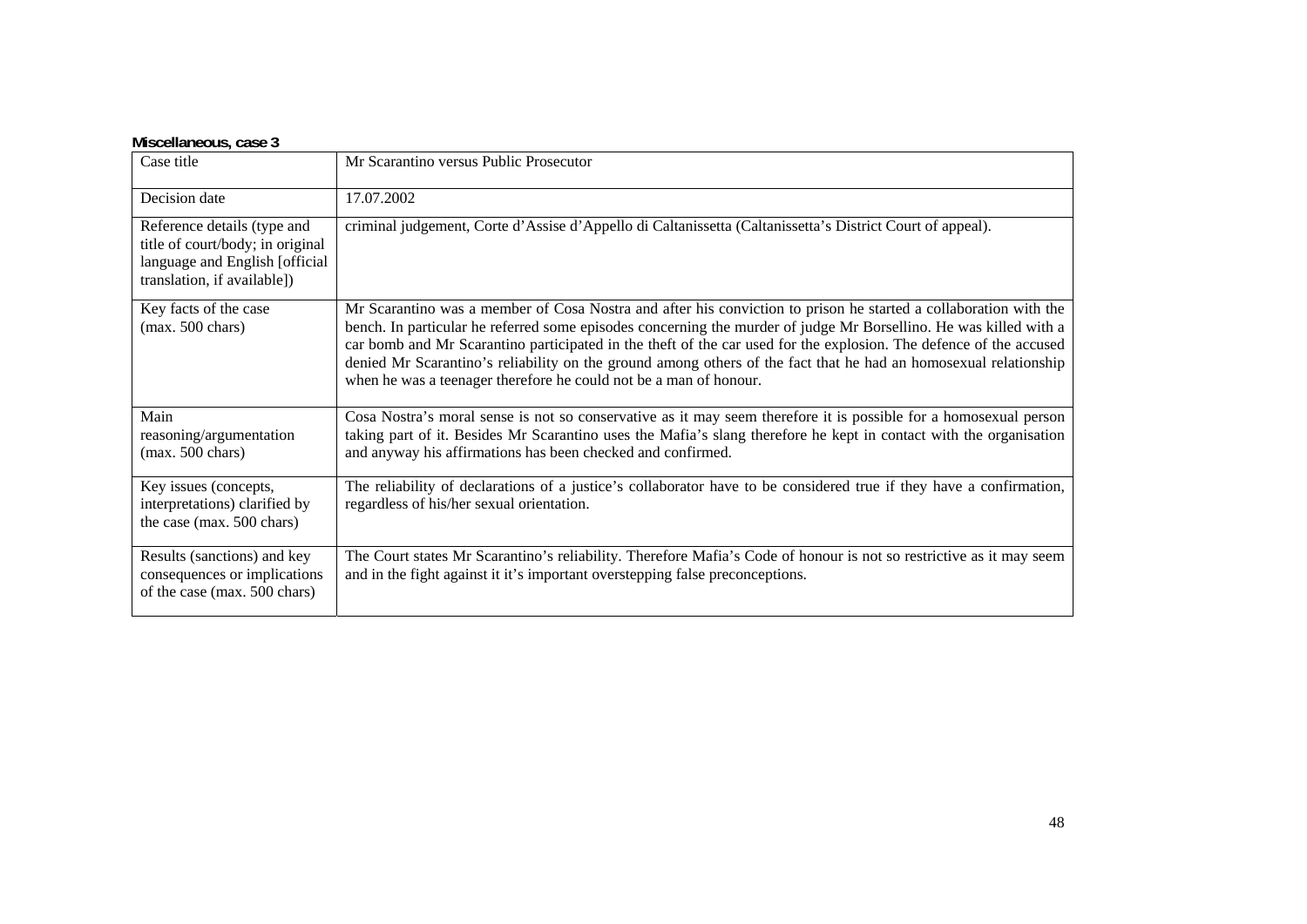#### **Miscellaneous, case 4**

| Case title                                                                                                                       | MAG versus SDG                                                                                                                                                                                                                                                                                                                                                                                                                       |
|----------------------------------------------------------------------------------------------------------------------------------|--------------------------------------------------------------------------------------------------------------------------------------------------------------------------------------------------------------------------------------------------------------------------------------------------------------------------------------------------------------------------------------------------------------------------------------|
| Decision date                                                                                                                    | 01.03.2005                                                                                                                                                                                                                                                                                                                                                                                                                           |
| Reference details (type and<br>title of court/body; in original<br>language and English [official<br>translation, if available]) | civil judgement, Corte di Cassazione, sezione I civile (Supreme Court, first civil section)                                                                                                                                                                                                                                                                                                                                          |
| Key facts of the case<br>$(max. 500 \text{ chars})$                                                                              | Mrs MAG filed a petition aimed at obtaining the declaration of legal separation but her sons were entrusted to Mr<br>SDG because judge charged to her the legal separation's responsibility, considering that she left home and<br>established an homosexual relationship with one of her daughter's friends. Subsequently, after second instance's<br>judgement, she appealed the Supreme Court in order to obtain the foster care. |
| Main<br>reasoning/argumentation<br>$(max. 500 \text{ chars})$                                                                    | Notwithstanding Mrs MAG claims that Mr SDG broke his faithfulness' duty establishing a relationship out of<br>marriage, she could not give the prove of it. On the contrary it has been proved her relationship with one if her<br>daughter's friends therefore firstly legal separation's responsibility is her and secondly this choice shocked her sons<br>so their best interest is living with their father.                    |
| Key issues (concepts,<br>interpretations) clarified by<br>the case (max. 500 chars)                                              | In responsibility for legal separation's issues what has to be proved is the cause of cohabitation's intolerability: in<br>the present case this element is the steady homosexual relationship established out of marriage by the wife during<br>the marriage.                                                                                                                                                                       |
| Results (sanctions) and key<br>consequences or implications<br>of the case (max. 500 chars)                                      | The petition was rejected therefore the sons were entrusted to their father. Therefore homosexual and heterosexual<br>relationship in order to legal separation's responsibility are evaluated in the same way, without any discrimination:<br>both are considered valid causes of cohabitation's intolerability.                                                                                                                    |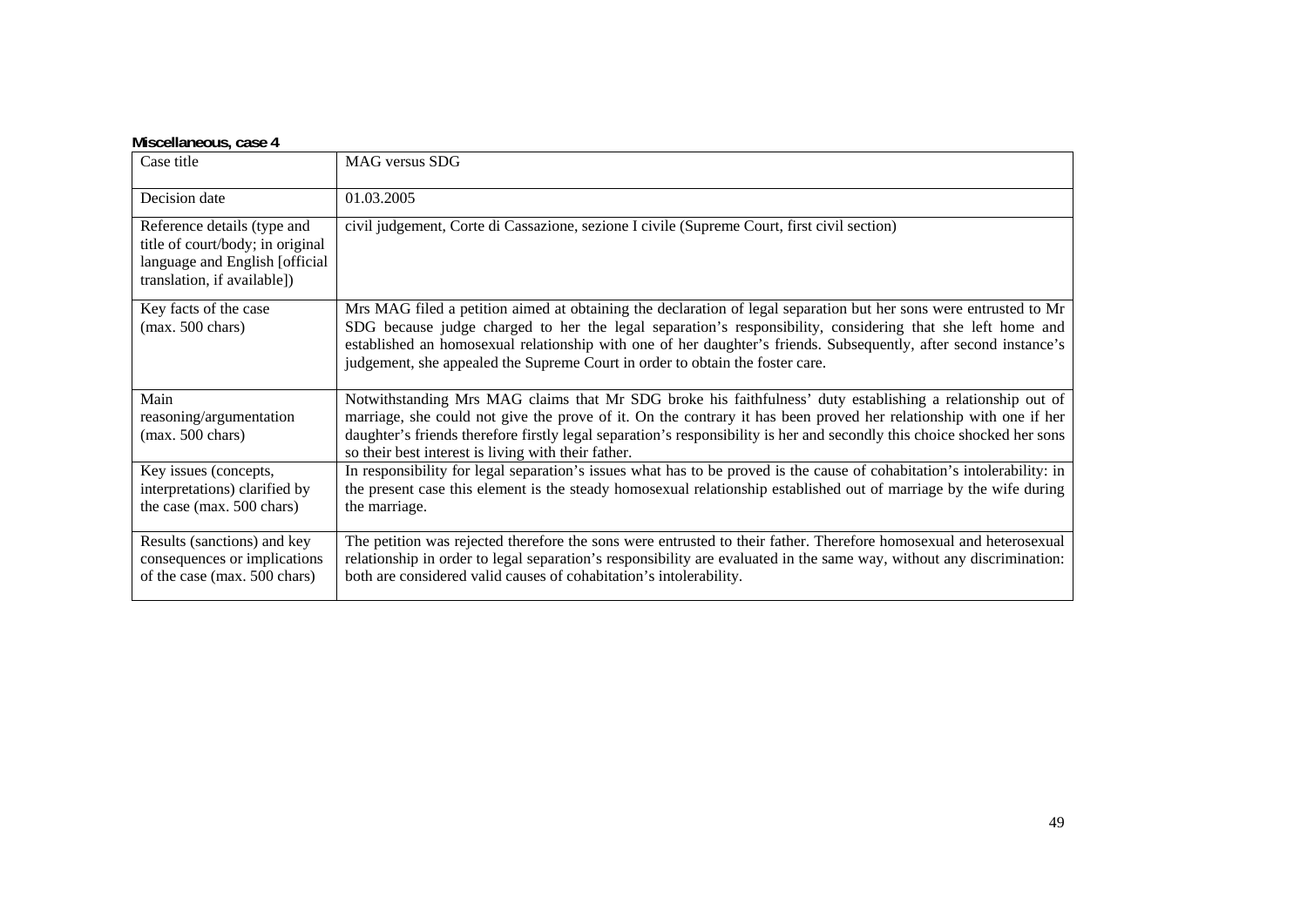# Annex 2 – Statistics

[78]. The Minister of Equal Opportunities personally answered, 11.01.2008, that data o statistics are not available

[79]. The Minister of the Internal Affairs personally answered, 04.02.2008, that data or statistics are not available

|                                                      | 2000       | 2001       | 2002       | 2003       | 2004      | 2005       | 2006      | 2007       |
|------------------------------------------------------|------------|------------|------------|------------|-----------|------------|-----------|------------|
| Total complaints of discrimination on the ground     | <b>Not</b> | Not.       | Not        | <b>Not</b> | Not.      | Not        | Not       | <b>Not</b> |
| of sexual orientation (equality body, tribunals,     | available  | available  | available  | available  | available | available  | available | available  |
| courts etc.): if possible disaggregated according to |            |            |            |            |           |            |           |            |
| social areas of discrimination (employment,          |            |            |            |            |           |            |           |            |
| education, housing, goods and services etc.)         |            |            |            |            |           |            |           |            |
| Total finding of Discrimination confirmed (by        | <b>Not</b> | <b>Not</b> | <b>Not</b> | <b>Not</b> | Not.      | <b>Not</b> | Not.      | <b>Not</b> |
| equality body, tribunals, courts etc.): if possible  | available  | available  | available  | available  | available | available  | available | available  |
| disaggregated according to social areas of           |            |            |            |            |           |            |           |            |
| discrimination (employment, education, housing,      |            |            |            |            |           |            |           |            |
| goods and services etc.)                             |            |            |            |            |           |            |           |            |
| National Number of sanctions/compensation            | <b>Not</b> | <b>Not</b> | <b>Not</b> | <b>Not</b> | Not       | <b>Not</b> | Not.      | <b>Not</b> |
| payments issued (by courts, tribunals, equality      | available  | available  | available  | available  | available | available  | available | available  |
| bodies etc.): if possible disaggregated according    |            |            |            |            |           |            |           |            |
| to social areas of discrimination (employment,       |            |            |            |            |           |            |           |            |
| education, housing, goods and services etc.)         |            |            |            |            |           |            |           |            |

**Chapter A, Implementation of Employment Directive 2000/78/EC in relation to sexual orientation**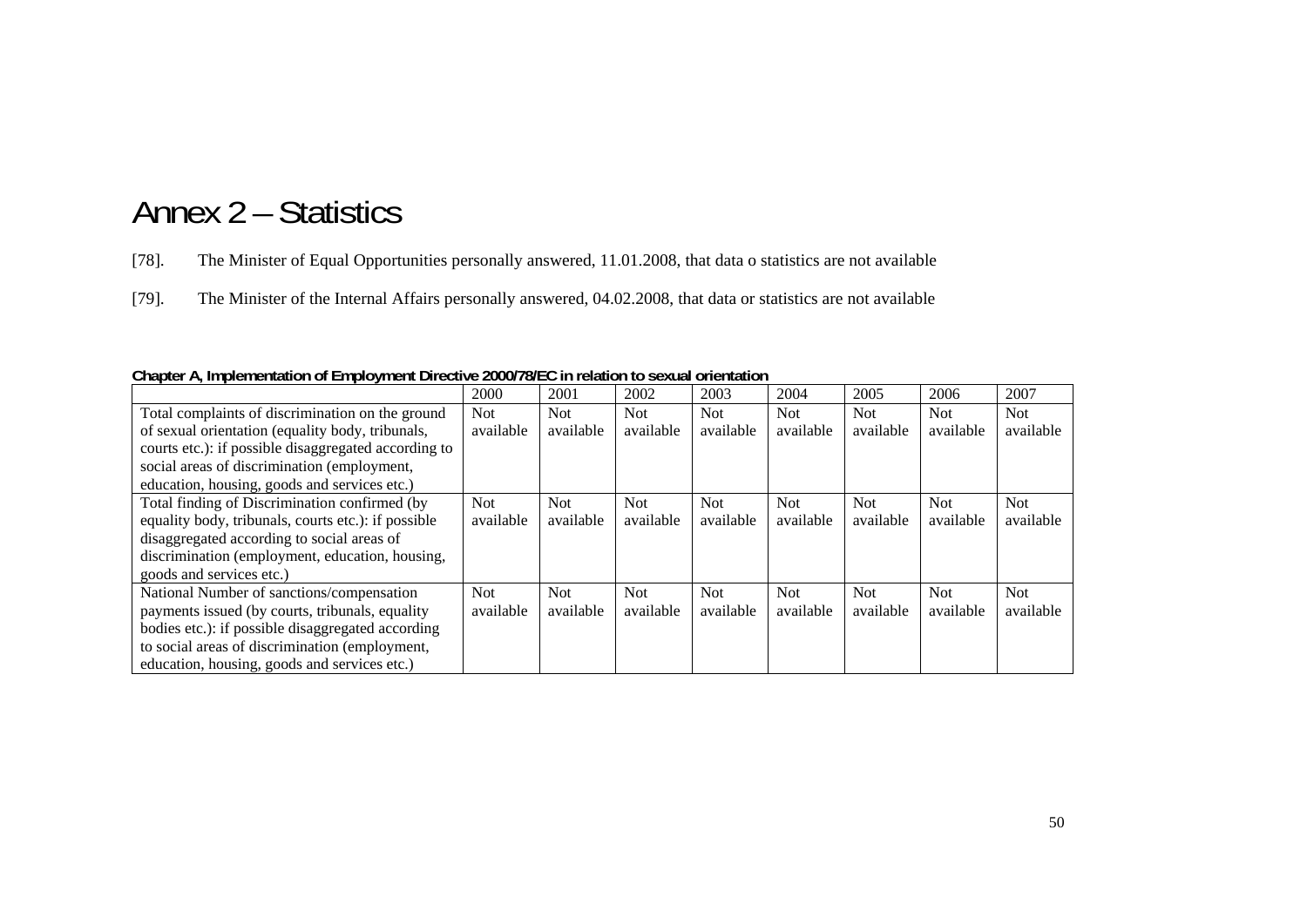| National range of sanctions/compensation             | Not.      | <b>Not</b> | Not       | <b>Not</b> | <b>Not</b> | <b>Not</b> | <b>Not</b> | <b>Not</b> |
|------------------------------------------------------|-----------|------------|-----------|------------|------------|------------|------------|------------|
| payments (by courts, tribunals, equality bodies      | available | available  | available | available  | available  | available  | available  | available  |
| etc.): if possible disaggregated according to social |           |            |           |            |            |            |            |            |
| areas of discrimination (employment, education,      |           |            |           |            |            |            |            |            |
| housing, goods and services etc.)                    |           |            |           |            |            |            |            |            |

### **Chapter B, Freedom of movement of LGBT partners**

|                                                  | 2000      | 2001       | 2002      | 2003       | 2004       | 2005       | 2006       | 2007       |
|--------------------------------------------------|-----------|------------|-----------|------------|------------|------------|------------|------------|
| Number of LGBT partners of EU citizens           | Not.      | <b>Not</b> | Not.      | Not.       | <b>Not</b> | <b>Not</b> | <b>Not</b> | <b>Not</b> |
| residing in your country falling under Directive | available | available  | available | available  | available  | available  | available  | available  |
| 2004/38/EC (i.e., LGBT partners having           |           |            |           |            |            |            |            |            |
| exercised their freedom of movement as granted   |           |            |           |            |            |            |            |            |
| to family members of EU citizens, whether under  |           |            |           |            |            |            |            |            |
| Directive 2004/38/EC or under previous           |           |            |           |            |            |            |            |            |
| instruments)                                     |           |            |           |            |            |            |            |            |
| Number of LGBT partners who claimed their        | Not:      | Not.       | Not.      | <b>Not</b> | <b>Not</b> | <b>Not</b> | <b>Not</b> | <b>Not</b> |
| right to residence but were denied this right    | available | available  | available | available  | available  | available  | available  | available  |

### **Chapter C, Asylum and subsidiary protection, protection due to persecution on the grounds of sexual orientation**

|                                               | 2000       | 2001       | 2002       | 2003      | 2004       | 2005       | 2006       | 2007       |
|-----------------------------------------------|------------|------------|------------|-----------|------------|------------|------------|------------|
| Number of LGBT individuals benefiting from    | <b>Not</b> | <b>Not</b> | <b>Not</b> | Not.      | <b>Not</b> | Not.       | <b>Not</b> | <b>Not</b> |
| asylum/subsidiary protection due to           | available  | available  | available  | available | available  | available  | available  | available  |
| persecution on the ground of sexual           |            |            |            |           |            |            |            |            |
| orientation.                                  |            |            |            |           |            |            |            |            |
| Number of LGBT individuals who were           | <b>Not</b> | <b>Not</b> | <b>Not</b> | Not.      | <b>Not</b> | <b>Not</b> | <b>Not</b> | <b>Not</b> |
| denied the right to asylum or to subsidiary   | available  | available  | available  | available | available  | available  | available  | available  |
| protection despite having invoked the fear of |            |            |            |           |            |            |            |            |
| persecution on grounds of sexual orientation  |            |            |            |           |            |            |            |            |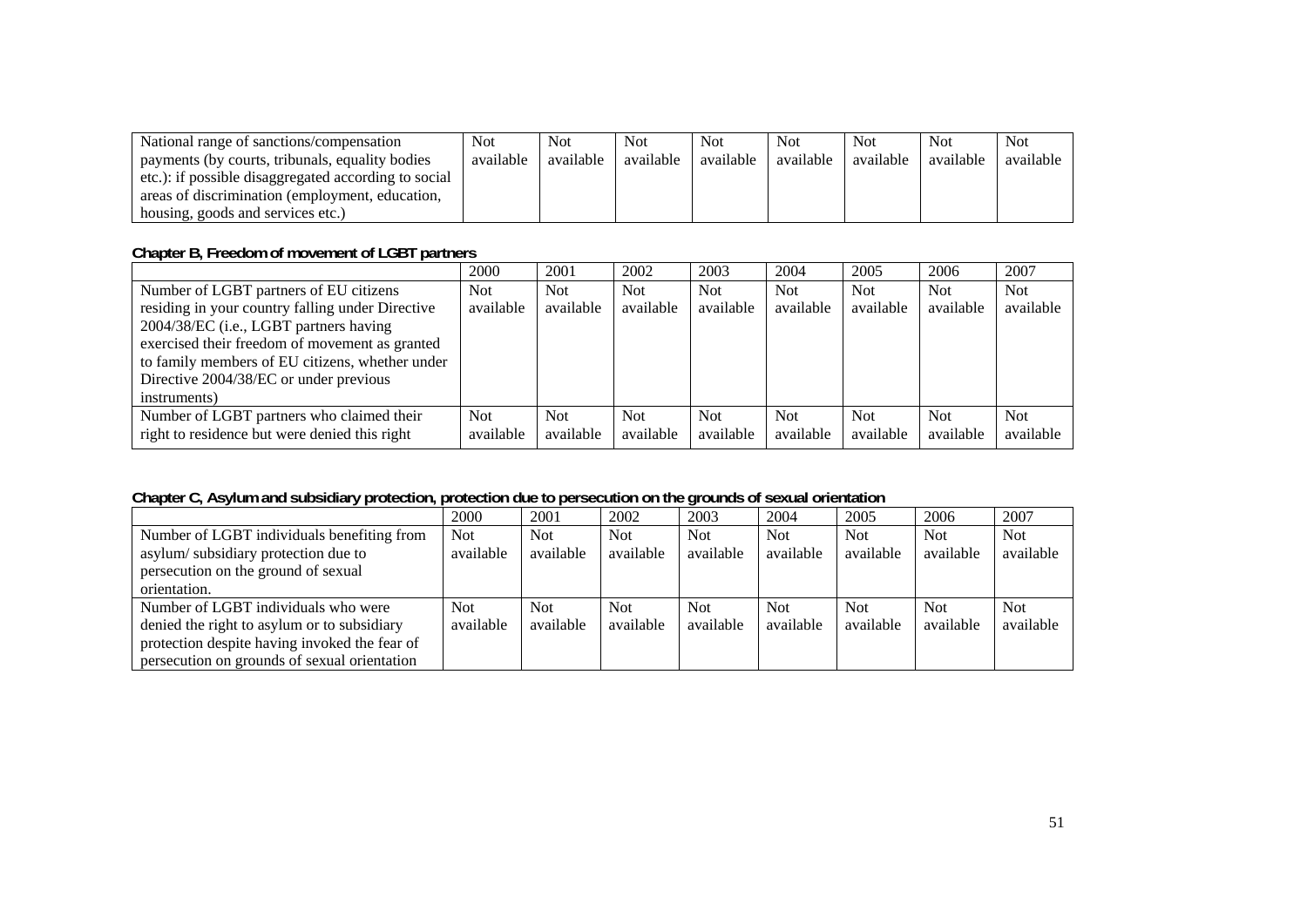#### **Chapter C, Asylum and subsidiary protection, protection of LGBT partners**

|                                                                                                                                                                | 2000                    | 2001                    | 2002                    | 2003                    | 2004                    | 2005                    | 2006                    | 2007                    |
|----------------------------------------------------------------------------------------------------------------------------------------------------------------|-------------------------|-------------------------|-------------------------|-------------------------|-------------------------|-------------------------|-------------------------|-------------------------|
| Number of LGBT partners of persons enjoying<br>refugee/ subsidiary protection status residing in<br>your country falling under Art 2/h Directive<br>2004/83/EC | <b>Not</b><br>available | <b>Not</b><br>available | <b>Not</b><br>available | <b>Not</b><br>available | Not<br>available        | <b>Not</b><br>available | <b>Not</b><br>available | <b>Not</b><br>available |
| Number of LGBT partners of persons enjoying<br>refugee/subsidiary protection status who were<br>denied the possibility to stay with their partner              | <b>Not</b><br>available | <b>Not</b><br>available | <b>Not</b><br>available | <b>Not</b><br>available | <b>Not</b><br>available | <b>Not</b><br>available | <b>Not</b><br>available | <b>Not</b><br>available |

### **Chapter D, LGBT partners benefiting family reunification**

|                                                                                                                                                     | 2000               | 2001                    | 2002                    | 2003              | 2004                    | 2005              | 2006              | 2007                    |
|-----------------------------------------------------------------------------------------------------------------------------------------------------|--------------------|-------------------------|-------------------------|-------------------|-------------------------|-------------------|-------------------|-------------------------|
| Number of LGBT partners of third country                                                                                                            | Not                | <b>Not</b>              | <b>Not</b>              | <b>Not</b>        | <b>Not</b>              | Not.              | Not               | <b>Not</b>              |
| nationals residing in your country benefiting                                                                                                       | available          | available               | available               | available         | available               | available         | available         | available               |
| from family reunification.                                                                                                                          |                    |                         |                         |                   |                         |                   |                   |                         |
| Number of LGBT partners of third country<br>nationals residing in your country who were<br>denied the right to benefit from family<br>reunification | Not  <br>available | <b>Not</b><br>available | <b>Not</b><br>available | Not.<br>available | <b>Not</b><br>available | Not.<br>available | Not.<br>available | <b>Not</b><br>available |

### **Chapter E, LGBT people enjoyment of freedom of assembly**

|                                       | 2000       | 2001       | 2002       | 2003       | 2004       | 2005       | 2006       | 2007       |
|---------------------------------------|------------|------------|------------|------------|------------|------------|------------|------------|
| Number of demonstrations in favour of | <b>Not</b> | <b>Not</b> | <b>Not</b> | <b>Not</b> | <b>Not</b> | <b>Not</b> | <b>Not</b> | <b>Not</b> |
| tolerance of LGBT people, gay pride   | available  | available  | available  | available  | available  | available  | available  | available  |
| parades, etc                          |            |            |            |            |            |            |            |            |
| Number of demonstrations against      | <b>Not</b> | <b>Not</b> | <b>Not</b> | <b>Not</b> | <b>Not</b> | <b>Not</b> | <b>Not</b> | Not        |
| tolerance of LGBT people.             | available  | available  | available  | available  | available  | available  | available  | available  |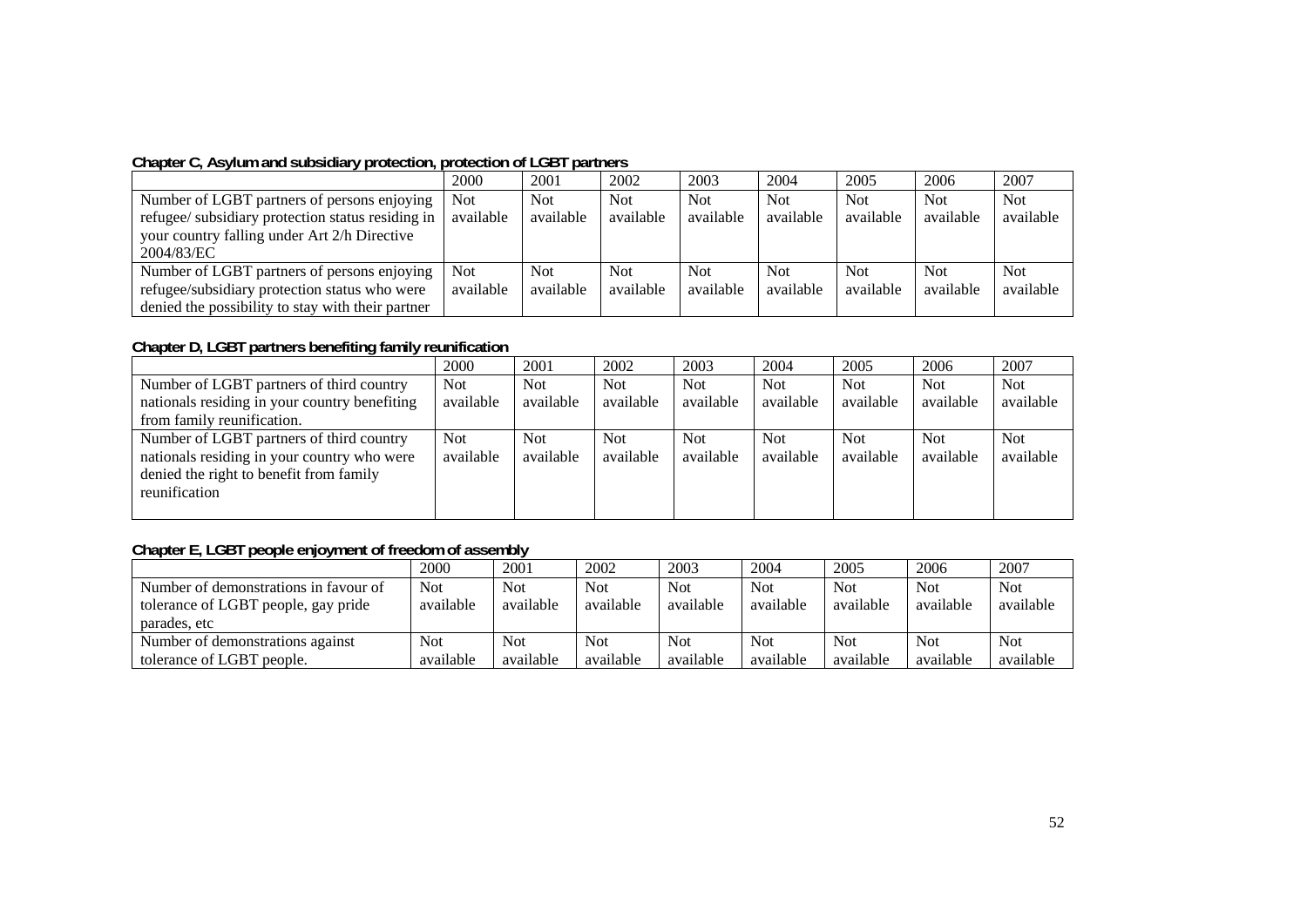|                                                   | 2000       | 2001       | 2002       | 2003       | 2004       | 2005       | 2006       | 2007       |
|---------------------------------------------------|------------|------------|------------|------------|------------|------------|------------|------------|
| Number of criminal court cases regarding          | <b>Not</b> | <b>Not</b> | Not.       | Not.       | Not.       | Not.       | <b>Not</b> | <b>Not</b> |
| homophobic hate speech initiated (number of       | available  | available  | available  | available  | available  | available  | available  | available  |
| prosecutions)                                     |            |            |            |            |            |            |            |            |
| Number of convictions regarding homophobic        | <b>Not</b> | Not.       | <b>Not</b> | Not.       | <b>Not</b> | <b>Not</b> | <b>Not</b> | <b>Not</b> |
| hate speech (please indicate range of sanctions   | available  | available  | available  | available  | available  | available  | available  | available  |
| ordered)                                          |            |            |            |            |            |            |            |            |
| Range of sanctions issued for homophobic hate     | <b>Not</b> | Not.       | <b>Not</b> | <b>Not</b> | Not.       | Not.       | <b>Not</b> | <b>Not</b> |
| speech                                            | available  | available  | available  | available  | available  | available  | available  | available  |
| Number of non-criminal court cases initiated for  | <b>Not</b> | <b>Not</b> | Not.       | Not.       | Not.       | <b>Not</b> | <b>Not</b> | <b>Not</b> |
| homophobic statements                             | available  | available  | available  | available  | available  | available  | available  | available  |
| Number of non-criminal court cases initiated for  | <b>Not</b> | <b>Not</b> | <b>Not</b> | <b>Not</b> | <b>Not</b> | <b>Not</b> | <b>Not</b> | <b>Not</b> |
| homophobic statements which were successfully     | available  | available  | available  | available  | available  | available  | available  | available  |
| completed (leading to a decision in favour of the |            |            |            |            |            |            |            |            |
| plaintiff, even if no sanctions other than        |            |            |            |            |            |            |            |            |
| symbolic were imposed)                            |            |            |            |            |            |            |            |            |

### **Chapter F, Homophobic motivation of crimes as aggravating factor**

|                                                                                                                         | 2000                    | 2001                    | 2002             | 2003             | 2004                    | 2005                    | 2006                    | 2007                    |
|-------------------------------------------------------------------------------------------------------------------------|-------------------------|-------------------------|------------------|------------------|-------------------------|-------------------------|-------------------------|-------------------------|
| Number of criminal court decisions in<br>which homophobic motivation was used as<br>an aggravating factor in sentencing | <b>Not</b><br>available | <b>Not</b><br>available | Not<br>available | Not<br>available | <b>Not</b><br>available | <b>Not</b><br>available | <b>Not</b><br>available | <b>Not</b><br>available |

#### **Chapter G, Transgender issues**

|                                                                            | 2000       | 2001 | 2002       | 2003       | 2004       | 2005       | 2006 | 2007 |
|----------------------------------------------------------------------------|------------|------|------------|------------|------------|------------|------|------|
| $\sim$<br>ettected<br><sup>-</sup> name<br>Number of<br>echanges<br>due to | <b>Not</b> | Not  | <b>Not</b> | <b>Not</b> | <b>Not</b> | <b>Not</b> | Not  | Not  |